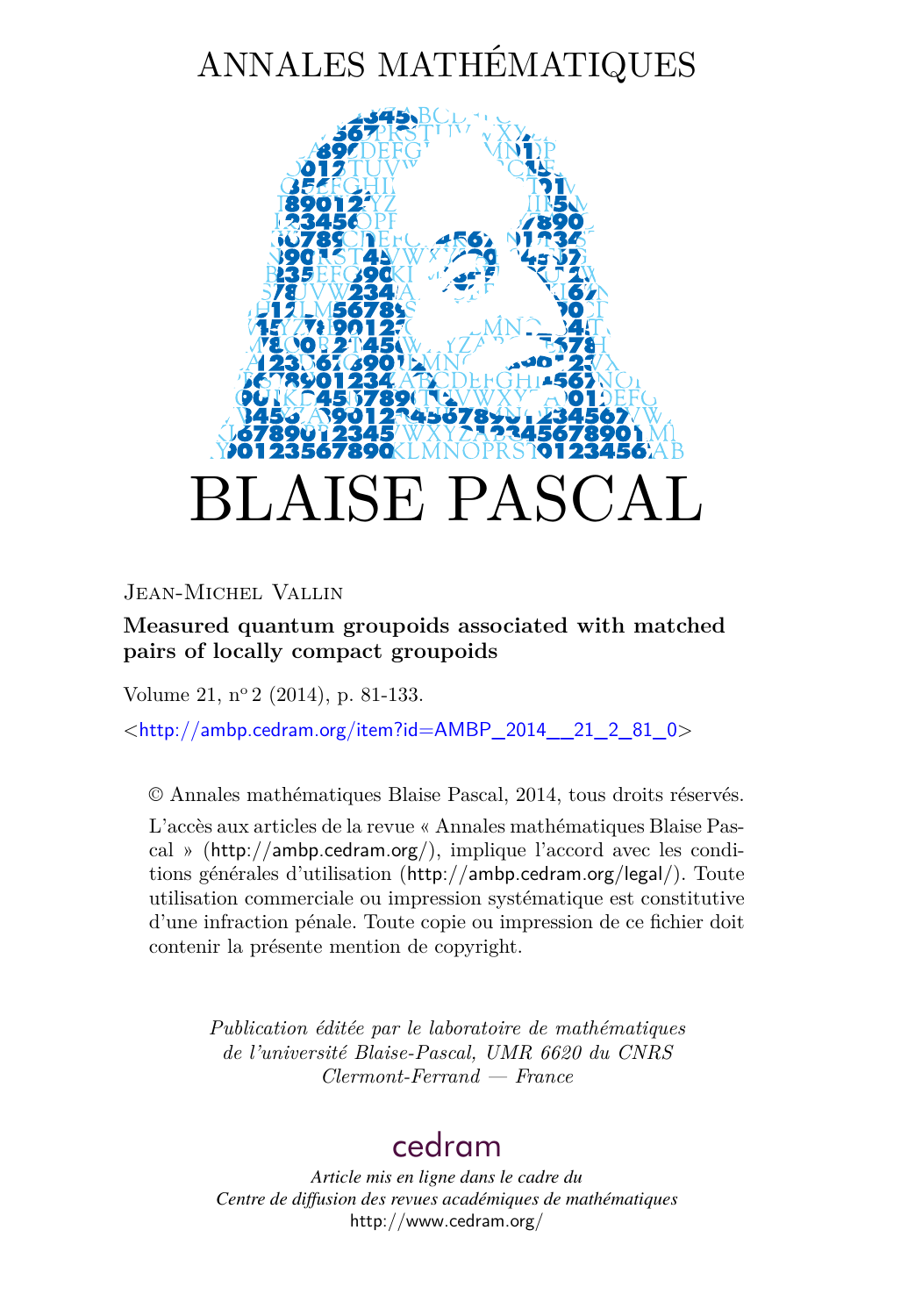Annales mathématiques Blaise Pascal **21**, 81-133 (2014)

## **Measured quantum groupoids associated with matched pairs of locally compact groupoids**

## Jean-Michel Vallin

#### **Abstract**

Generalizing the notion of matched pair of groups, we define and study matched pairs of locally compact groupoids endowed with Haar systems, in order to give new examples of measured quantum groupoids.

## *Groupoïdes quantiques mesurés associés aux couples assortis de groupoïdes localement compacts*

#### **Résumé**

En généralisant la notion de couple assorti de groupes, nous définissons et étudions les paires assorties de groupoides localement compacts munis de systèmes de Haar, afin d'obtenir de nouveaux exemples de groupoïdes quantiques mesurés.

## **CONTENTS**

| Introduction                                        | 82 |
|-----------------------------------------------------|----|
| Measured quantum groupoids and their actions<br>2.  | 84 |
| Measured quantum groupoids<br>2.1.                  | 84 |
| 2.2. Measured quantum groupoids in action           | 86 |
| 2.3. The abelian case                               | 88 |
| 2.3.1. The pair groupoid example                    | 90 |
| 3. A generalization of the matched pair procedure   | 93 |
| 3.1. Measured matched pair of groupoids             | 93 |
| 3.2. Families of examples                           | 96 |
| 3.2.1. Simplest examples                            | 96 |
| 3.2.2. Action of a matched pair of groups           | 96 |
| 3.3. The case of principal and transitive groupoids | 97 |
|                                                     |    |

Keywords: Von Neumann algebras, measured quantum groupoids, matched pairs of groupoids.

Math. classification: 17B37, 22D25, 22A22.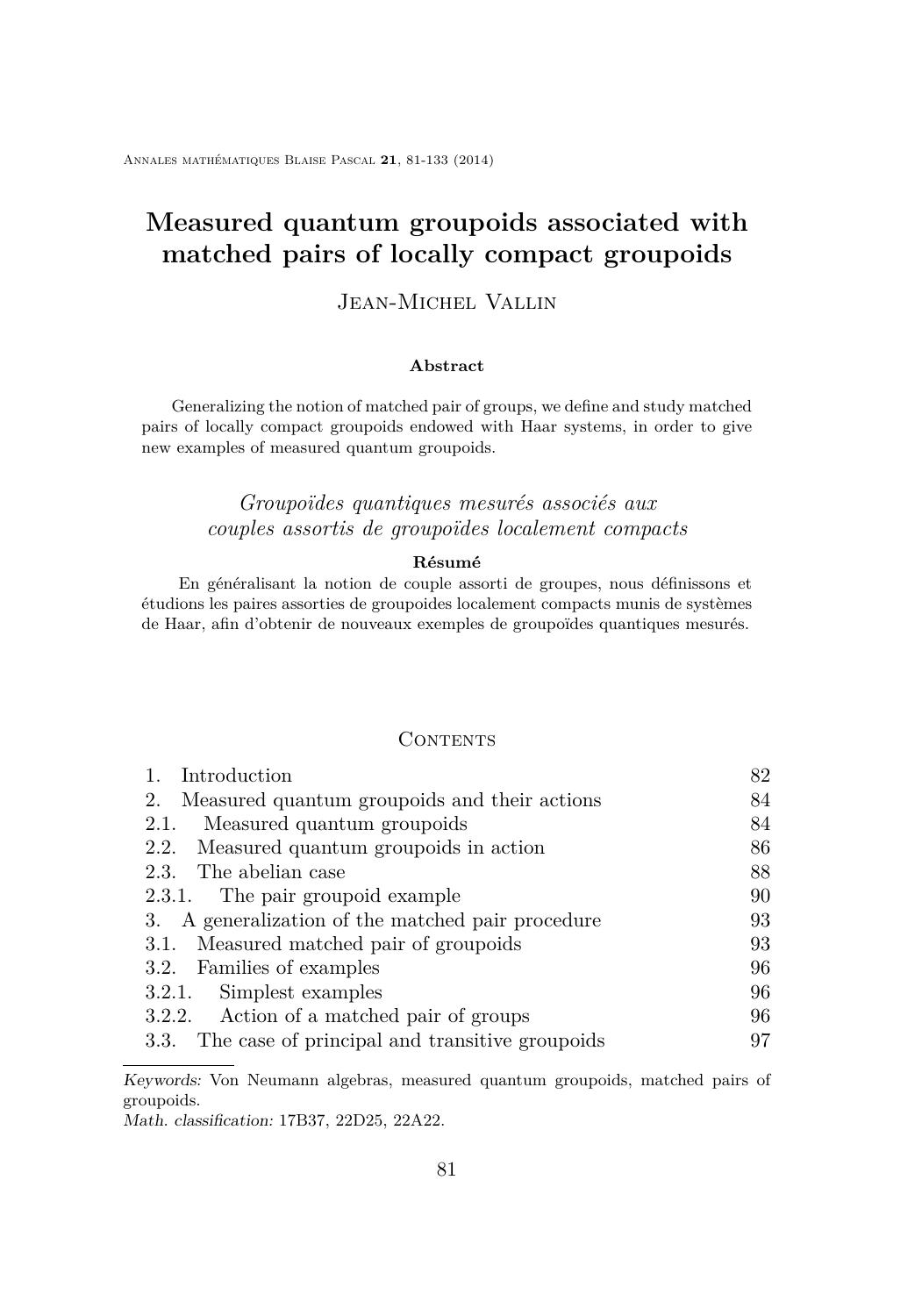<span id="page-2-0"></span>

| 3.4.<br>The mutual actions of a matched pair of groupoids | $100\,$ |
|-----------------------------------------------------------|---------|
| A pseudo multiplicative unitary associated with a<br>3.5. |         |
| matched pair                                              | 102     |
| The quantum groupoid structures associated with a<br>4.   |         |
| matched pair                                              | 106     |
| The coproduct<br>4.1.                                     | 107     |
| 4.2. The co-involution                                    | 109     |
| 4.3. The Haar operator valued weights                     | 113     |
| 5. Two families of examples                               | 122     |
| 5.1. A matched pair of groups action on a space           | 122     |
| 5.2. The case of a principal and transitive groupoid      | 127     |
| References                                                | 131     |

## 1. **Introduction**

Dealing with locally compact groupoids, we defined in the articles [\[24\]](#page-52-0) and [\[23\]](#page-52-0) a notion of pseudo multiplicative unitary and Hopf bimodule in order to generalize, in that framework, classical notions of multiplicative unitary ([\[2\]](#page-51-0)) and Hopf von Neumann algebras ([\[9\]](#page-51-0)) which led to locally compact quantum groups  $([2], [27], [13]......).$  $([2], [27], [13]......).$  $([2], [27], [13]......).$  $([2], [27], [13]......).$  $([2], [27], [13]......).$  $([2], [27], [13]......).$  $([2], [27], [13]......).$ 

In an other article ([\[10\]](#page-51-0)), starting with any depth 2 inclusion of von Neumann algebras  $M_0 \subset M_1$ , with an operator-valued weight  $T_1$  verifying a regularity condition, Michel Enock and the author have given a pseudomultiplicative unitary generating two Hopf bimodules in duality; one of them acts on  $M_1$  in such a way that  $M_0$  is isomorphic to the fixed point algebra and the von Neumann algebra *M*2, given by the basic construction, is isomorphic to the crossed product.

The axiomatic of locally compact quantum groupoids has been developed by Franck Lesieur in [\[14\]](#page-52-0) and [\[15\]](#page-52-0) and simplified by M. Enock ([\[6\]](#page-51-0) Appendice), who has also studied the theory of their actions on von Neumann algebras, generalizing previous results due to S. Vaes ([\[20\]](#page-52-0)).

The aim of this article is to give a large number of examples of measured quantum groupoids as defined by M. Enock and F. Lesieur. We generalize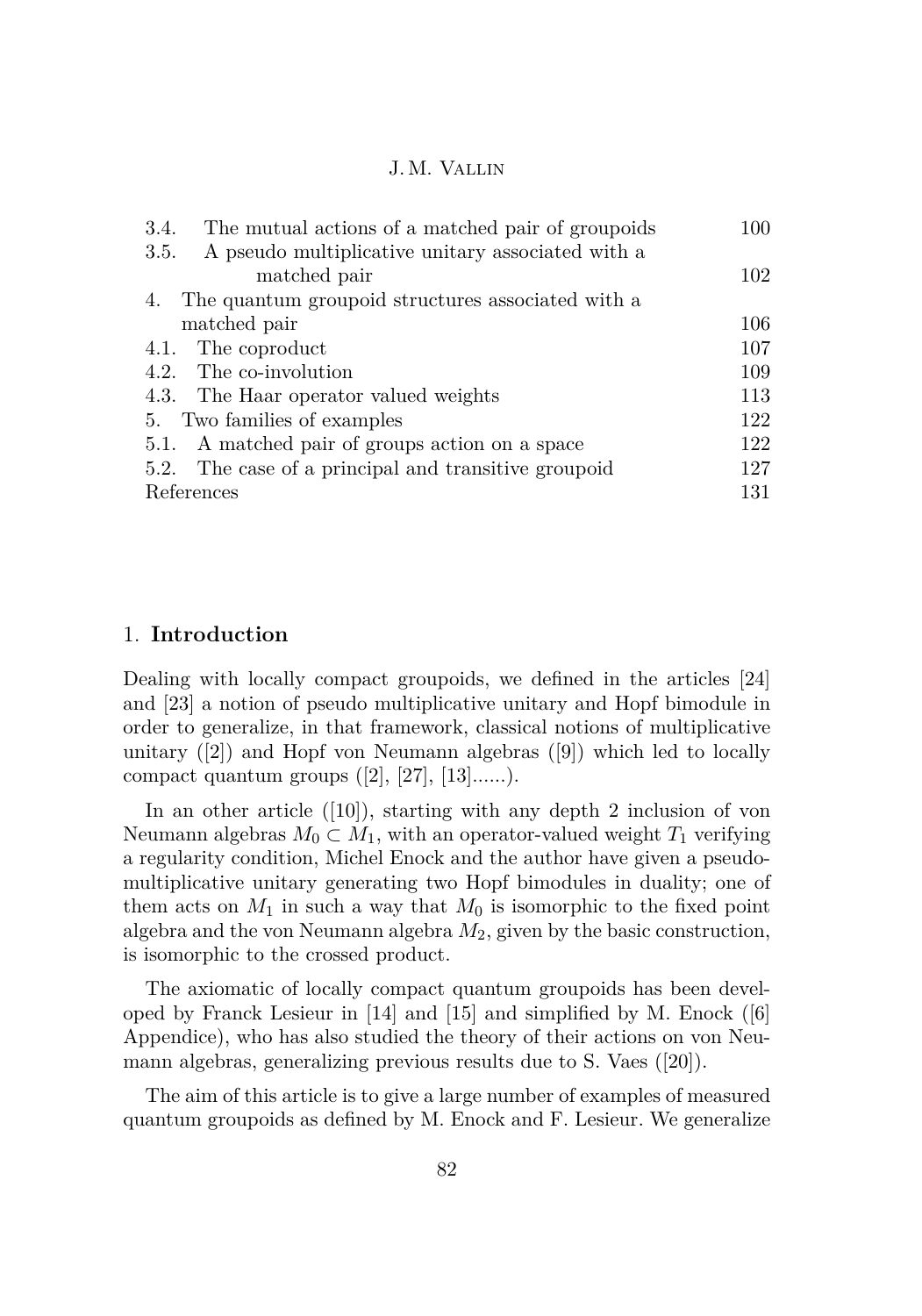at the same time the notion of matched pair of finite groupoids ([\[25\]](#page-53-0)) and of locally compact group  $([2], [22], [3], [4]...),$  $([2], [22], [3], [4]...),$  $([2], [22], [3], [4]...),$  $([2], [22], [3], [4]...),$  $([2], [22], [3], [4]...),$  $([2], [22], [3], [4]...),$  $([2], [22], [3], [4]...),$  $([2], [22], [3], [4]...),$  $([2], [22], [3], [4]...),$  in order to obtain such examples coming from a suitable pseudo multiplicative unitary.

In the second paragraph are recalled definitions about locally compact quantum groupoids and their actions on von Neumann algebras.

We precise, in the third chapter, the notion of matched pair of locally compact groupoids, we prove that, for such a pair, there exists a canonical action of each groupoid on the other one, and we give families of examples. Finally we give a canonical pseudo multiplicative unitary which generates their crossed products.

In the fourth chapter we investigate the Hopf bimodule structures of the crossed products given by the pseudo multiplicative unitary, and find suitable Haar operator valued weights for these structures.

We study, in the last chapter, two kinds of examples. The first one is pretty natural and comes from matched pairs of groups actions: a very general example of matched pair of groups is the " $ax+b$ " group ([\[4\]](#page-51-0) Chap 4), and pentagonal transformations lead also to such actions ([\[4\]](#page-51-0) Prop 5.1). We prove that, for any locally compact group *G*, which is a matched pair  $G_1G_2$  in the sense of [\[3\]](#page-51-0), and which acts on a locally compact space X, then  $X \times G_1$ ,  $X \times G_2$  is a matched pair of groupoids in  $X \times G$ . Moreover,  $G_1$  (resp.  $G_2$ ) acts, as a group, on the space  $X \times G_2$  (resp.  $X \times G_1$ ) in such a way that their usual crossed product is the one obtained using chapter 3. We investigate the quantum groupoid structure given to these crossed products by chapter 4 which is actually different from the one given to any crossed product as the dual of a transformation group. The second example is the farthest possible from groups, it comes from principal groupoids of the form  $X \times X$  where  $X = X_1 \times X_2$  is the cartesian product of two locally compact spaces, we prove that the structures given by the previous chapters mixes the ones given by the pair groupoids  $X_1 \times X_1$  and  $X_2 \times X_2$ .

Several continuations of this article can be considered. One can weaken the condition  $\mathcal{G}_1 \cap \mathcal{G}_2 = \mathcal{G}^0$ , which even with finite groups or groupoids gives substantial examples ([\[26\]](#page-53-0), [\[1\]](#page-51-0) 2.8). Also a characterization of these objects in terms of cleft extensions in the spirit of S.Vaes and L.Vainerman [\[22\]](#page-52-0) should be obtained .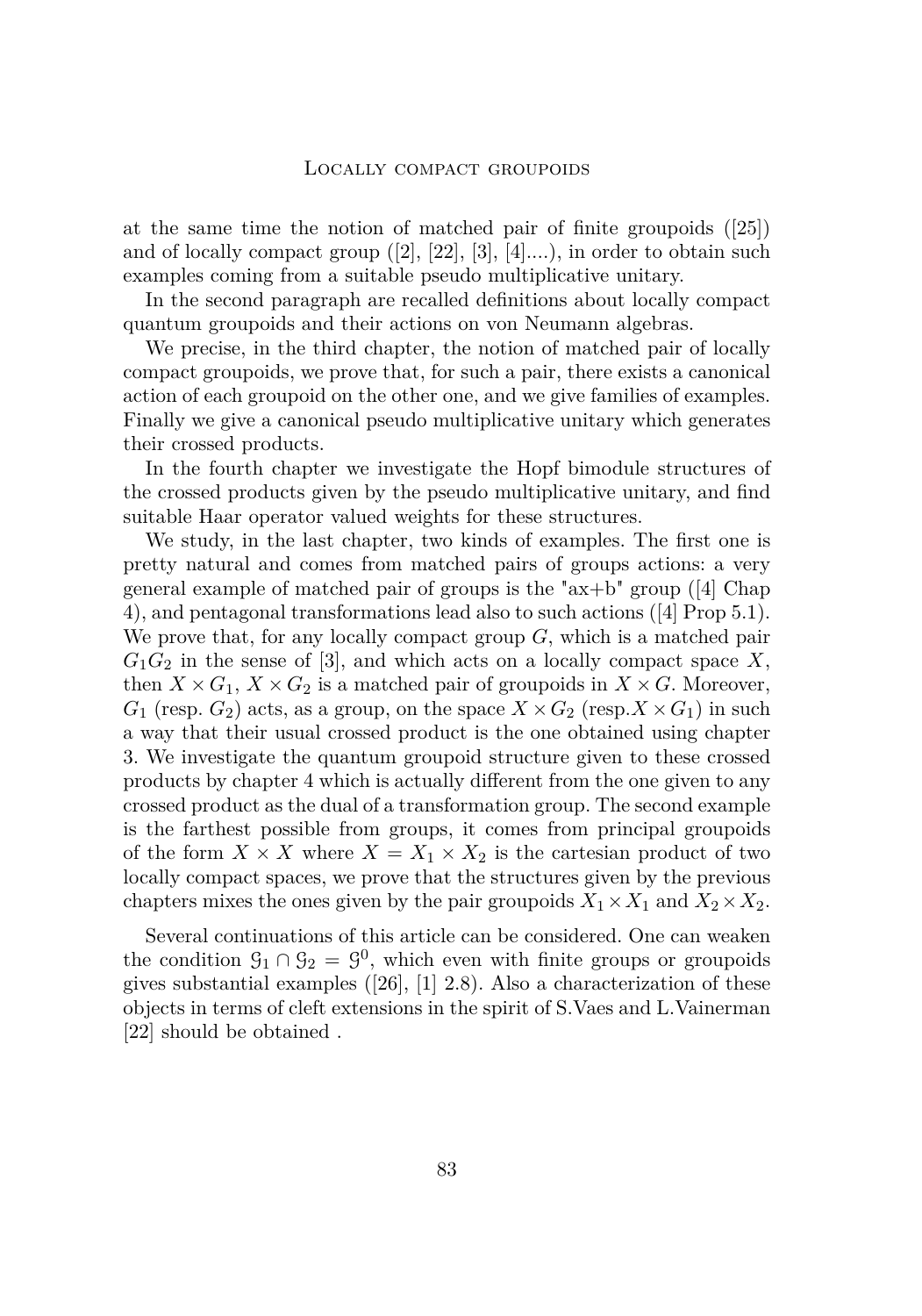## <span id="page-4-0"></span>2. **Measured quantum groupoids and their actions**

## 2.1. **Measured quantum groupoids**

Let's recall the definition of a measured quantum groupoid due to Enock which extends Lesieur's works. We use [\[14\]](#page-52-0), [\[15\]](#page-52-0) and [\[6\]](#page-51-0) for general references, in particular we suppose known spatial theory and relative tensor products  $([5], [18])$  $([5], [18])$  $([5], [18])$  $([5], [18])$  $([5], [18])$ .

**Definition 2.1.** *A* **measured quantum groupoid** *is a special collection*  $\mathfrak{G} = (N, M, \alpha, \beta, \Gamma, T, T', \nu)$  *such that:* 

*i*) *M, N* are two von Neumann algebras,  $\alpha : N \to M$  and  $\beta : N^o \to M$ *are commuting faithful normal non degenerate representations,*

*ii*)  $\Gamma: M \to M$   $_{\beta} \star_{\alpha} M$  *is a one to one normal morphism such that: N*  $\Gamma(\beta(x)) = 1$   $_{\beta} \otimes_{\alpha}$ *N β*(*x*)  $\Gamma(\alpha(x)) = \alpha(x)$   $\beta \otimes_{\alpha}$ *N* 1  $(\Gamma \beta) \star_{\alpha}$ *N*  $id$ ) $\Gamma = (id \beta \star_{\alpha}$ *N* Γ)Γ*.*

*iii*) *T* (resp *T'*) is a faithful semi finite normal operator valued weight *from M to*  $\alpha(N)$  (resp  $\beta(N)$ ) such that:

$$
(id \underset{N}{\beta \star_{\alpha}} T)\Gamma(x) = T(x) \underset{N}{\beta \otimes_{\alpha}} 1 \text{ for any } x \in \mathcal{M}_T^+
$$
  

$$
(T' \underset{N}{\beta \star_{\alpha}} i)\Gamma(x) = 1 \underset{N}{\beta \otimes_{\alpha}} T'(x) \text{ for any } x \in \mathcal{M}_{T'}^+
$$

*iv) ν is a faithful semi finite normal weight on N which is relatively invariant with respect to T and T'*, *i.e. for any*  $t \in \mathbb{R} : \sigma_t^{\Phi} \sigma_t^{\Psi} = \sigma_t^{\Psi} \sigma_t^{\Phi}$ , *where*  $\Phi = \nu \circ \alpha^{-1} \circ T$  *and*  $\Psi = \nu \circ \beta^{-1} \circ T'$ .

*Remark 2.2.* The assertion iii) can be replaced by the weights conditions: iii)'  $(id \, \beta \star_\alpha \Phi) \Gamma(x) = T(x)$  for any  $x \in \mathcal{M}_T^+$ *N*  $(\Psi \beta \star \alpha)$ *N*  $i) \Gamma(x) = T'(x)$  for any  $x \in \mathcal{M}_{T'}^+$ 

We shall say that the quantum groupoid is commutative (respectively  $\sigma$  symmetric) if *M* is abelian (resp.  $\varsigma \Gamma = \Gamma$ , where  $\varsigma : M \underset{\beta \star \alpha}{\ast}$ *N*  $M \to M$   $_{\alpha \star \beta}$ *N<sup>o</sup> M* is the natural flip).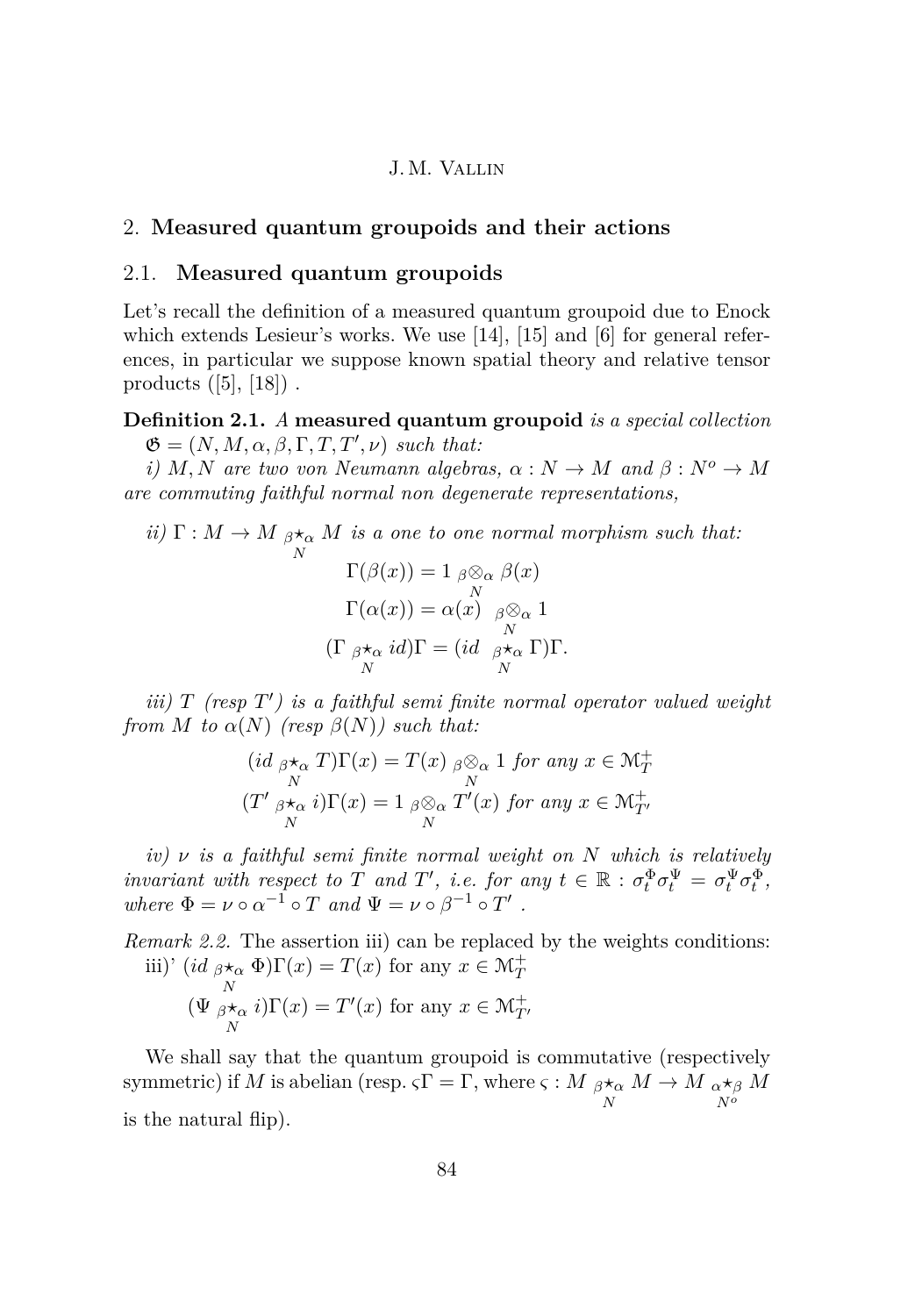<span id="page-5-0"></span>**Definition 2.3.** ([\[10\]](#page-51-0) 5.6) *Let*  $N$  *be a von Neumann algebra and*  $\nu$  *a faithful normal semifinite weight on*  $N$ , let  $\alpha$  (resp.  $\beta$ ,  $\hat{\beta}$ ) be a faithful non *degenerate representation (resp. anti representations) on a Hilbert space* H *commuting two by two, a* **pseudo multiplicative unitary** *W over the basis*  $(N, \alpha, \beta, \hat{\beta})$  *is a unitary from*  $\mathfrak{H} \underset{\nu}{\beta \otimes_{\alpha}} \mathfrak{H}$  *to*  $\mathfrak{H} \underset{\nu^o}{\alpha \otimes_{\hat{\beta}}}$ *ν o*  $\mathfrak{H}$  *such that:* 

- *W intertwines*  $\alpha, \beta, \hat{\beta}$ *, which means that for any*  $n \in N$  *one has: W*(*α*(*n*) *<sup>β</sup>*⊗*<sup>α</sup>*  $\begin{array}{c} \otimes_{\alpha}1) = (1 \ _{\alpha} \otimes_{\hat{\beta}}1 \ N^{\sigma} \end{array}$ *N<sup>o</sup> α*(*n*))*W W*(1 *<sup>β</sup>*⊗*<sup>α</sup>*  $\bigotimes_\alpha \beta(n)) = (1 \bigcirc_{N^o} \beta$ *N<sup>o</sup> β*(*n*))*W*  $W(\hat{\beta}(n)$   $_{\beta}\otimes_{\alpha}$  $\begin{array}{c} \otimes_{\alpha} 1) = (\hat{\beta}(n) \ _{\alpha} \otimes_{\hat{\beta}} 0 \ N \end{array}$ *N<sup>o</sup>* 1)*W W*(1 *<sup>β</sup>*⊗*<sup>α</sup>*  $\frac{\partial}{\partial N} \hat{\beta}(n)$ ) = ( $\beta(n)$  *α* $\frac{\partial}{\partial \hat{\beta}}$ *N<sup>o</sup>* 1))*W*
- *The operator W satisfies the "pentagonal" equation:*

$$
(1_{\mathfrak{H}} \underset{\alpha \otimes_{\hat{\beta}}}{\alpha \otimes_{\hat{\beta}}} W)(W \underset{N}{\beta \otimes_{\alpha}} 1_{\mathfrak{H}}) =
$$
  
\n
$$
= (W \underset{N^o}{\beta \otimes_{\alpha}} 1)(\sigma_{\nu^o} \underset{N^o}{\alpha \otimes_{\hat{\beta}}} 1_{\mathfrak{H}})(1_{\mathfrak{H}} \underset{\alpha \otimes_{\hat{\beta}}}{\alpha \otimes_{\hat{\beta}}} W)\sigma_{2\nu}(1_{\mathfrak{H}} \underset{\beta \otimes_{\alpha}}{\beta \otimes_{\alpha}} \sigma_{\nu^o})(1_{\mathfrak{H}} \underset{N}{\beta \otimes_{\alpha}} W)
$$
  
\nwhere  $\sigma_{\nu^o}$  is the flip map:  $\mathfrak{H} \underset{\alpha \otimes_{\hat{\beta}}}{\alpha \otimes_{\hat{\beta}}} \mathfrak{H} \rightarrow \mathfrak{H} \underset{\beta \otimes_{\alpha}}{\beta \otimes_{\hat{\beta}}} \mathfrak{H} \rightarrow \mathfrak{H} \underset{\beta \otimes_{\hat{\beta}}}{\beta \otimes_{\hat{\beta}}} \mathfrak{H}$  and  $\sigma_{2\nu}$  is the flip map:  $\mathfrak{H} \underset{\nu^o}{\alpha \otimes_{\hat{\beta}}} \mathfrak{H} \underset{\nu^o}{\alpha \otimes_{\hat{\beta}}} \mathfrak{H} \rightarrow \mathfrak{H} \underset{\nu^o}{\beta \otimes_{\hat{\alpha}}} \mathfrak{H} \underset{\nu^o}{\alpha \otimes_{\hat{\beta}}} \mathfrak{H}$ 

*Remark 2.4.* In fact, measured quantum groupoids and pseudo multiplicative unitaries are closely linked. According to [\[10\]](#page-51-0) chap. 6, if *W* is a pseudo multiplicative unitary on  $\mathcal{L}(\mathfrak{H})$ , it generates two von Neumann algebras *M* (its right leg) and  $\widehat{M}$  (its left leg) and two coproducts  $\Gamma$  and  $\widehat{\Gamma}$  on *M* and  $\hat{M}$  respectively, i.e. two maps verifying definition [2.1](#page-4-0) ii). More precisely, for any  $m \in M$  and  $\hat{m} \in \widehat{M}$ , one has:  $\Gamma(m) = W^*(1 \alpha \otimes_{\hat{\beta}} m)W$ *N<sup>o</sup>* and  $\Gamma(\hat{m}) = \sigma_{\nu^o} W(\hat{m} \beta \otimes \alpha)$ *N*  $1)W^* \sigma_{\nu}$ ; and conversely, for a given measured quantum groupoid, one can associate a pseudo multiplicative unitary to it, with a manageability condition (implying weak regularity) which leads to a duality theory and the following theorem: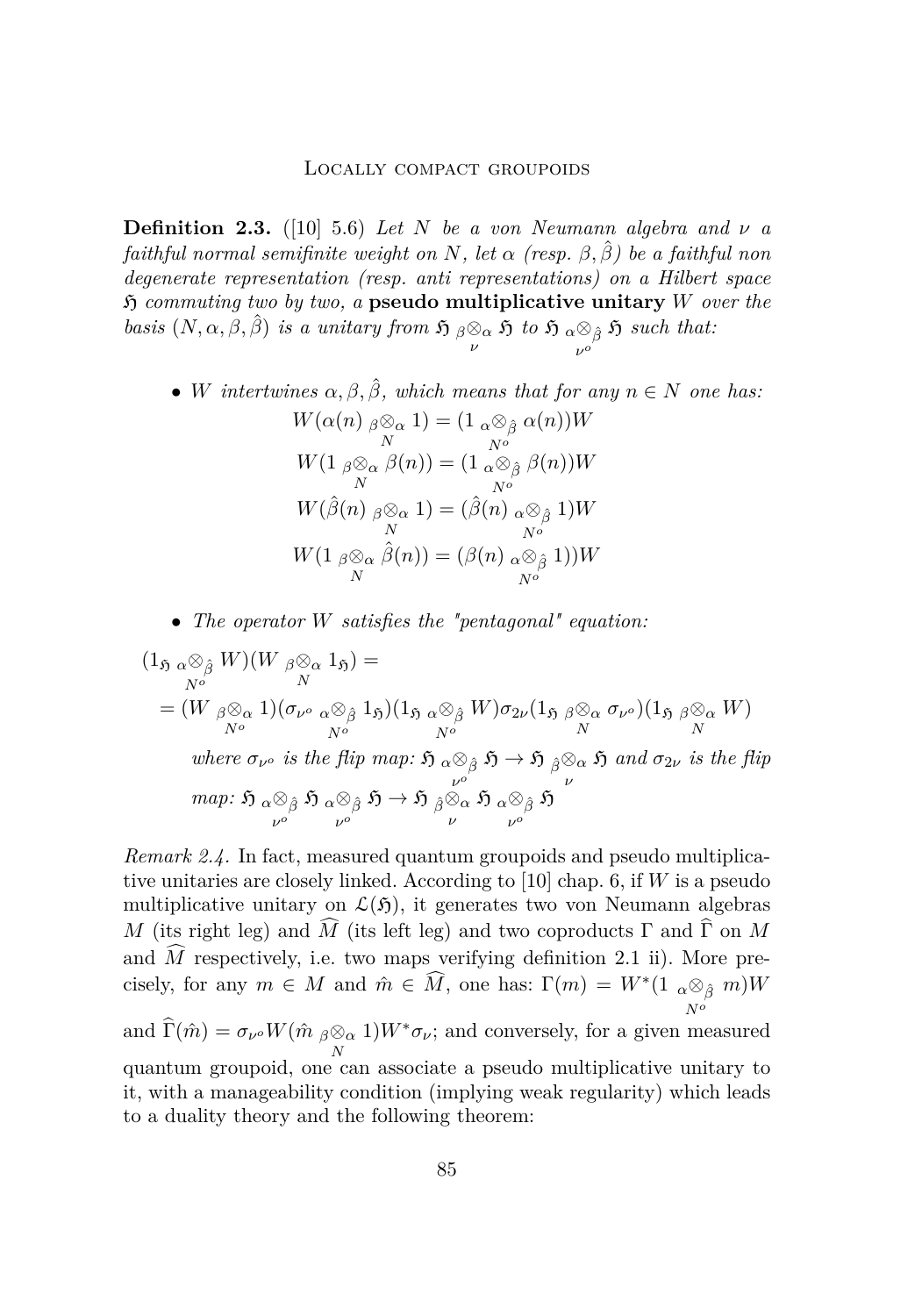<span id="page-6-0"></span>**Theorem 2.5.**  $(14)$ , [\[15\]](#page-52-0), [\[6\]](#page-51-0)*)* Let  $\mathfrak{G} = (N, M, \alpha, \beta, \Gamma, T, T', \nu)$  be a mea*sured quantum groupoid, for any n in N let's define*  $\hat{\beta}(n) = J_{\Phi} \alpha(n^*) J_{\Phi}$ , *then one can associate to*  $\mathfrak{G}$  *a pseudo multiplicative unitary W over the basis*  $(N, \alpha, \beta, \hat{\beta})$ *, independent of the choice of T and T*<sup>'</sup>*, the left leg of which is M* and gives  $\Gamma$ *. The dual coproduct*  $\hat{\Gamma}$  *on the right leg*  $\widehat{M}$  *leads to a* measured quantum groupoid  $(N, \hat{M}, \alpha, \hat{\beta}, \hat{T}, \hat{T'}, \nu)$  denoted  $\hat{\mathfrak{G}}$ , the dual of G*.*

To the quantum groupoid G one associates a ∗-antiautomorphism of *M* called the coinverse, which is involutive, and verifies the condition  $R \circ \alpha = \beta$  and  $\Gamma \circ R = \varsigma_{N^o}(R \beta \otimes_\alpha R)\Gamma$ .

Let *j* be the application defined for any  $x \in M$  by  $j(x) = J_{\Phi}x^*J_{\Phi}$ , and set  $\Gamma^c = (j \, \beta \star_\alpha j) \Gamma \circ j, T^c = j \circ T \circ j, R^c = j \circ R \circ j.$ 

*N*<br>Then one can consider two other quantum groupoids:

- the commutant  $\mathfrak{G}^c = (N^o, M', \hat{\beta}, \hat{\alpha}, \Gamma^c, T^c, R^c T^c R^c, \nu^0)$
- the commutant of the dual:

 $(\hat{\mathfrak{G}})^c = (N^o, (\widehat{M})', \beta, \hat{\alpha}, (\widehat{\Gamma})^c, (\widehat{T})^c, (\widehat{R})^c (\widehat{T})^c (\widehat{R})^c, \nu^0)$  this last is an important tool for the duality of actions.

### 2.2. **Measured quantum groupoids in action**

As quantum groups act on von Neumann algebras, measured quantum groupoids also act on (von Neumann) modules with isomorphic basis. Generalizing in this context what we have done in the finite dimensional situation in [\[25\]](#page-53-0), M. Enock has given in [\[6\]](#page-51-0) a nice framework for these actions together with double crossed product theorems. Let's recall some of his definitions.

**Definition 2.6.** *Let*  $\mathfrak{G} = (N, M, \alpha, \beta, \Gamma, T_L, T_R, \nu)$  *be a given measured quantum groupoid, and let A be a von Neumann algebra acting on a Hilbert space*  $H$ *. A right (resp. left) action of*  $G$  *on*  $A$  *is a pair*  $(b, a)$  *such that:*  $i)$  *b* :  $N \rightarrow A$  *is an injective* \*-antihomomorphism (resp.morphism),  $i$ *ii*)  $a : A \to A$  *b*<sup>\*</sup>*a*</sub> *M (resp. A b*<sup>\*</sup>*ß*<sup>*8*</sup> *N<sup>o</sup> M) is an injective* ∗*-homomorphism,*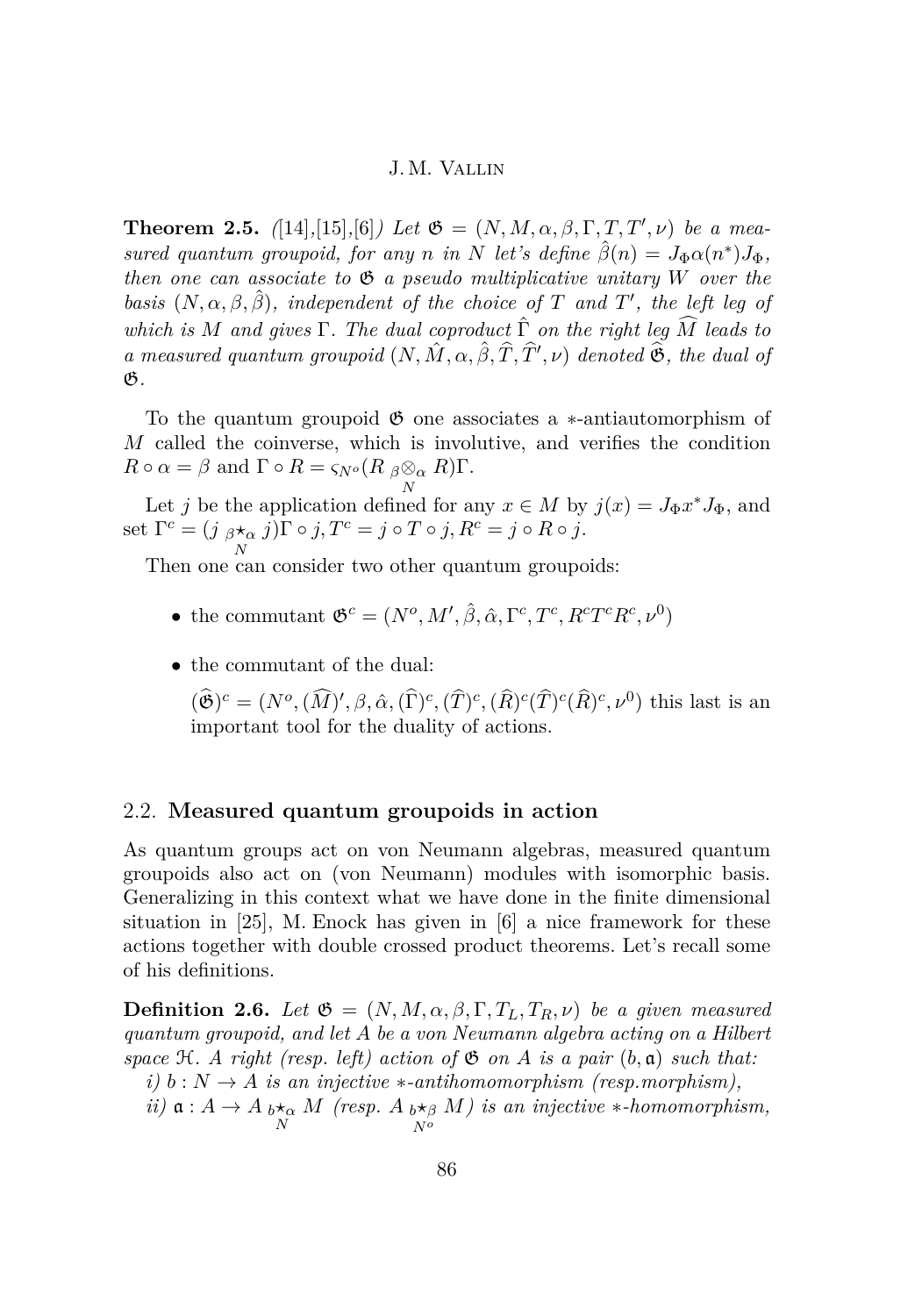<span id="page-7-0"></span>*iii)* for all 
$$
n \in N
$$
 one has:  $\mathfrak{a}(b(n)) = 1 \underset{N}{\underset{N}{b \otimes_{\alpha}}} \beta(n)$   
\n(*resp.*  $\mathfrak{a}(b(n)) = 1 \underset{N}{\underset{N^o}{b \otimes_{\beta}}} \alpha(n)$ )  
\nand one has:  $(\mathfrak{a} \underset{N}{\underset{N}{b \star_{\alpha}}} id) \mathfrak{a} = (1 \underset{N}{\underset{N^o}{b \star_{\beta}}} \Gamma) \mathfrak{a}$  (*resp.*  $(\mathfrak{a} \underset{N^o}{\underset{N^o}{b \star_{\beta}}} id) \mathfrak{a} = (1 \underset{N^o}{\underset{N^o}{b \star_{\beta}}} \Gamma) \mathfrak{a}$ ).

**Definition 2.7.** *Let* (*b,* a) *be a right (resp.left) action of a given measured quantum groupoid* G *on a given von Neumann algebra A, then:*

*i) The crossed product of A by the action* (*b,* a) *is the sub von Neumann algebra of*  $A$   $\underset{N}{\iota \star_{\alpha}}$   $\mathcal{L}(\mathcal{H}_{\phi})$  (resp.  $A$   $\underset{N^o}{\iota \star_{\beta}}$ *N<sup>o</sup>*  $\mathcal{L}(\mathfrak{H}_{\phi})$ ) generated by  $\mathfrak{a}(A)$  and  $1 \overline{b} \otimes_{\alpha}^{\otimes} \widehat{M}'$  (resp.  $1 \overline{b} \otimes_{\beta}^{\otimes}$  $\bigotimes_{\beta} \widehat{M}$ *). It will be denoted by*  $A \rtimes_{\mathfrak{a}} \mathfrak{G}$ *.* 

*ii) The invariant subalgebra is defined by:*

$$
A^{\mathfrak{a}} = \{ x \in A \cap b(N)'/\mathfrak{a}(x) = x_b \otimes_\alpha 1 \}
$$

**Theorem 2.8.** *(*[\[6\]](#page-51-0) *6.13, 9.3, 9.5, 10.11, 10.12) Let* (*b,* a) *be a right action of a given measured quantum groupoid* G *on a given von Neumann algebra A,* and set  $\Phi = \nu \circ \alpha^{-1} \circ T$ *, then:* 

*i)* for any  $x \in A^+$ , the extended positive element of A:

$$
T_{\mathfrak{a}}(x) = (id \underset{\nu}{\iota} \star_{\alpha} \Phi) \mathfrak{a}(x)
$$

*is an extended positive element of*  $A^a$  *and*  $T_a$  *is a normal faithful operator valued weight from A to A*<sup>a</sup>

*ii)* there exists a unique action  $(1_b \otimes_\alpha \hat{\alpha}, \tilde{\mathfrak{a}})$  of  $\hat{\mathfrak{G}}^c$  on  $A \rtimes_\mathfrak{a} \mathfrak{G}$  which *verifies for any*  $x \in A$ ,  $y \in \hat{M}'$ :

$$
\tilde{\mathfrak{a}}(\mathfrak{a}(x)) = \mathfrak{a}(x)_{\hat{\alpha}} \otimes_{\beta} 1
$$

$$
\tilde{\mathfrak{a}}(1_b \otimes_{\alpha} y) = 1_b \otimes_{\alpha} \hat{\Gamma}^c(y)
$$

*iii)* for any  $y \in \hat{M}'$ :  $T_{\tilde{a}}(1_b \otimes_\alpha y) = 1_b \otimes_\alpha \hat{T}^c(y) = \mathfrak{a}(b(\beta^{-1}(\hat{T}^c(y))))$ ,  $T_{\tilde{\mathfrak{a}}}$  *is semi finite, and*  $(A \rtimes_{\alpha} \mathfrak{G})^{\tilde{\mathfrak{a}}} = \mathfrak{a}(A)$ *.* 

**Corollary 2.9.** *For any normal semi finite faithful operator valued weight θ on A, the operator valued weight*  $\tilde{\theta} = \mathfrak{a} \circ \theta \circ \mathfrak{a}^{-1} \circ T_{\tilde{\mathfrak{a}}}$  *is normal semi finite faithful on*  $A \rtimes_{\mathfrak{a}} \mathfrak{G}$  *and will be called the* **dual operator valued weight** *of*  $θ$ *.*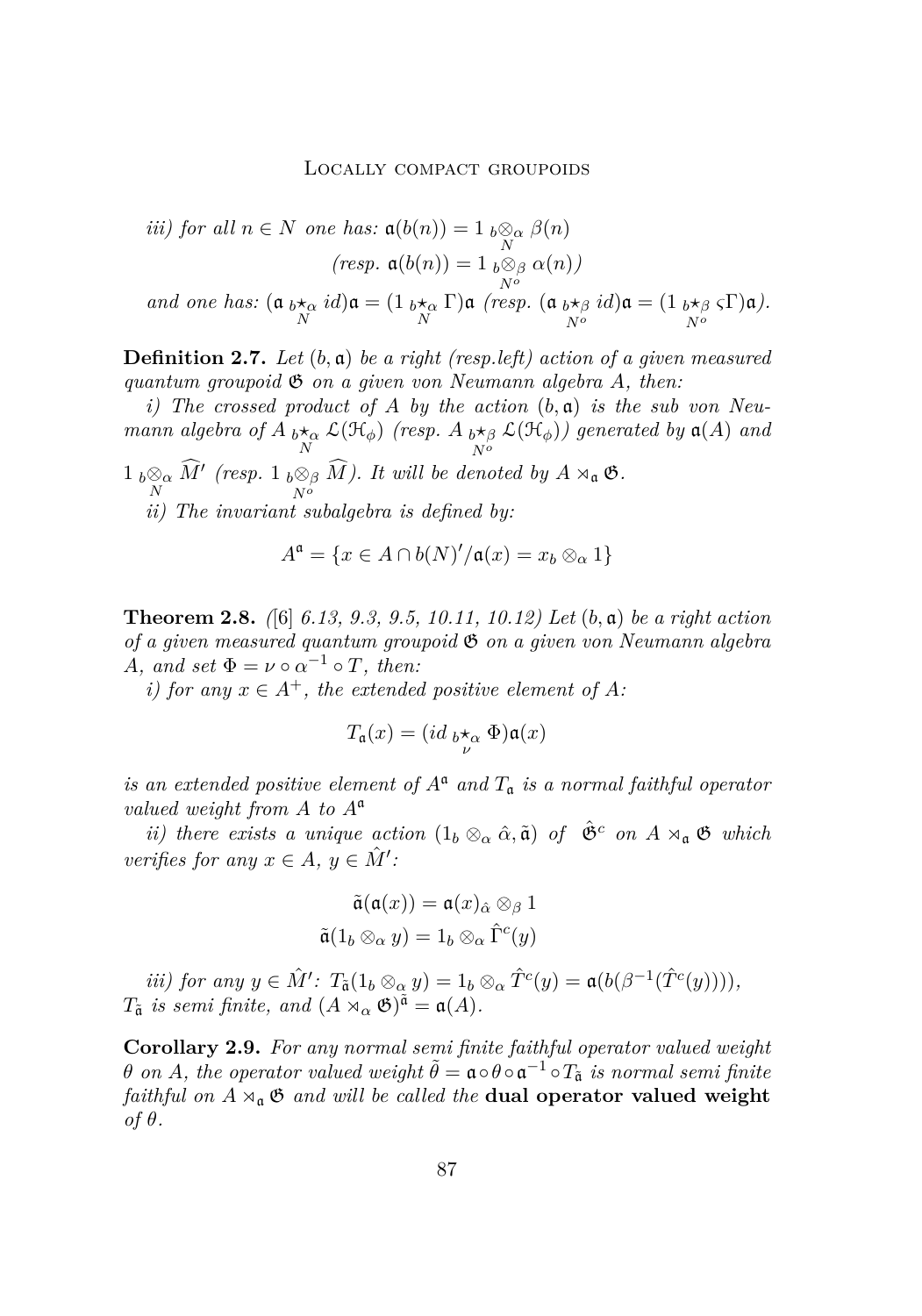<span id="page-8-0"></span>In fact, the examples we shall deal with in this article come from an action of a commutative measured quantum groupoid on a commutative von Neumann algebra, nevertheless, as we shall see, the crossed product will be a substantial non commutative quantum groupoid. So let us see more precisely the commutative situation.

## 2.3. **The abelian case**

All measured quantum groupoids involved in this article will have a commutative basis, and the Hilbert spaces will be of the form  $L^2(X, dx)$ where *X* is a second countable locally compact space endowed with a Radon measure, hence this will simplify the relative tensor products. Let (*Y, dy*) be a locally compact space endowed with a Radon measure and let  $(L^2(X, dx), \beta)$  (resp.  $(L^2(Z, dx), \alpha)$ ) be a faithful normal representation of  $N = L^{\infty}(Y, ds)$ , then the relative tensor product  $L^2(X, dx)$   $\beta \otimes_{\alpha}$ *N*  $L^2(Z, dz)$  is the completion of the algebraic tensor product  $\mathcal{K}(X) \odot \mathcal{K}(Z)$ 

equipped with the pre-scalar product, defined for any  $f_1, f_2 \in \mathcal{K}(X)$  and any  $g_1, g_2 \in \mathcal{K}(Z)$  by:

$$
(f_1 \odot g_1, f_2 \odot g_2) = (\alpha(\frac{d\omega_{f_1, f_2} \circ \beta}{dy})g_1, g_2) = (\beta(\frac{d\omega_{g_1, g_2} \circ \alpha}{dy})f_1, f_2)
$$

$$
= \int_Z \alpha(\frac{d\omega_{f_1, f_2} \circ \beta}{dy})g_1(z)\overline{g_2(z)}dz
$$

$$
= \int_X \beta(\frac{d\omega_{g_1, g_2} \circ \alpha}{dy})f_1(x)\overline{f_2(x)}dx
$$

In our framework, the relative tensor product  $L^2(X, dx)$   $\beta \otimes_\alpha L^2(Z, dz)$ *N* will also be viewed as  $L^2(X_\beta \times_\alpha Z, dx_\beta \times_\alpha dz)$ , where  $X_\beta \times_\alpha Z$  is a suitable fibred product of *X* and *Z* and  $dx_{\beta} \times_{\alpha} dz$  is a Radon measure; we shall

intensively use this identification throughout this paper. The commutative measured quantum groupoids (i.e *M* is commutative) are, as expected, coming from measured groupoids in the sense of Jean Renault ([\[17\]](#page-52-0),[\[12\]](#page-52-0)). Notwithstanding the fact that a Weyl theorem does not exist in that context, up to some inessential reduction (see [\[16\]](#page-52-0) theorem 4.1) we can deal with a Hausdorff locally compact groupoid G, we shall suppose it is  $\sigma$ - compact and endowed with a Haar system  $\{\lambda^u/u \in \mathcal{G}^0\}$ and a quasi invariant measure  $\nu$  on  $\mathcal{G}^0$ , we shall denote  $\mu = \int_{\mathcal{G}^0} \lambda^u d\nu(u)$  the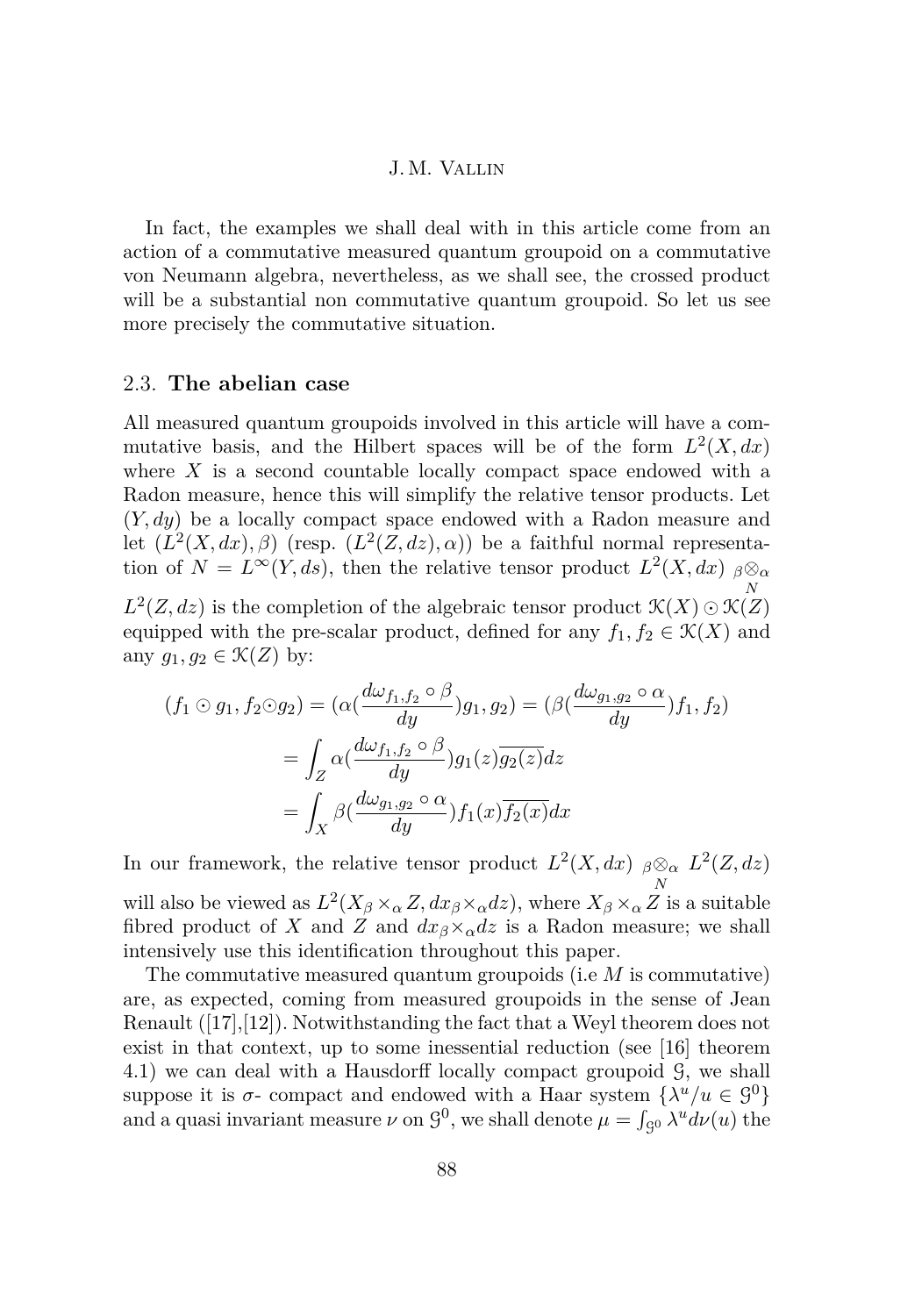integrated measure on  $\mathcal{G}$ , for any  $u \in \mathcal{G}^0$ ,  $\lambda_u$  will be the image of  $\lambda^u$  by the application  $g \mapsto g^{-1}$ , and  $\delta$  will be the Radon Nikodym derivative of  $\mu^{-1}$ w.r.t.  $\mu$ . This will allow us to use the ∗-algebra of continuous numerical functions on  $\mathcal G$  with compact support, which will be noted  $\mathcal K(\mathcal G)$ .

If  $s(g) = g^{-1}g$  (resp.  $r(g) = gg^{-1}$ ) is the source (resp. goal) of any element *g* of *G*, then one can define two representations of  $N = L^{\infty}(9^0, \nu)$ on  $M = L^{\infty}(\mathcal{G}, \mu)$ , (which are also antirepresentations) defined for any  $f \in L^{\infty}(\mathcal{G}^0, \nu)$  by:

$$
s_{\mathcal{G}}(f) = f \circ s, \quad r_{\mathcal{G}}(f) = f \circ r
$$

One easily verifies that for any  $f, f' \in \mathcal{K}(G)$  and for *v*-almost any  $u \in \mathcal{G}^0$ , one has:

$$
\frac{d\omega_{f,f'} \circ r}{d\nu}(u) = \int_{\mathcal{G}} f(g) \overline{f'(g)} d\lambda^u
$$

$$
\frac{d\omega_{f,f'} \circ s}{d\nu}(u) = \int_{\mathcal{G}} \delta(v) f(v^{-1}) \overline{f'(v^{-1})} d\lambda^u(v)
$$

*Notation 2.10.* One can define for any  $i \in \{s, r\}$ ,  $\mathcal{G}_{i,j}^2 = \{(g, g') \in \mathcal{G} \times \mathcal{G}_{i,j} \}$  $G/i(g) = j(g')\},\$ for instance  $\mathcal{G}^2_{s,r} = \mathcal{G}^2$  (the set of pairs of composable elements), let us note  $\mu_{i,j}^2 = \mu_{i_S} \times_{j_S} \mu$ , so  $L^2(\mathcal{G}, \mu)$   $i_S \otimes_{j_S}$  $L^{\infty}(\mathcal{G}^0,\nu)$  $L^2(\mathcal{G}, \mu)$  and

 $L^2(\mathcal{G}_{i,j}^2, \mu_{i,j}^2)$  are isomorphic and isometric.

In  $[24]$  and  $[23]$  we proved that we can associate to  $\mathcal G$  a pseudo multiplicative unitary  $W_g: L^2(\mathcal{G}^2_{s,r}, \mu^2_{s,r}) \to L^2(\mathcal{G}^2_{r,r}, \mu^2_{r,r})$ . It is given for any  $\xi \in L^2(\mathcal{G}_{s,r}^2, \mu_{s,r})$  and  $\mu_{r,r}^2$  almost any  $(x, y) \in \mathcal{G}_{r,r}^2$  by:

$$
W_{\mathcal{G}}\xi(x,y) = \xi(x, x^{-1}y)
$$

The left leg of  $W<sub>G</sub>$  generates the commutative quantum groupoid:

$$
\mathfrak{G}(\mathcal{G}) = (L^{\infty}(\mathcal{G}^0, \nu), L^{\infty}(\mathcal{G}, \mu), r_{\mathcal{G}}, s_{\mathcal{G}}, \Gamma_{\mathcal{G}}, T_{\mathcal{G}}, T_{\mathcal{G}}^{-1}, \nu),
$$

with the following formulas, for any  $f \in \mathcal{K}(\mathcal{G})$ :

### • **Coproduct**

 $\Gamma_{\mathcal{G}}(f)(x, y) = f(xy)$  for any  $(x, y) \in G^2_{s_{\mathcal{G}}, r_{\mathcal{G}}}$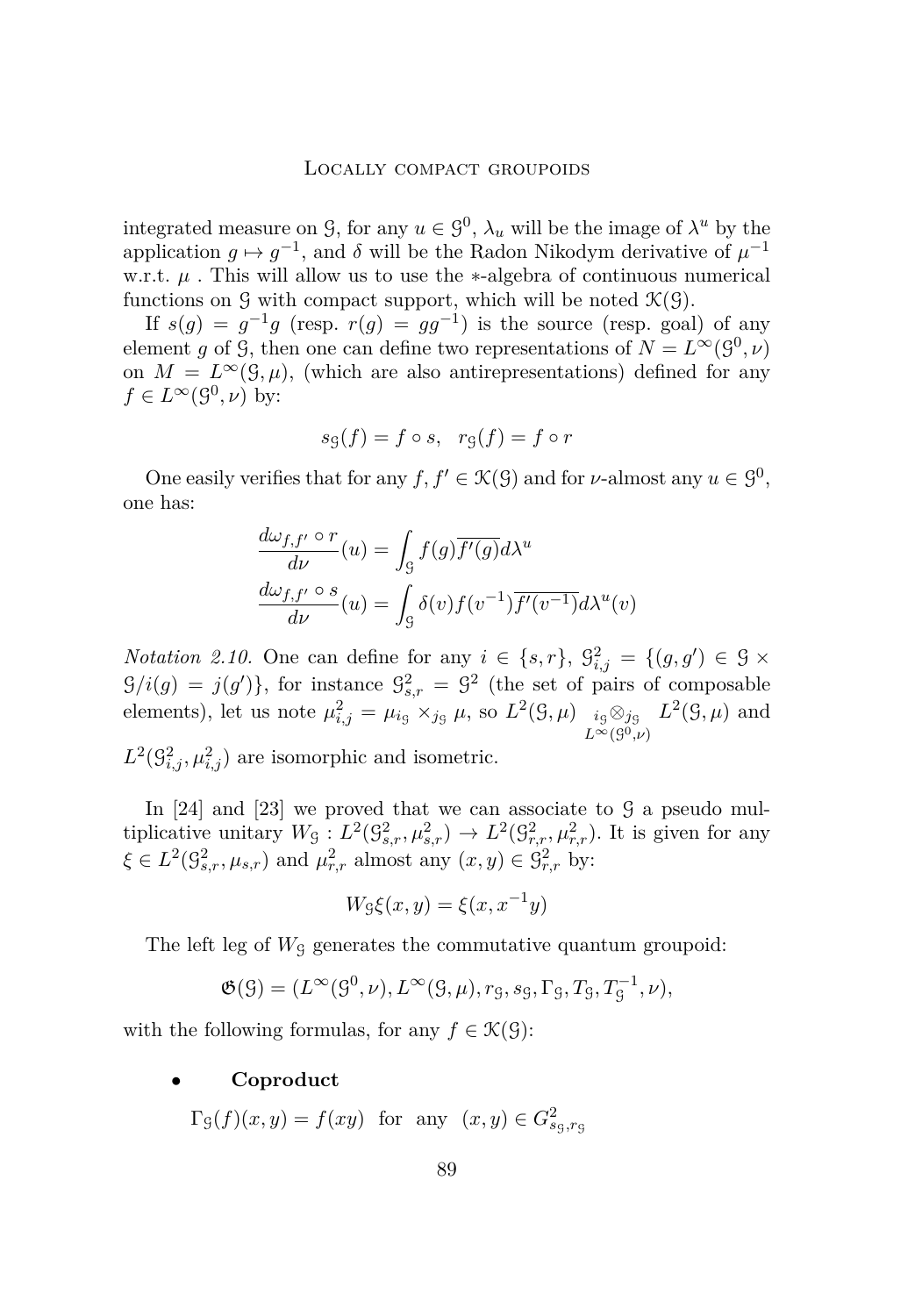## <span id="page-10-0"></span>• **Left and right operator valued weights**

For  $\mu$ -almost any element  $g \in \mathcal{G}$ :

$$
T_g(f)(g) = \int_g f(x)d\lambda^{r(g)}(x)
$$
  

$$
T_g^{-1}(f)(g) = \int_g f(y)d\lambda_{s(g)}(y)
$$

The right leg of  $W<sub>G</sub>$  generates the symmetric quantum groupoid, which means the coproduct is invariant by a natural flip.

$$
\widehat{\mathfrak{G}}(\mathfrak{G})=(L^{\infty}(\mathfrak{G}^0,\nu),\mathcal{L}(\mathfrak{G}),r_{\mathfrak{G}},r_{\mathfrak{G}},\widehat{\Gamma}_{\mathfrak{G}},\widehat{T}_{\mathfrak{G}},\widehat{T}_{\mathfrak{G}},\nu),
$$

where  $\mathcal{L}(\mathcal{G})$  is the left regular algebra of  $\mathcal{G}$ , which is the sub von Neumann algebra of  $\mathcal{L}(L^2(\mathcal{G}, \mu))$  generated by the operators defined for any  $f, h \in$  $\mathcal{K}(\mathcal{G})$  by:

$$
\lambda(f)h(x) = \int_{\mathcal{G}} f(g)h(g^{-1}x)d\lambda^{r_{\mathcal{G}}(x)}(g)
$$

For any  $f \in \mathcal{K}(\mathcal{G})$ ,  $\xi \in L^2(\mathcal{G}^2_{r_g,r_g},\mu_{r_g,r_g})$  and almost any  $(x,y) \in \mathcal{G}^2_{r_g,r_g}$ , one has:

• **Coproduct**:

 $\hat{\Gamma}_{\mathcal{G}}(\lambda(f))\xi(x,y) = \int_{\mathcal{G}}f(g)\xi(g^{-1}x,g^{-1}y)d\lambda^{r_{\mathcal{G}}(x)}(g)$ 

## • **Left (= right ) operator valued weight**  $\widehat{T}_{\mathcal{G}}(\lambda(f)) = r_{\mathcal{G}}(f \mid \mathcal{G}^0)$

*Remark 2.11.* Of course one can consider the **right** regular representation of G which generates in  $\mathcal{L}(L^2(\mathcal{G}, \mu))$  the commutant of  $\mathcal{L}(\mathcal{G})$  and gives a commutant structure of quantum groupoid:

$$
\widehat{\mathfrak{G}}'(G) = (L^{\infty}(G^0, \nu), \mathfrak{R}(G), s_G, s_G, \widehat{\Gamma}'_G, \widehat{T}'_G, \widehat{T}'_G, \nu),
$$

### 2.3.1. **The pair groupoid example**

We suppose that  $G = X \times X$  where X is an Hausdorff locally compact space together with some Radon measure  $\nu$ . G is given its natural locally compact groupoid structure,  $\mathcal{G}^0$  is the diagonal of  $X \times X$  which will be identified with *X*, its Haar system is  $(\delta_x \otimes \nu)_{x \in X}$  and  $\nu$  is a (quasi) invariant measure.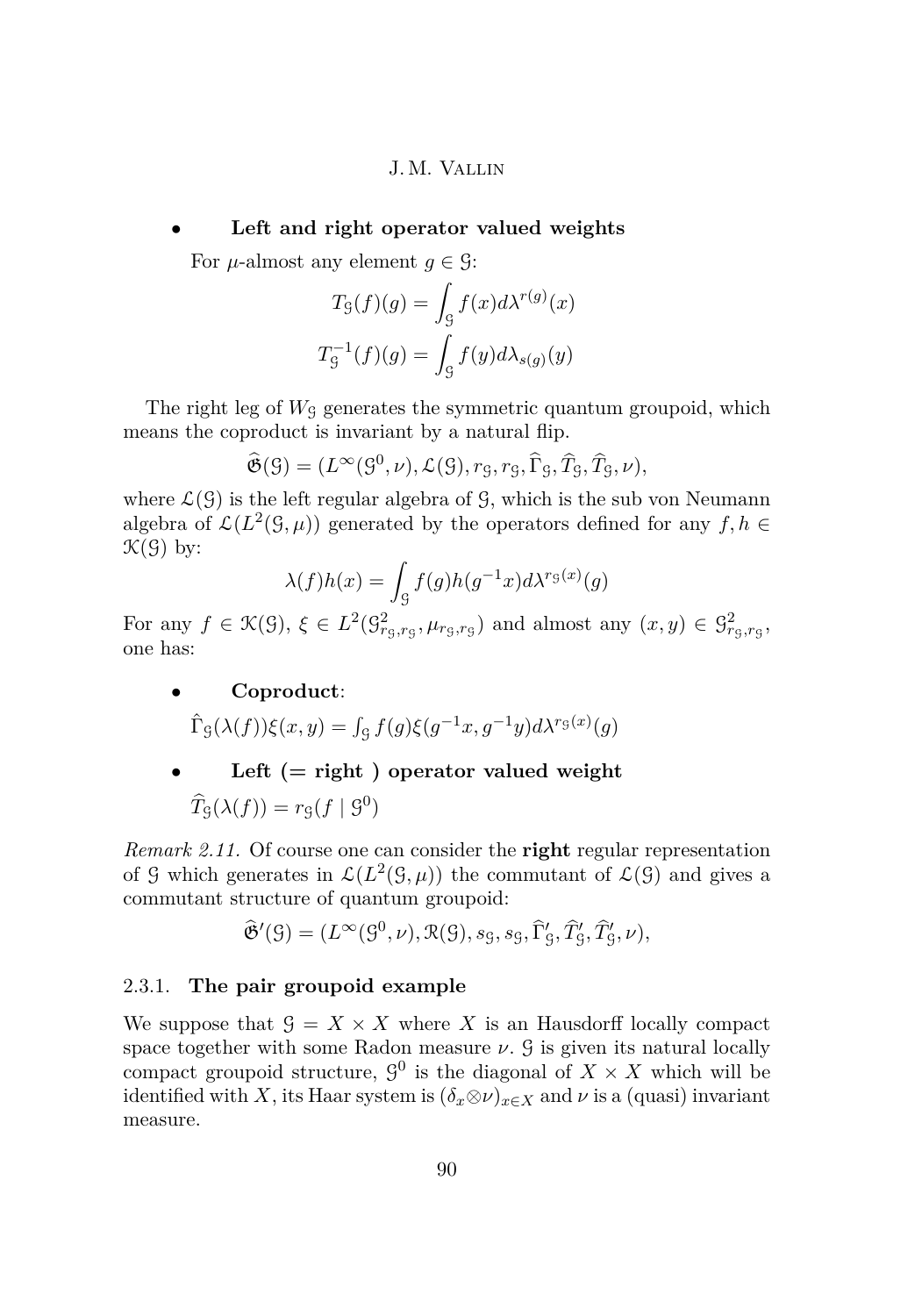The von Neuman algebra  $\mathcal{R}(\mathcal{G})$  is isomorphic to  $\mathcal{L}(L^2(X,\nu))$  as for any  $h \in \mathcal{K}(X^2)$ , one has  $\rho(h) = 1 \otimes T_h$ , where  $T_h$  is the integral operator defined for any  $\xi \in L^2(X, \nu)$  by:

$$
T_h \xi(y) = \int_X h(y, b)\xi(b)d\nu(b)
$$

Here the Hilbert space  $L^2(\mathcal{G}^2_{s,r}, \mu^2_{s,r})$  (resp.  $L^2(\mathcal{G}^2_{s,s}, \mu^2_{s,s})$ ) can be identified with  $L^2(X^3, \nu^{\otimes 3})$  using map:  $((x, y), (y, t)) \rightarrow (x, y, t)$  from  $\mathcal{G}^2_{s,r}$  to  $X^3$  $(\text{resp.}((x, y), (t, y)) \rightarrow (x, y, t) \text{ from } \mathcal{G}^2_{s,s} \text{ to } X^3)$ . With this identification, for any  $f \in \mathcal{K}(\mathcal{G})$ , and any  $(x, y) \in \mathcal{G}$ , one has:

$$
\Gamma_g(f) = f_{13}, \qquad \widehat{\Gamma}'_g(\rho(f)) = 1 \otimes T_f \otimes 1
$$

$$
T_g(f)(x) = \int_X f(x, b) d\nu(b) \qquad T_g^{-1}(f)(y) = \int_X f(b, y) d\nu(b)
$$

$$
\widehat{T}'_g(\rho(f))(x, y) = f(y, y)
$$

Let's recall what is a  $\mathcal{G}\text{-space or an action of } \mathcal{G}$  ([\[12\]](#page-52-0) chap.2),

*Notation 2.12.* Let *X, Y* be two Borel spaces. Let us call **fibration** of *X* by *Y* any Borel map  $\flat : X \to Y$  which is onto. When  $Y = \mathcal{G}^0$  and for any  $i \in \{s, r\}$ , let  $X_{\mathfrak{b}} \times_{i} \mathcal{G}$  be the fiber product of X and G which is the set  $\{(x, g) \in X \times \mathcal{G}/\mathfrak{b}(x) = i(g)\}\.$ 

**Definition 2.13.** A (right) G-space is a Borel space  $X$  endowed with a fibration  $\flat : X \to \mathcal{G}^0$  and a Borel map  $(x, g) \mapsto x.g$  from  $X_{\flat} \times_r \mathcal{G}$  to X such that:

- i) For all  $(x, g) \in X_{\flat} \times_{r} \mathcal{G}$ ,  $\flat(x.g) = s(g)$  and  $x.\flat(x) = x$
- ii) For all  $(x, g_1) \in X$ <sup>[</sup><sub>2</sub></sup> × − ∫ and all  $g_2 \in \mathcal{G}^{s(g_1)}$  then  $x.(g_1g_2) = (x.g_1).g_2$

**Definition 2.14.** A (right) locally compact G-space is a locally compact space X endowed with a structure of (right)  $\mathcal{G}$ -space such that  $\flat$  is open and continuous and  $(x, g) \mapsto x.g$  is continuous.

One can also say that  $G$  acts on  $X$ . Let us now suppose that  $X$  is endowed with a (positive faithful) Radon measure  $\theta$  such that  $\phi_*\theta$  is absolutely continuous w.r.t. *ν*, then one easily sees that  $b: L^{\infty}(\mathcal{G}^0, \nu) \rightarrow$  $L^{\infty}(X,\theta)$  defined by  $b(f) = f \circ b$  is a \*(anti)isomorphism, also for any *i* in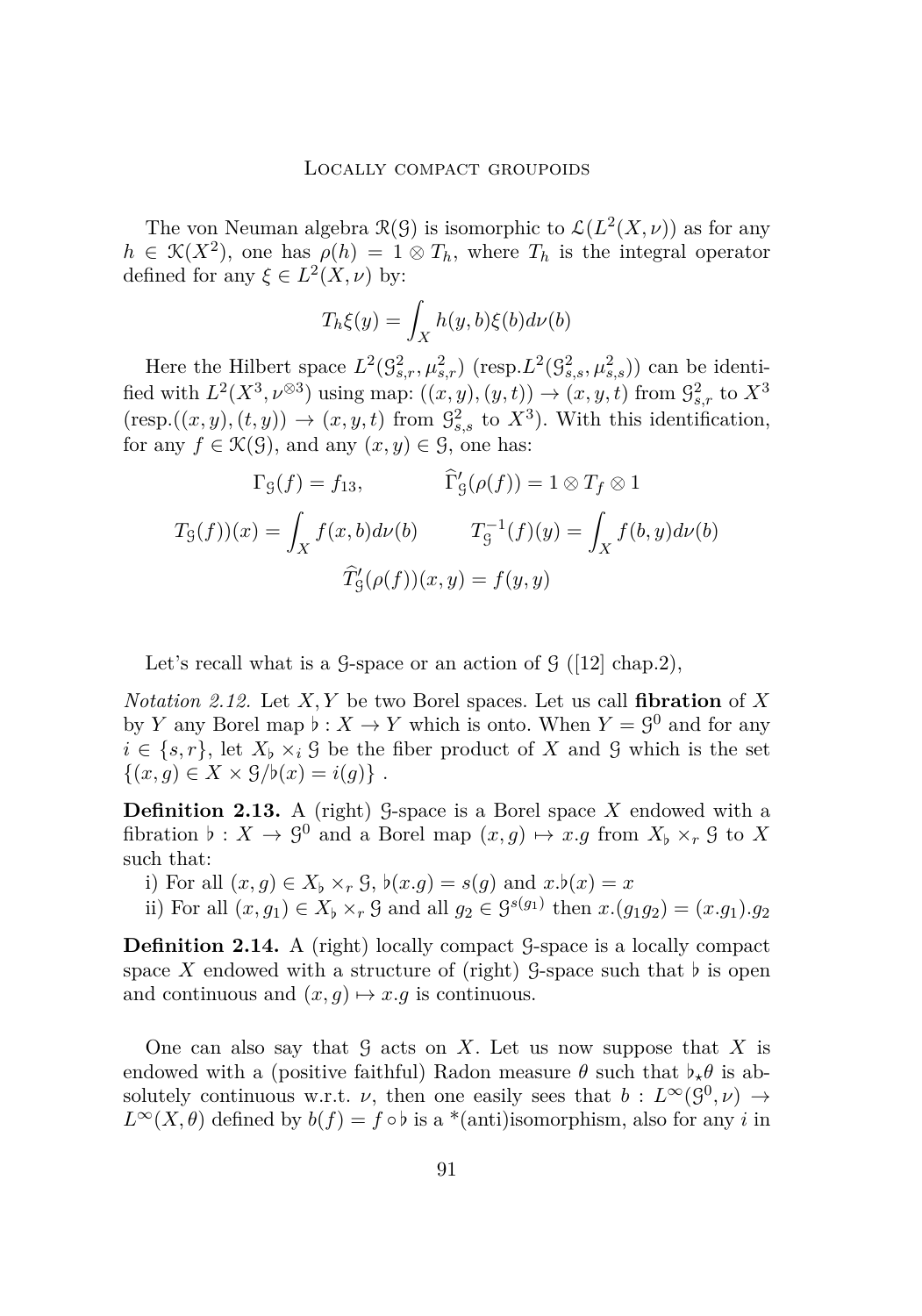<span id="page-12-0"></span> ${s, r}$  the von Neumann algebra  $L^{\infty}(X, \theta)$  *b*<sup>\*</sup>*i*<sub>G</sub></sub>  $L^{\infty}(\mathcal{G}, \mu)$  is canonically  $L^{\infty}(\overline{\mathcal{G}}^{\overline{0}}, \nu)$ isomorphic to  $L^{\infty}(X_{\flat} \times_{i} \mathcal{G}, \theta_{\flat} \times_{i} \mu)$  for a suitable Radon measure  $\theta_{\flat} \times_{i} \mu$ 

on  $X_{\flat} \times_i \mathcal{G}$ , one easily proves that:

**Proposition 2.15.** *Let X be a (right) locally compact* G*-space endowed with a Radon measure*  $\theta$  *such that*  $\flat_{\star} \theta$  *is absolutely continuous w.r.t.*  $\nu$ *, let*  $b: L^{\infty}(\mathcal{G}^0, \mu) \to L^{\infty}(X, \theta)$  *be defined by*  $b(f) = f \circ b$  *for any*  $f$  *in*  $L^{\infty}(X, \theta)$ *, let*  $\mathfrak{a}: L^{\infty}(X, \theta) \to L^{\infty}(X_{\flat} \times_r \mathcal{G}, \theta_{\flat} \times_r \mu)$  *be defined by*  $\mathfrak{a}(f)(x, g) = f(x, g)$ *, then*  $(b, \mathfrak{a})$  *is an action of*  $\mathfrak{G}(\mathfrak{G})$  *on*  $L^{\infty}(X, \theta)$ *.* 

In the conditions above, if *X* is second countable, then the crossed product  $L^{\infty}(X, \theta) \rtimes_{\mathfrak{a}} \mathfrak{G}(\mathfrak{G})$  is also  $\widehat{\mathfrak{G}}'(X_{\flat} \times_r \mathfrak{G})$ , where  $X_{\flat} \times_r \mathfrak{G}$  is given its structure of semi direct product. The existence of *b*, given by Proposition 2.15, leads to integral decompositions  $\theta = \int_{S^0} \theta^u d\nu(u)$ ,  $L^2(X, \theta) =$  $\int_{\mathcal{G}^0} L^2(X^u, \theta^u) d\nu(u)$  and  $L^{\infty}(X, \theta) = \int_{\mathcal{G}^0} L^{\infty}(X^u) d\nu(u)$ , where  $X^u = \{x \in$  $X/\mathfrak{b}(x) = u$  and the support of  $\theta^u$  is  $X^u$  for any  $u \in \mathfrak{g}^0$ .

For any Radon measure  $\theta'$  on X, we shall say that  $\theta'$  is invariant under  $\mathfrak a$ if and only if, for any  $g \in \mathcal{G}$ , and any  $f \in \mathcal{K}(X^{s(g)})$  one has:  $\int f(x)d\theta^{s(g)} =$  $\int f(y,g)d\theta^{r(g)}$ .

**Lemma 2.16.** *If*  $\theta$  *and*  $\theta'$  *are two Radon measures on*  $X$ *, invariant under*  $\mathfrak{a}$ *, then the Radon Nikodym derivative*  $\frac{d\theta'}{d\theta}$  *is an element of*  $L^{\infty}(X,\theta)^{\mathfrak{a}}$ *.* 

*Proof:* This is easy and a basic consequence of [\[7\]](#page-51-0) 7.5 to 7.8. □

Let us now give a description of the crossed product  $L^{\infty}(X,\theta) \rtimes_{\alpha} \mathfrak{G}(\mathcal{G})$ using a certain  $*$ -algebra representation. The vector space  $\mathcal{K}(X_{\flat} \times_r \mathcal{G})$  can be given a  $\ast$ -algebra structure denoted by  $(\mathcal{K}(X_{\flat} \times_r \mathcal{G}), \star, \#)$ .

For any  $F, F'$  in  $\mathcal{K}(X_b \times_r \mathcal{G})$  and any  $(x, g)$  in  $X_b \times_r \mathcal{G}$ , one has:

$$
F \star F'(x, g) = \int F(x, h) F'(x, h, h^{-1}g) d\lambda^{r(g)}(h)
$$

$$
F^{\#}(x, g) = \overline{F(x, g, g^{-1})} \delta(g^{-1})
$$

One can define a representation of  $\mathcal{K}(X_b \times_r \mathcal{G})$  in  $L^2(X_b \times_r \mathcal{G}, \theta_b \times_r \mu)$ , let us note it  $\Re$ , it is defined for any  $\xi$  in  $L^2(X_b \times_r \mathcal{G}, \theta_b \times_r \mu)$ , any  $F$  in  $\mathcal{K}(X_b \times_r \mathcal{G})$  and  $\theta_b \times_r \mu$ -almost any  $(x, g)$  in  $X_b \times_r \mathcal{G}$  by: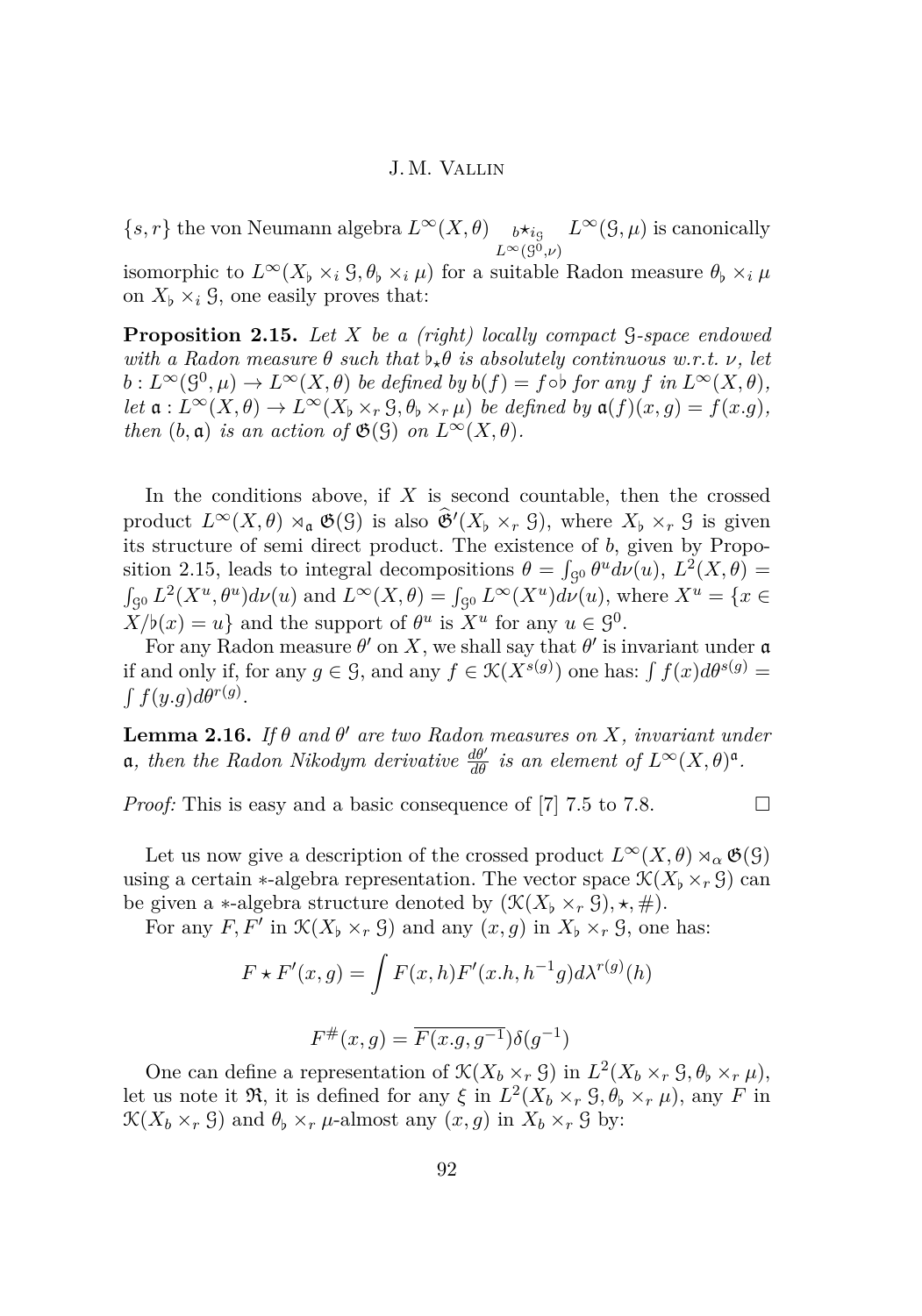$$
\Re(F)\xi(x,g) = \int F(x,g,h)\delta(h)^{-\frac{1}{2}}\xi(x,gh)d\lambda^{s(g)}(h)
$$

<span id="page-13-0"></span>The crossed product  $L^{\infty}(X,\theta) \rtimes_{\mathfrak{a}} \mathfrak{G}(\mathfrak{G})$  is generated by the image of  $\mathfrak{R}$ . More precisely, for any  $f \in \mathcal{K}(X)$  and any  $k \in \mathcal{K}(\mathcal{G})$ , one has:  $\mathfrak{a}(f)(1_b \otimes_r g)$  $\rho(k)$ ) =  $\Re(f \otimes k)$ .

## 3. **A generalization of the matched pair procedure**

## 3.1. **Measured matched pair of groupoids**

Now let's explain a triple extension of the commutative examples (in [2.3\)](#page-8-0), those studied in [\[23\]](#page-52-0) in finite dimension, and in [\[22\]](#page-52-0) (or [\[3\]](#page-51-0)) in the quantum groups case.

All the groupoids involved will be as mentioned in [2.3](#page-8-0) till the end; mimicking the case of matched pairs of locally compact groups, let's give the following definition:

**Definition 3.1.** Let  $\mathcal{G}, \mathcal{G}_1, \mathcal{G}_2$  *be measured groupoid such that*  $\mathcal{G}_1, \mathcal{G}_2$  *are closed subgroupoids of* G*. We shall say that* G1*,* G<sup>2</sup> *is a matched pair of measured subgroupoids of* G *if and only if:*

*i)* 
$$
G_1 \cap G_2 = G^0
$$
 *ii)*  $G_1 G_2 := \{g_1 g_2 / g_1 \in G_1, g_2 \in G_2^{s(g_1)}\}$  *is*  $\mu$ -conegligible in  $G$  *iii)* the measure  $\nu$  on  $G^0$  *is quasi invariant for the three Haar systems.*

*Remark 3.2.* Condition iii) is absolutely necessary to obtain, as in the case of groups ([\[3\]](#page-51-0) prop. 3.2), the Haar system of G from those of  $\mathcal{G}_1$  and  $\mathcal{G}_2$ . for instance if  $\mathcal{G}$  is a principal groupoid of the form  $X \times X$  where  $X$  is any locally compact space, let's choose  $\mathcal{G}_1 = \mathcal{G}$  and  $\mathcal{G}_2 = \mathcal{G}^0 = X$ , then if  $\nu$  and  $\nu_1$  and  $\nu_3$  are any Radon measures on X, one can construct the Haar systems  $(\delta_x \times \nu)_{x \in X}$  and  $(\delta_x \otimes \nu_1)_{x \in X}$  on G and G<sub>1</sub> and the quasi invariant measures  $\nu$  and  $\nu_1$  respectively, there is no hope to give any formula connecting the Haar systems. We shall now prove such a formula, when the groupoids are given the same quasi invariant measure, using an argument similar to that of [\[3\]](#page-51-0) prop. 3.2 and the uniqueness condition of Enock ([\[7\]](#page-51-0) Corollary 7.8) recalled in [2.16.](#page-12-0)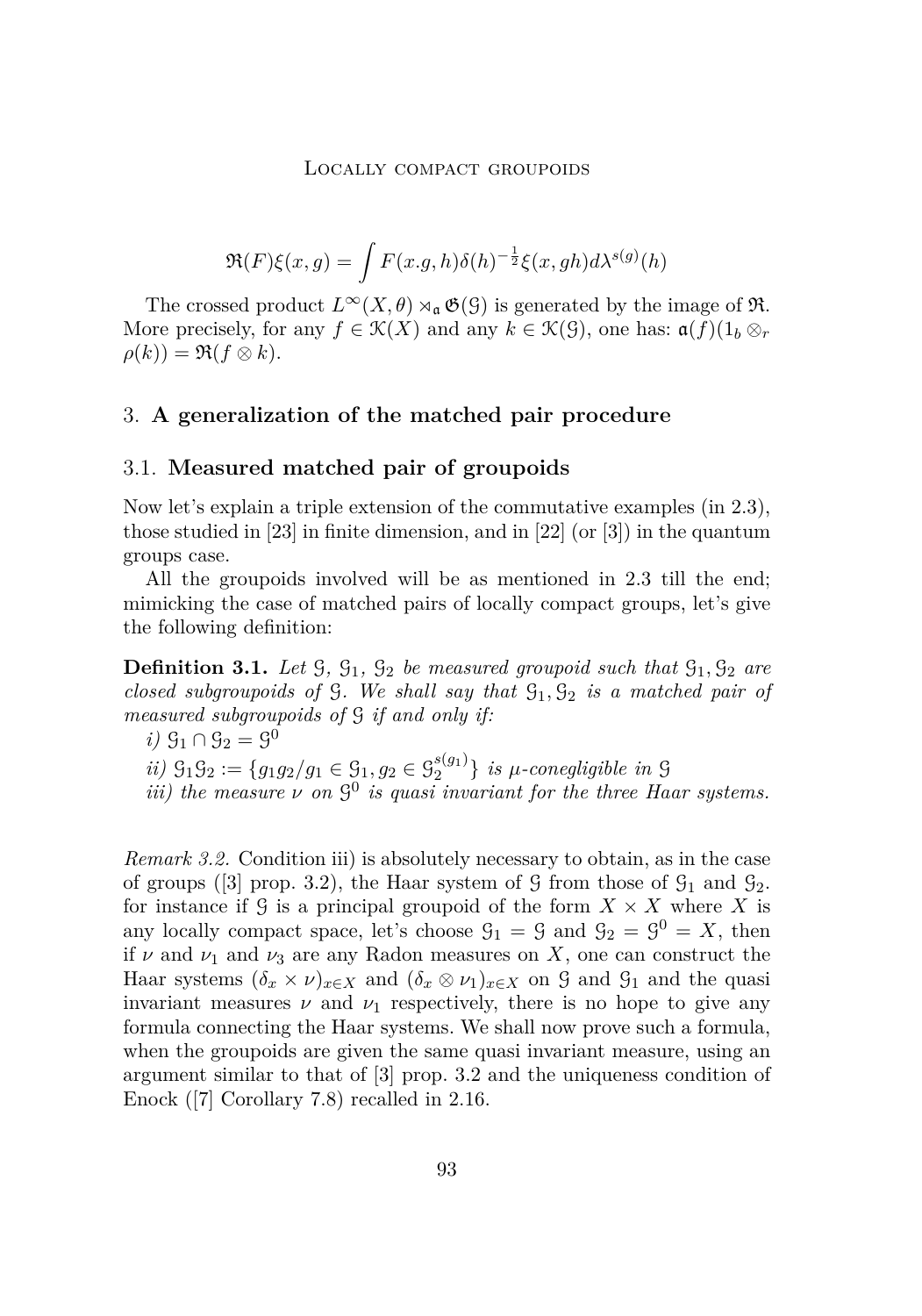<span id="page-14-0"></span>**Lemma 3.3.** *1) The von Neumann fiber product*  $L^{\infty}(\mathcal{G}_1, \mu_1)$  $\star_{s_2}$  $L^{\infty}(\mathcal{G}^0,\nu)$  $L^{\infty}(\mathcal{G}_2, \mu_2)$  *is isomorphic to*  $L^{\infty}(\mathcal{G}_{1s} \times_s \mathcal{G}_2, \mu_{1s} \times_s \mu_2)$ *, where the measure*  $\mu_{1s} \times_s \mu_2$  *is given for any*  $f \in \mathcal{K}(\mathcal{G}_{1s} \times_s \mathcal{G}_2)$  *by:* 

$$
(\mu_{1s} \times_{s} \mu_2)(f) =
$$
  
= 
$$
\int_{\mathcal{G}^0} \int_{\mathcal{G}_{1r} \times_r \mathcal{G}_2} f(g_1^{-1}, g_2^{-1}) \delta_1(g_1^{-1}) \delta_2(g_2^{-1}) d\lambda_1^u(g_1) d\lambda_2^u(g_2) d\nu(u)
$$

2) The restriction to  $L^{\infty}(\mathcal{G}_{1s} \times_s \mathcal{G}_2, \mu_{1s} \times_s \mu_2)$  of the natural action by *left multiplication of*  $\mathfrak{G}(G_1 \times G_2)$  *on*  $L^{\infty}(G_1 \times G_2, \mu_1 \times \mu_2)$  *is well defined; if*  $(a, r_1, \otimes_s r_2)$  *is this action, then for any*  $f \in L^\infty(\mathcal{G}_{1s} \times_s \mathcal{G}_2, \mu_{1s} \times_s \mu_2)$ , *µ*<sub>1</sub>*s*×*sµ*<sub>2</sub>*-any element*  $(g_1, g_2)$  ∈  $G_1$ *s*×*s* $G_2$ *,*  $\mu_1$ *-any*  $h_1$  ∈  $G_1$ *,*  $\mu_2$ *-any*  $h_2$  ∈  $G_2$ *,one has:*

$$
\mathfrak{a}(f)(g_1,g_2,h_1,h_2)=f(h_1^{-1}g_1,h_2^{-1}g_2)
$$

*and*  $\mu_{1s} \times s\mu_{2}$  *is invariant under* **a** *in the sense of the end of Paragraph [2.3.](#page-8-0)*

*Proof:* The assertion 1) is a simple calculation (see for instance [\[23\]](#page-52-0) 3.1) and the second one, an obvious consequence of 1), as one deals with the left multiplication of  $\mathcal{G}_1 \times \mathcal{G}_2$  and its canonical Haar system.

**Lemma 3.4.** Let  $\tilde{\mu}$  be the measure on  $\mathcal{G}_{1s} \times_s \mathcal{G}_2$  defined for any  $f \in$  $\mathfrak{K}(\mathfrak{G}_{1s} \times_s \mathfrak{G}_2)$  by:

$$
\tilde{\mu}(f) = \int_{u \in \mathcal{G}^0} \int_{\mathcal{G}_1 \mathcal{G}_2} \tilde{f}(\theta^{-1}(g)) d\lambda^u(g) d\nu(u)
$$

*where the map*  $\theta$  :  $\mathcal{G}_{1s} \times_s \mathcal{G}_2 \rightarrow \mathcal{G}_1 \mathcal{G}_2$  *is given by*  $\theta(g_1, g_2) = g_1 g_2^{-1}$ *and*  $f(g_1, g_2) = f(g_1, g_2) \delta(g_2)$ . Then  $\tilde{\mu}$  is invariant under the action  $\mathfrak{a}$ .

*Proof:* This is the same argument as in Lemma 4.10 of [\[22\]](#page-52-0).

**Proposition 3.5.** *Let* G1*,* G<sup>2</sup> *be a matched pair of measured subgroupoids of*  $\mathcal{G}$ *, and let*  $\delta_i$  *be the modular function of*  $\nu$  *(relatively to*  $\mathcal{G}_i$ *) for*  $i = 1, 2$ *, then up to normalization of the Haar systems, for any*  $u \in \mathcal{G}^0$  *and any*  $f \in \mathcal{K}(\mathcal{G})$ *, one has:* 

$$
\int f d\lambda^u = \iint_{\mathcal{G}_1 \times \mathcal{G}_2} f(g_1 g_2) \delta(g_2) \delta(g_2^{-1}) d\lambda_2^{s(g_1)}(g_2) d\lambda_1^u(g_1)
$$
  
= 
$$
\iint_{\mathcal{G}_2 \times \mathcal{G}_1} f(g_2 g_1) \delta(g_1) \delta_1(g_1^{-1}) d\lambda_1^{s(g_2)}(g_1) d\lambda_2^u(g_2)
$$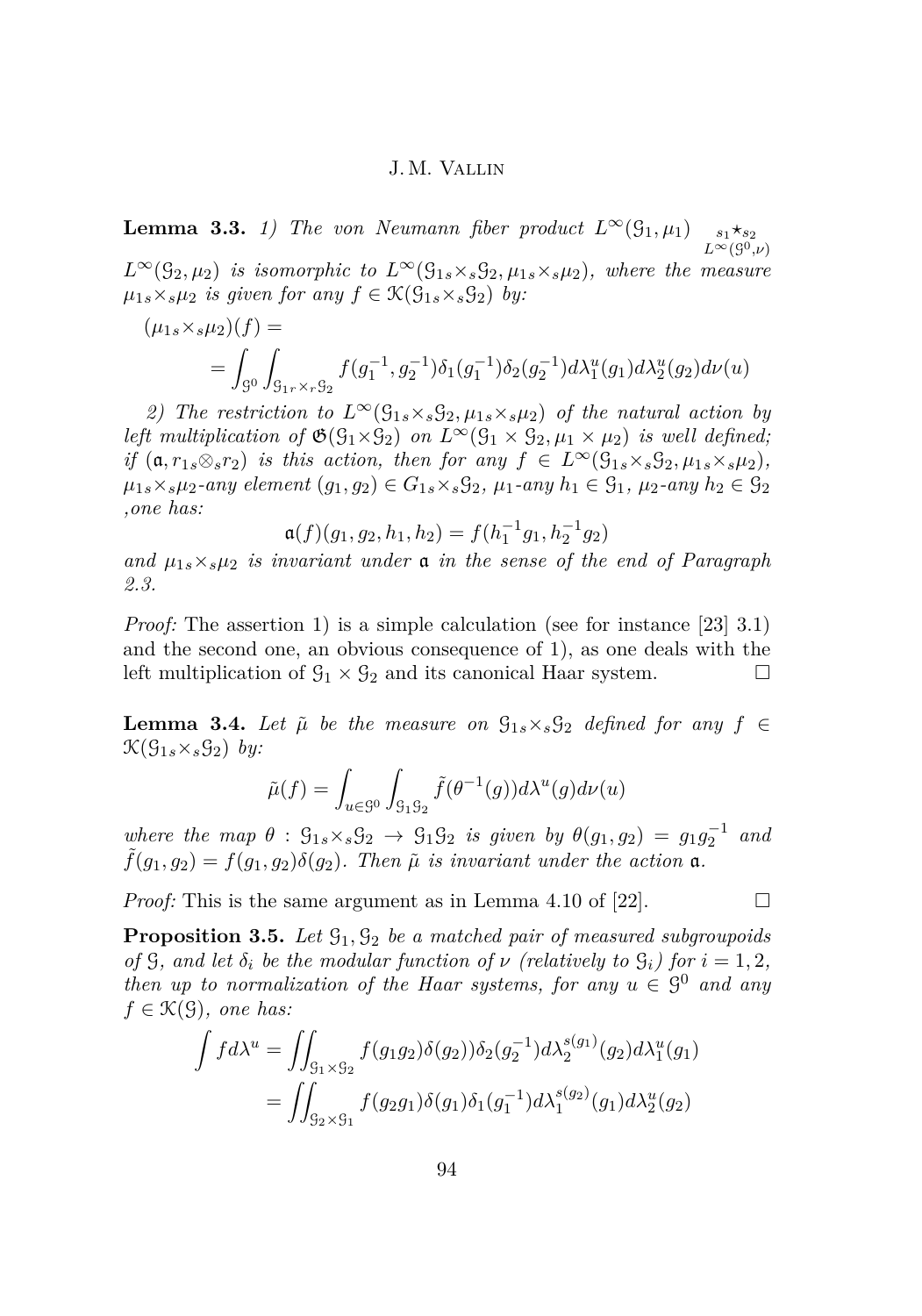*Proof:* Due to the Lemmas [3.3](#page-14-0) and [3.4,](#page-14-0) one can apply Lemma [2.16](#page-12-0) to  $\mu_{1s} \times_s \mu_2$  and  $\tilde{\mu}$ , so there exists a function  $h \in L^{\infty}(\mathcal{G}_{1s} \times_s \mathcal{G}_2, \mu_{1s} \times_s \mu_2)^d$ such that  $\tilde{\mu} = h(\mu_{1s} \times_s \mu_2)$ , hence for  $\mu_{1s} \times_s \mu_2$ -any  $(g_1, g_2) \in \mathcal{G}_{1s} \times_s \mathcal{G}_2$ :  $h(g_1, g_2) = h(s(g_1), s(g_2))$ . For any  $F \in \mathcal{K}(\mathcal{G})$ , let us define the function  $f \in L^{\infty}(\mathcal{G}_{1s} \times_s \mathcal{G}_2, \mu_{1s} \times_s \mu_2)$  by  $f(g_1, g_2) = F(g_1 g_2^{-1}) \delta(g_2^{-1})$  for any  $(g_1, g_2) \in \mathcal{G}_{1s} \times_s \mathcal{G}_2$ ; then  $\tilde{f} \circ \theta = F$ , so one has:

$$
\int_{u\in\mathcal{G}^{0}} \int_{\mathcal{G}_{1}\mathcal{G}_{2}} F(g) d\lambda^{u}(g) d\nu(u) =
$$
\n
$$
= \int_{u\in\mathcal{G}^{0}} \int_{\mathcal{G}_{1}\mathcal{G}_{2}} \tilde{f}(\theta^{-1}(g)) d\lambda^{u}(g) d\nu(u) = \tilde{\mu}(f) = (\mu_{1s} \times_{s} \mu_{2})(hf) =
$$
\n
$$
= \int_{\mathcal{G}^{0}} \int_{\mathcal{G}_{1r} \times_{r} \mathcal{G}_{2}} h(g_{1}^{-1}, g_{2}^{-1}) f(g_{1}^{-1}, g_{2}^{-1}) \delta_{1}(g_{1}^{-1}) \delta_{2}(g_{2}^{-1}) d\lambda_{1}^{u}(g_{1}) \times
$$
\n
$$
\times d\lambda_{2}^{u}(g_{2}) d\nu(u)
$$
\n
$$
= \int_{\mathcal{G}^{0}} \int_{\mathcal{G}_{1r} \times_{r} \mathcal{G}_{2}} h(r(g_{1}), r(g_{1})) F(g_{1}^{-1} g_{2}) \delta_{1}(g_{1}^{-1}) \delta(g_{2}) \delta_{2}(g_{2}^{-1}) d\lambda_{2}^{u}(g_{2}) \times
$$
\n
$$
\times d\lambda_{1}^{u}(g_{1}) d\nu(u)
$$
\n
$$
= \int_{\mathcal{G}_{1}} \left( \int_{\mathcal{G}_{2}} h(r(g_{1}), r(g_{1})) F(g_{1}^{-1} g_{2}) \delta_{1}(g_{1}^{-1}) \delta(g_{2}) \delta_{2}(g_{2}^{-1}) d\lambda_{2}^{r(g_{1})}(g_{2}) \right) \times
$$
\n
$$
\times d\mu_{1}(g_{1})
$$
\n
$$
= \int_{\mathcal{G}_{1}} \left( \int_{\mathcal{G}_{2}} h(s(g_{1}), s(g_{1})) F(g_{1} g_{2}) \delta(g_{2}) \delta_{2}(g_{2}^{-1}) d\lambda_{2}^{s(g_{1})}(g_{2}) d\mu_{1}(g_{1}) \times d\mu_{1}(g_{1}) \right)
$$
\n
$$
= \int_{\mathcal{G}^{0}} \int_{\mathcal{G}_{1r} \times_{r} \mathcal{G}_{2}} F(g_{1} g_{2}) \delta(g_{2}) \delta_{2}(g_{2}^{-1})
$$

This gives the first equality of the Proposition, if one replaces the Haar system  $\lambda_1^u$  by  $k\lambda_1^u$ , where *k* is defined by  $k(g_1) = h(s(g_1), s(g_1))$  which is still a Haar system (as  $k(g_1)$  depends only on  $s(g_1)$ ). The second equality is proven a similar way.  $\Box$ 

*Remark 3.6.* If  $G_1, G_2$  is a measured matched pair, as  $G_2G_1 = (G_1G_2)^{-1}$ and  $\mathcal{G}_1 \mathcal{G}_2 \cap \mathcal{G}_2 \mathcal{G}_1$  is conegligible then  $\mathcal{G}_2, \mathcal{G}_1$  is also a measured matched pair.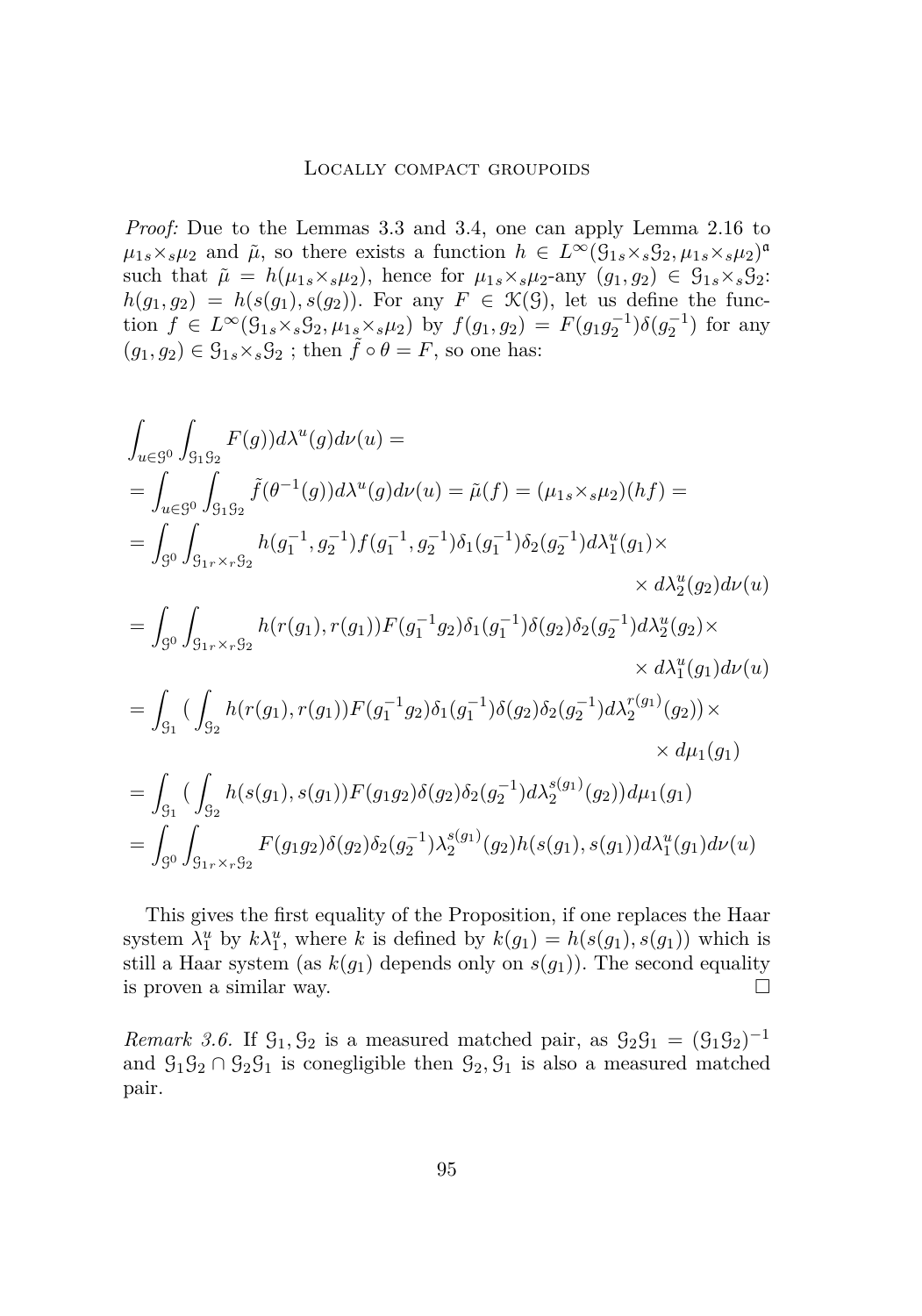## <span id="page-16-0"></span>3.2. **Families of examples**

#### 3.2.1. **Simplest examples**

- If G is a group then a matched pair of groupoids is a matched pair of groups as in [\[3\]](#page-51-0).
- If G is finite then a matched pair is exactly a matched pair as defined in [\[25\]](#page-53-0).
- If G is a group bundle (i.e.  $s = r$ ), as for any  $u \in \mathcal{G}^0$ ,  $\mathcal{G}^u = \mathcal{G}^u_u$ is a group, the matched pairs are exactly group bundles over  $G^0$ such that for any  $u \in \mathcal{G}^0$ ,  $\mathcal{G}_1^u$ ,  $\mathcal{G}_2^u$  is a matched pair of groups in  $\mathcal{G}^u$ . The Haar systems being continuous families of Haar measures, in that case, proposition [3.5](#page-14-0) is a completely direct consequence of [\[3\]](#page-51-0) prop. 3.2.

## 3.2.2. **Action of a matched pair of groups**

If  $\mathcal{G}$  is a locally compact transformation groupoid of the form  $X \times G$ , where *G* is a group matched pair  $G_1G_2$  in the sense of [\[3\]](#page-51-0), acting on the right on *X*. Let  $\mathcal{G}_1$  be equal to  $X \times G_1$ ,  $\mathcal{G}_2$  be equal to  $X \times G_2$ . One can consider the canonical Haar systems  $(\delta_x \times ds)_{x \in X}$ ,  $(\delta_x \times ds_1)_{x \in X}$   $(\delta_x \times ds_2)_{x \in X}$ associated with the Haar measures of the groups, hence  $\mathcal{G}_1$ ,  $\mathcal{G}_2$  is clearly a matched pair.

Let  $\nu$  be a quasi invariant measure on  $\mathcal{G}^0 = X$  w.r.t. the action of *G*, let *ρ* be the Radon Nikodym cocycle for *ν* and the action, this means that for any  $g \in G$  and  $h \in \mathcal{K}(X)$  one has  $\int h(x,g)d\nu(x) = \int \rho(x,g)h(x)d\nu(x)$ . Let  $\Delta$  (resp.  $\Delta_1$ , resp.  $\Delta_2$ ) be the modular function of the group *G* (resp.  $G_1$ , resp. *G*<sub>2</sub>), hence by [\[17\]](#page-52-0) 3.21 one has:  $\delta(x,g) = \frac{\Delta(g)}{\rho(x,g)}$  (resp  $\delta_i(x,g) = \frac{\Delta_i(g)}{\rho(x,g)}$ for  $i = 1, 2$ ). Therefore due to [\[3\]](#page-51-0) prop. 3.2, for any  $f \in \mathcal{K}(X \times \mathcal{G})$  and any  $x \in X$ , one has: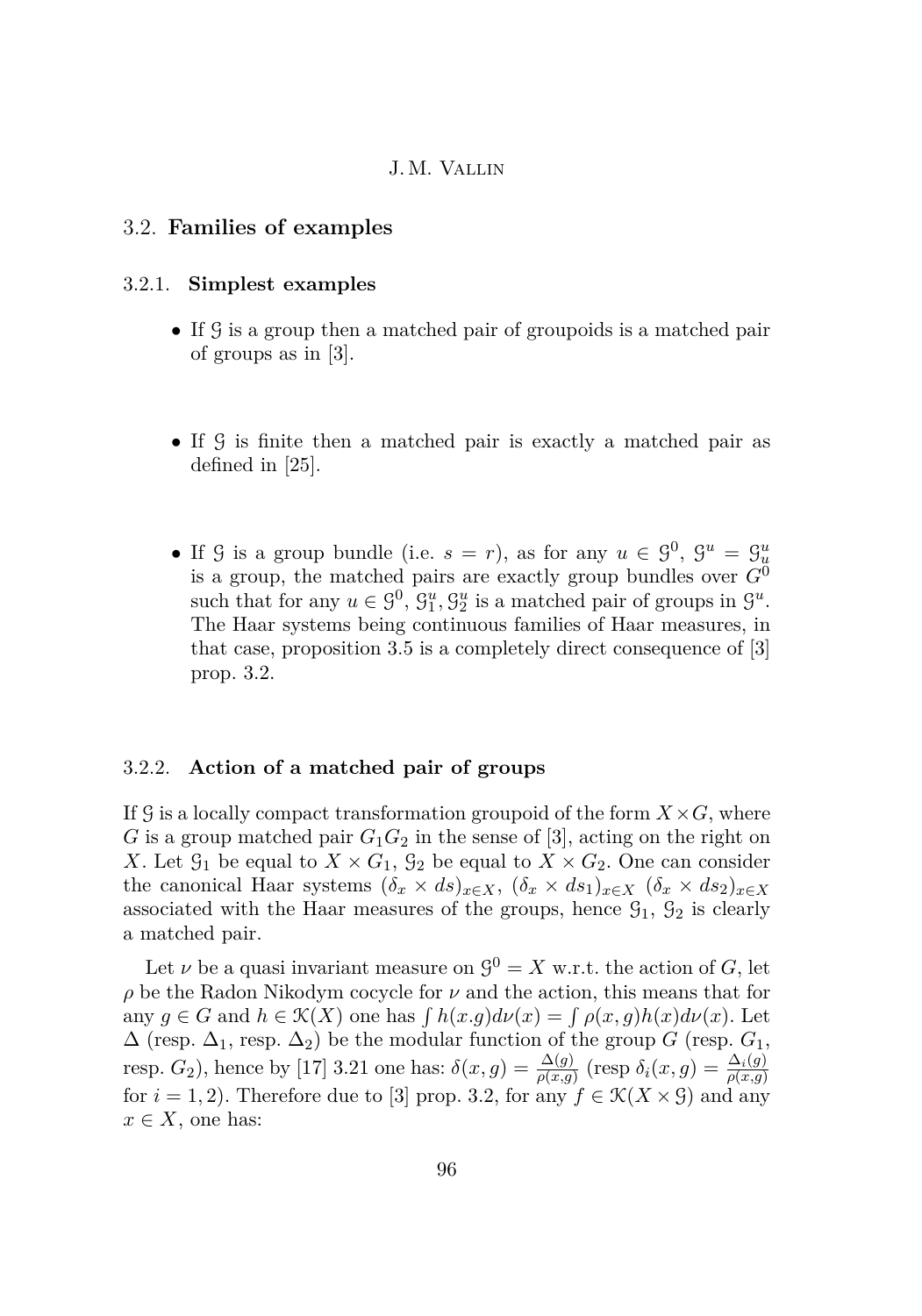<span id="page-17-0"></span>
$$
\delta_x \times ds(f) = \int f(x, g)ds(g)
$$
  
=  $\int_{G_1} \int_{G_2} f(x, g_1g_2) \Delta(g_2) \Delta_2(g_2)^{-1} ds_2(g_2) ds_1(g_1)$   
=  $\int_{G_1} \int_{G_2} f((x, g_1)(xg_1, g_2)) \frac{\Delta(g_2)}{\rho(xg_1, g_2)} (\frac{\Delta_2(g_2)}{\rho(xg_1, g_2)})^{-1} ds_2(g_2) ds_1(g_1)$   
=  $\int_{G_1} \int_{G_2} f((x, g_1)(xg_1, g_2)) \delta(xg_1, g_2) \delta_2(xg_1, g_2)^{-1} ds_2(g_2) ds_1(g_1)$   
=  $\int_{g_1} \int_{g_2} f((y, g_1)(z, g_2)) \delta(z, g_2) \delta_2(z, g_2)^{-1} (\delta_{s(x, g_1)} \times ds_2)(z, g_2) \times \times (\delta_x \times ds_1)(y, g_1)$ 

which gives Proposition [3.5](#page-14-0) in that case.

## 3.3. **The case of principal and transitive groupoids**

Let's describe what are matched pairs in the case where  $\mathcal G$  is principal proper and transitive.

So we shall suppose that  $G = X \times X$  where X is an Hausdorff locally compact space together with some Radon measure  $\nu$ , and  $\mathcal{G}$  is given its natural locally compact groupoid structure, Haar system and quasi invariant measure  $\nu$ , as it was explained in remark [3.2.](#page-13-0)

Let us describe a family of examples and let us show that all matched pairs of a principal proper and transitive groupoid are of this type when X is compact.

We shall suppose that *X* is equal to  $X_1 \times X_2$  where  $X_1$  and  $X_2$  are two Hausdorff locally compact spaces and  $\nu = \nu_1 \times \nu_2$ , where  $\nu_i$  is a Radon measure on  $X_i$  for  $i = 1, 2$ . Let  $\mathcal{R}_1$  and  $\mathcal{R}_2$  be the equivalence relations associated with the natural projections, so one has:

$$
\forall (a, b), (c, d) \in X: (a, b)\mathcal{R}_1(c, d) \text{ iff } a = c
$$
  

$$
\forall (a, b), (c, d) \in X: (a, b)\mathcal{R}_2(c, d) \text{ iff } b = d
$$

Let  $\mathcal{G}_i$  be the sub groupoids of  $\mathcal{G} = X \times X$  associated with  $\mathcal{R}_i$  for  $i = 1, 2$ . One has:

$$
\mathcal{G}_1 = \bigcup_{x_1 \in X_1} \{x_1\} \times X_2 \times \{x_1\} \times X_2
$$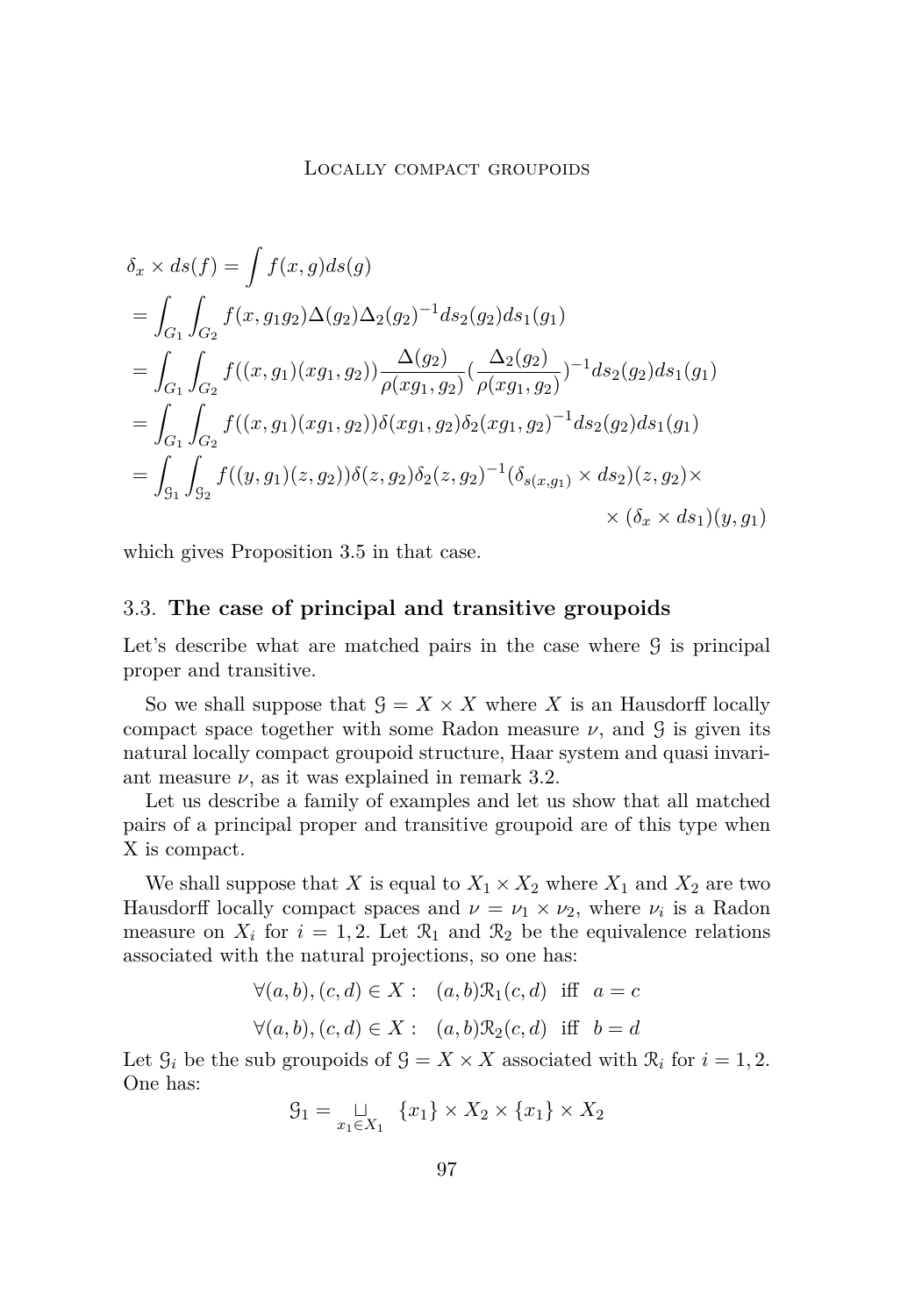$$
\mathcal{G}_2 = \bigcup_{x_2 \in X_2} X_1 \times \{x_2\} \times X_1 \times \{x_2\}
$$

<span id="page-18-0"></span>As *X* is Hausdorff, clearly  $\mathcal{G}_1$  and  $\mathcal{G}_2$  are closed in  $\mathcal{G}$ . For any  $(x_1, x_2) \in$  $X(= \mathcal{G}^0)$ , let  $\lambda^{(x_1,x_2)}$  be equal to  $\delta_{(x_1,x_2)} \times \nu$  which gives the canonical Haar system of  $\mathcal G$  and let's define two other Radon measures on  $\mathcal G_1$  and  $\mathcal G_2$ respectively by the formulas:

$$
\lambda_1^{(x1,x2)} = \delta_{(x_1,x_2)} \times \delta_{x_1} \times \nu_2
$$

$$
\lambda_2^{(x1,x2)} = \delta_{(x_1,x_2)} \times \nu_1 \times \delta_{x_2}
$$

**Lemma 3.7.** *The pair*  $(\mathcal{G}_1, (\lambda_1^u)_{u \in X}, \nu)$ ,  $(\mathcal{G}_2, (\lambda_2^u)_{u \in X}, \nu)$  *is a matched pair in the measured groupoid*  $(\mathcal{G}, (\lambda^u)_{u \in X}, \nu)$ *.* 

*Proof:* For any  $(a, b, c, d) \in \mathcal{G}$ , one has:

$$
(a, b, c, d) = (a, b, a, d) \cdot (a, d, c, d)
$$

so  $\mathcal{G} = \mathcal{G}_1 \mathcal{G}_2$ , and  $\mathcal{G}_1 \cap \mathcal{G}_2 = \bigcup_{(x_1, x_2) \in X} \{x_1\} \times \{x_2\} \times \{x_1\} \times \{x_2\} = \mathcal{G}^0$ .

For any  $(x_1, x_2) \in X$ , the support of  $\lambda_1^{(x_1, x_2)}$  $j_1^{(x_1,x_2)}$  is clearly  $\mathcal{G}_1^{(x_1,x_2)}$  $1^{(x_1,x_2)}$ . For any  $(x_1, x_2, x_1, z_2)$  in  $\mathcal{G}_1$  and for any  $f \in \mathcal{K}(\mathcal{G}_1)$ , one has:

$$
\int_{\mathcal{G}_1} f((x_1, x_2, x_1, z_2)t) d\lambda_1^{(x_1, z_2)}(t) = \int_{X_1 \times X_2} f(x_1, x_2, t_1, t_2) \delta_{x_1}(t_1) d\nu_2(t_2)
$$
\n
$$
= \int_{X_2} f(x_1, x_2, x_1, t_2) d\nu_2(t_2)
$$
\n
$$
= \int_{\mathcal{G}_1} f(t) d\lambda_1^{(x_1, x_2)}(t)
$$

One easily deduces that  $(\lambda_1^u)_{u \in X}$  is a continuous Haar system for  $\mathcal{G}_1$ . Let  $\mu_1$  be equal to  $\int_X \lambda_1^u d\nu(u)$ , for any  $f$  in  $\mathcal{K}(\mathcal{G}_1)$  one has:

$$
\int_{\mathcal{G}_1} f(z^{-1}) d\mu_1(z) =
$$
\n
$$
= \int_X \int_{\mathcal{G}_1} f((y_1, y_2, z_1, z_2)^{-1}) \delta_{(x_1, x_2)} \times \delta_{x_1} \times d\nu_2(y_1, y_2, z_1, z_2) d\nu(x_1, x_2)
$$
\n
$$
= \int_X \int_{X_2} f((x_1, x_2, x_1, z_2)^{-1}) d\nu_2(z_2) d\nu(x_1, x_2)
$$
\n
$$
= \int_{X_1} \int_{X_2} \int_{X_2} f(x_1, z_2, x_1, x_2) d\nu_2(z_2) d\nu_1(x_1) d\nu_2(x_2)
$$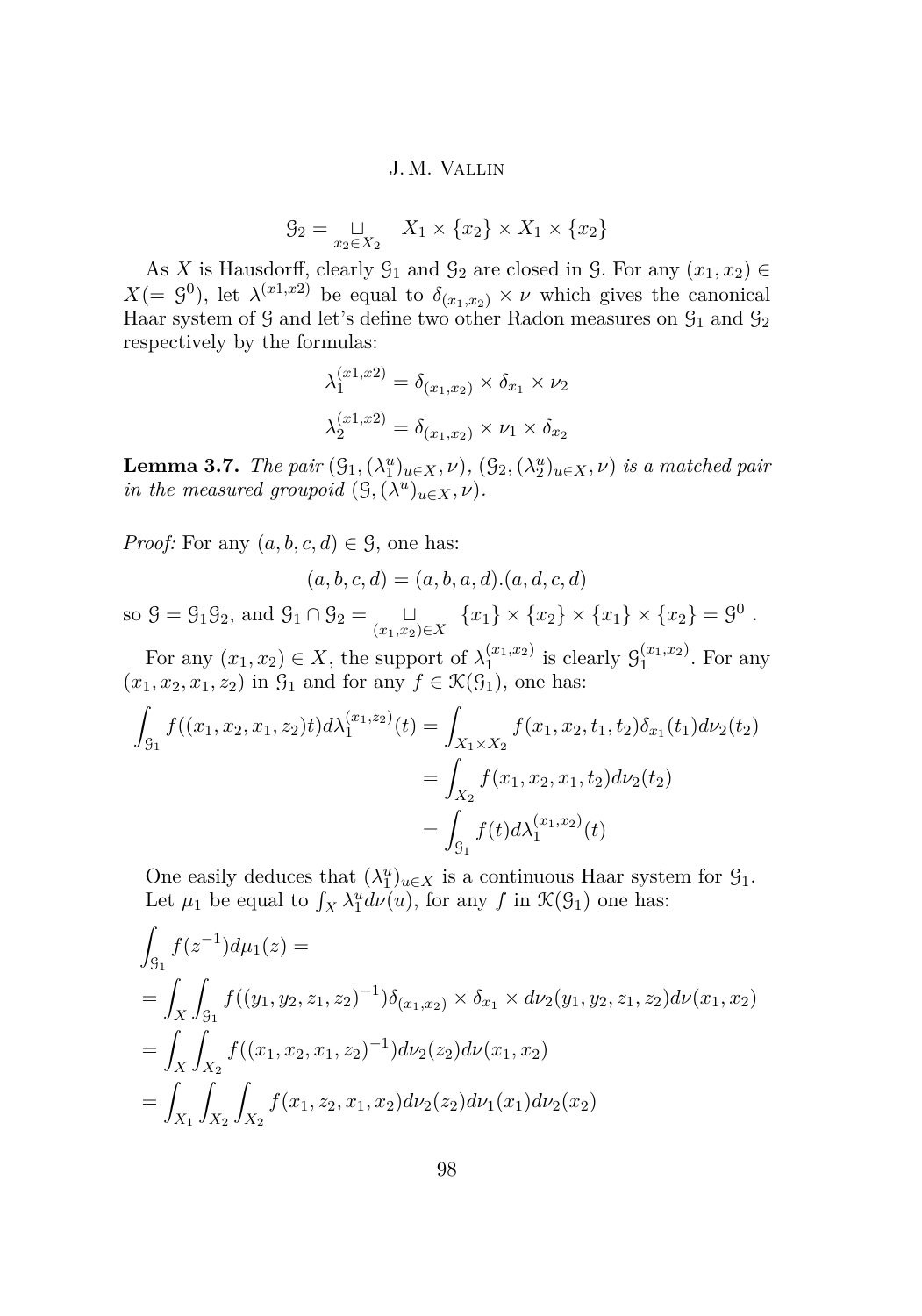Hence using Fubini's theorem, one has :  $\int_{\mathcal{G}_1} f(z^{-1}) d\mu_1(z) = \int_{\mathcal{G}_1} f(z) d\mu_1(z)$ , so  $\nu$  is quasi invariant, even invariant, relatively to Haar system  $(\lambda_1^u)_{u \in X}$ and  $(\mathcal{G}_1, (\lambda_1^u)_{u \in X}, \nu)$  is a measured groupoid. For similar reasons, groupoid  $(\mathcal{G}_2, (\lambda_2^u)_{u \in X}, \nu)$  is also a measured groupoid and  $\nu$  is invariant for the three measured groupoids, so  $(\mathcal{G}_1, (\lambda_1^u)_{u \in X}, \nu)$ ,  $(\mathcal{G}_2, (\lambda_2^u)_{u \in X}, \nu)$  is a matched pair.

Let us verify proposition [3.5](#page-14-0) in that case, for any  $h \in \mathcal{K}(\mathcal{G})$  and any  $(x_1, x_2) \in X$ , one has:

$$
\int_{\mathcal{G}_2} \int_{\mathcal{G}_1} h((a_1, a_2, b_1, b_2)(c_1, c_2, d_1, d_2)) d\lambda_2^{s(a_1, a_2, b_1, b_2)}(c_1, c_2, d_1, d_2) \times
$$
  
\$\times d\lambda\_1^{(x\_1, x\_2)}(a\_1, a\_2, b\_1, b\_2) =

$$
\begin{aligned}\n&= \int_{X_2} \int_{\mathcal{G}_1} h((x_1, x_2, x_1, b_2)(c_1, c_2, d_1, d_2)) d\lambda_2^{(x_1, b_2)}(c_1, c_2, d_1, d_2) d\nu_2(b_2) \\
&= \int_{X_2} \int_{X_1} h(x_1, x_2, d_1, b_2) d\nu_1(d_1) d\nu_2(b_2) \\
&= \int_{X_1} \int_{X_2} h(x_1, x_2, d_1, b_2) d\nu_1(d_1) d\nu_2(b_2) \\
&= \int_{\mathcal{G}} h(z) d\lambda^{(x_1, x_2)}(z)\n\end{aligned}
$$

This proves that proposition [3.5](#page-14-0) is here a reformulation of Fubini's theorem.

Finally, let's prove that we have described all possible examples when X is Hausdorff and compact. So we suppose given a matched pair  $\mathcal{G}_1$ ,  $\mathcal{G}_2$ in  $X \times X$ , there exist two equivalence relations  $\mathcal{R}_1$  and  $\mathcal{R}_2$  associated to two partitions  $(X^1_\alpha)$ ,  $(X^2_\beta)$  of X, using classical arguments (see [\[11\]](#page-52-0) chap 1 par.4),  $\mathcal{R}_1$  and  $\mathcal{R}_2$  are closed and Hausdorff, so each element of the partitions is closed as a subset of *X*, hence compact in *X*. As well-known, due to the fact that  $\nu$  is quasi invariant for  $\mathcal{G}_i$  ( $i = 1, 2$ ), there exist Radon measures  $\Lambda_i$  on  $X/R_i$  and Borel functions  $h_i: X \to \mathbb{R}^+_*$  such that if one denotes  $\alpha_i: X \to X/\mathcal{R}_i$  the usual projection, one has  $\mu = h_i(\Lambda_i \circ \alpha_i)$ .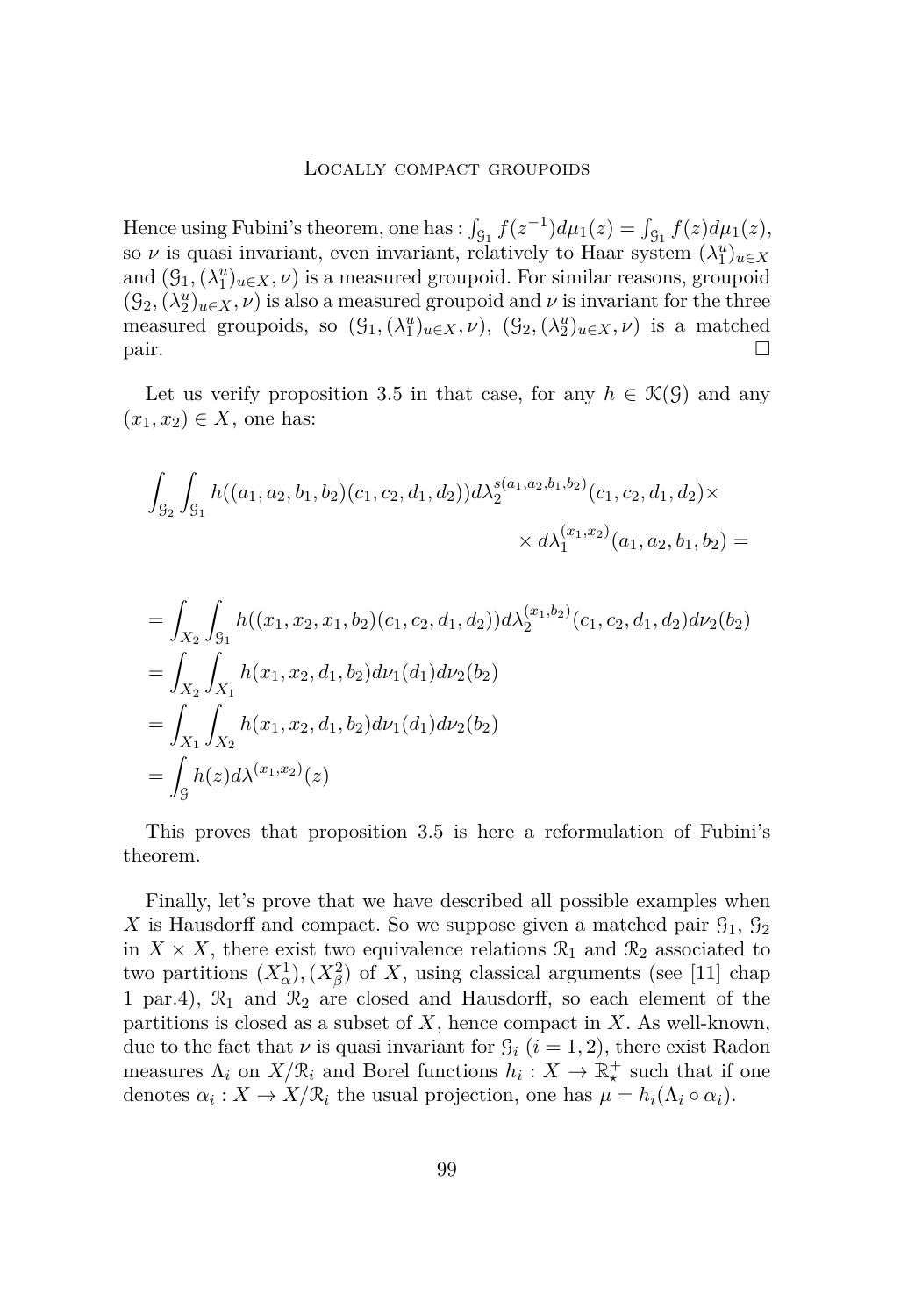<span id="page-20-0"></span>**Proposition 3.8.** *The map*  $\alpha_1 \times \alpha_2$ :  $X \to X/\mathcal{R}_1 \times X/\mathcal{R}_2$  *defined for*  $any \ x \in X \ by: (\alpha_1 \times \alpha_2)(x) = (\alpha_1(x), \alpha_2(x))$ *, realizes a homeomorphism of compact spaces, and up to normalization*  $(\alpha_1 \times \alpha_2)(\mu) = \Lambda_1 \otimes \Lambda_2$ .

*Proof:* The application  $\alpha_1 \times \alpha_2$  is clearly continuous, let  $x, y \in X$  be such that  $(\alpha_1 \times \alpha_2)(x) = (\alpha_1 \times \alpha_2)(y)$  then  $(x, y) \in \mathcal{G}_1 \cap \mathcal{G}_2$  so  $x = y$ , hence  $\alpha_1 \times \alpha_2$  is injective. As  $\mathcal{G}_1 \mathcal{G}_2$  is  $\mu$  conegligible in  $\mathcal{G}$  and compact its complementary is a negligible open set so it is empty and  $\mathcal{G}_1 \mathcal{G}_2 = \mathcal{G}$ , this implies that for any  $x, y \in X$ , there exists  $t \in X$  such that  $(x, t) \in \mathcal{G}_1$ and  $(t, y) \in \mathcal{G}_2$ , hence  $\alpha_1(x) = \alpha_1(t)$  and  $\alpha_2(y) = \alpha_2(t)$  which means that  $(\alpha_1 \times \alpha_2)(t) = (\alpha_1(x), \alpha_2(y))$ , so  $\alpha_1 \times \alpha_2$  is onto, the lemma follows easily.  $\Box$ 

## 3.4. **The mutual actions of a matched pair of groupoids**

Let's give a generalization to matched pairs of groupoids of the well-known fact that matched pairs of groups act one on the other.

*Remark 3.9.* As in [\[4\]](#page-51-0) Chap 2, if  $(G_1, (\lambda_1^u), \nu), (G_2, (\lambda_2^u), \nu)$  is a given measured matched pair, then for  $i = 1$  and 2, there exist Borel functions  $p_i$ :  $\mathcal{G} \to \mathcal{G}_i$  such that, for any  $g \in \mathcal{G}_1 \mathcal{G}_2$ ,  $g = p_1(g)p_2(g)$ . Of course, there also exists two borel almost everywhere defined maps  $p'_i : \mathcal{G} \to \mathcal{G}_i$ such that  $g = p_2'(g)p_1'(g)$ , for any  $g \in \mathcal{G}_2\mathcal{G}_1$ ; so on the  $\mu$ - conegligible set  $G_1G_2 \cap G_2G_1$ , one has:  $g = p_1(g)p_2(g) = p'_2(g)p'_1(g)$ . In this framework, new representations appear, the **middle** ones:

**Lemma 3.10.** For  $\mu$ -almost any  $g$  in  $\mathcal{G}$ , one has:  $s \circ p_1(g) = r \circ p_2(g)$ ,  $r \circ$  $p'_1(g) = s \circ p'_2(g)$ *, so there exist two*  $\mu$ *-almost everywhere defined maps such that:*

$$
m = s \circ p_1 = r \circ p_2 \quad , \quad \hat{m} = s \circ p_2' = r \circ p_1'
$$

*let us note*  $m_g : f \mapsto f \circ m$  (resp. $\hat{m}_g : f \mapsto f \circ \hat{m}$ ) the associated represen*tation of*  $L^{\infty}(\mathcal{G}^0,\nu)$ *.* 

*Proof:* As for any  $g \in \mathcal{G}_1 \mathcal{G}_2$ ,  $p_1(g)$  and  $p_2(g)$  are composable, the lemma is obvious.  $\Box$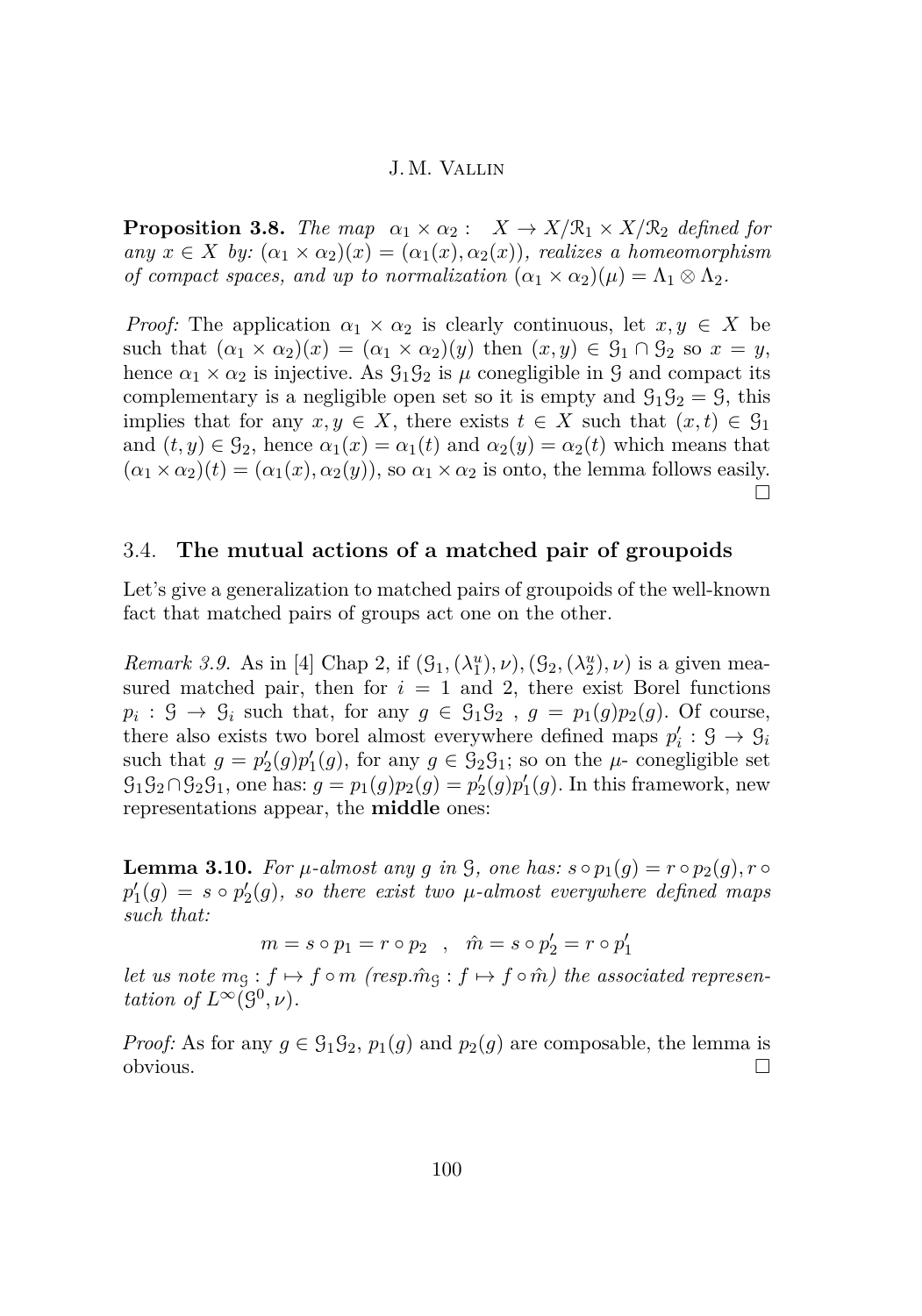<span id="page-21-0"></span>**Lemma 3.11.** For  $i = 1$  or 2, let us note  $s_i = s_{\mathcal{G}_i}$  and  $r_i = r_{\mathcal{G}_i}$ . *There exists an isomorphism*  $U: L^2(\mathcal{G}, \mu) \to L^2(\mathcal{G}_2, \mu_2)_{s_2 \otimes_{r_1} v_2}$  $L^2(\mathcal{G}_1, \mu_1)$ (=

 $L^2(\mathcal{G}_{2s_2} \times_{r_1} \mathcal{G}_1, \mu_{2s_2} \times_{r_1} \mu_1))$  *such that for any*  $\xi \in \mathcal{K}(\mathcal{G})$  *and*  $\mu_{2s_2} \times_{r_1} \mu_1$ *almost any*  $(g_2, g_1) \in \mathcal{G}_{2s_2} \times_{r_1} \mathcal{G}_1$ *, one has:* 

$$
U\xi(g_2, g_1) = (\frac{\delta}{\delta_1})^{\frac{1}{2}}(g_1)\xi(g_2g_1)
$$

*it gives an isomorphism between*  $L^{\infty}(\mathcal{G}, \mu)$  *and*  $L^{\infty}(\mathcal{G}_2, \mu_2)_{s_2 \star_{r_1}} L^{\infty}(\mathcal{G}_1, \mu_1)$ *; these two are also isomorphic to*  $L^{\infty}(\mathcal{G}_{2s_2} \times_{r_1} \mathcal{G}_1, \mu_{2s_2} \times_{r_1} \mu_1)$ *.* 

*Proof:* This is an obvious consequence of Proposition [3.5](#page-14-0) .  $\Box$ 

**Proposition 3.12.** Let a be the map:  $L^{\infty}(\mathcal{G}_2, \mu_2) \to L^{\infty}(\mathcal{G}_2, \mu_2)$   $s_2 \star_{r_1}$  $L^{\infty}(\mathcal{G}_1, \mu_1)$  *(resp.*  $\hat{\mathfrak{a}}: L^{\infty}(\mathcal{G}_1, \mu_1) \to L^{\infty}(\mathcal{G}_1, \mu_1)$   $_{r_1} \star_{s_2} L^{\infty}(\mathcal{G}_2, \mu_2)$ *) be the map defined for any*  $f \in L^{\infty}(\mathcal{G}_2, \mu_2)$  *(resp.any*  $h \in L^{\infty}(\mathcal{G}_1, \mu_1)$ *) and almost*  $any (g_2, g_1) \in \mathcal{G}_{2s_2} \times_{r_1} \mathcal{G}_1$  *(resp.*  $(g_1, g_2) \in \mathcal{G}_{1r_1} \times_{s_2} \mathcal{G}_2$ ) by:

$$
\mathfrak{a}(f)(g_2,g_1) = f(p_2(g_2g_1)) \quad (\text{resp. } \hat{\mathfrak{a}}(h)(g_1,g_2) = h(p_1(g_2g_1)))
$$

*Then the pair*  $(s_2, \mathfrak{a})$  (resp.  $(r_1, \hat{\mathfrak{a}})$ ) is a right (resp. left) action of  $\mathfrak{G}(\mathfrak{G}_1)$  $(resp.\mathfrak{G}(G_2))$  on  $L^{\infty}(G_2,\mu_2)$   $(resp.L^{\infty}(G_1,\mu_1))$ . Moreover one has:  $\mathfrak{a} \circ r_2 =$  $\hat{\mathfrak{a}} \circ s_1 = m$  and  $\mathfrak{a} \circ s_2 = s$ .

*Proof:* For all  $\phi \in L^{\infty}(\mathcal{G}^0, \nu)$ , and  $\mu_{2s_2} \times_{r_1} \mu_1$ -almost any  $(g_2, g_1) \in \mathcal{G}_2 \times \mathcal{G}_1$ one has:

$$
\mathfrak{a}(s_2(\phi))(g_2,g_1) = s_2(\phi))(p_2(g_2g_1)) = \phi(s(p_2(g_2g_1))) = \phi(s(g_1))
$$
  
=  $(1_{s_2} \otimes_{r_1} s_1(\phi))(g_2,g_1)$ 

so  $\mathfrak{a}(s_2(\phi)) = 1_{s_2} \otimes_{r_1} s_1(\phi)$ , up to the identification of 3.11, the relation  $a \circ r_2 = m$  is obtained in the same way.

Let *f* be any element of  $L^{\infty}(\mathcal{G}_2, \mu_2)$  and let  $(g_2, g_1, h_1)$  be any element of  $\mathcal{G}_2 \times \mathcal{G}_1 \times \mathcal{G}_1$  such that such that  $g_2g_1$  and  $g_2g_1h_1$  exist and are in  $\mathcal{G}_1\mathcal{G}_2$ . On the one hand, we have:

$$
(\mathfrak{a}_{L^{\infty}(S^{0},\nu)}*i)\mathfrak{a}(f)(g_{2},g_{1},h_{1})=\mathfrak{a}(f)(p_{2}(g_{2}g_{1}),h_{1}))=f(p_{2}(p_{2}(g_{2}g_{1})h_{1}))
$$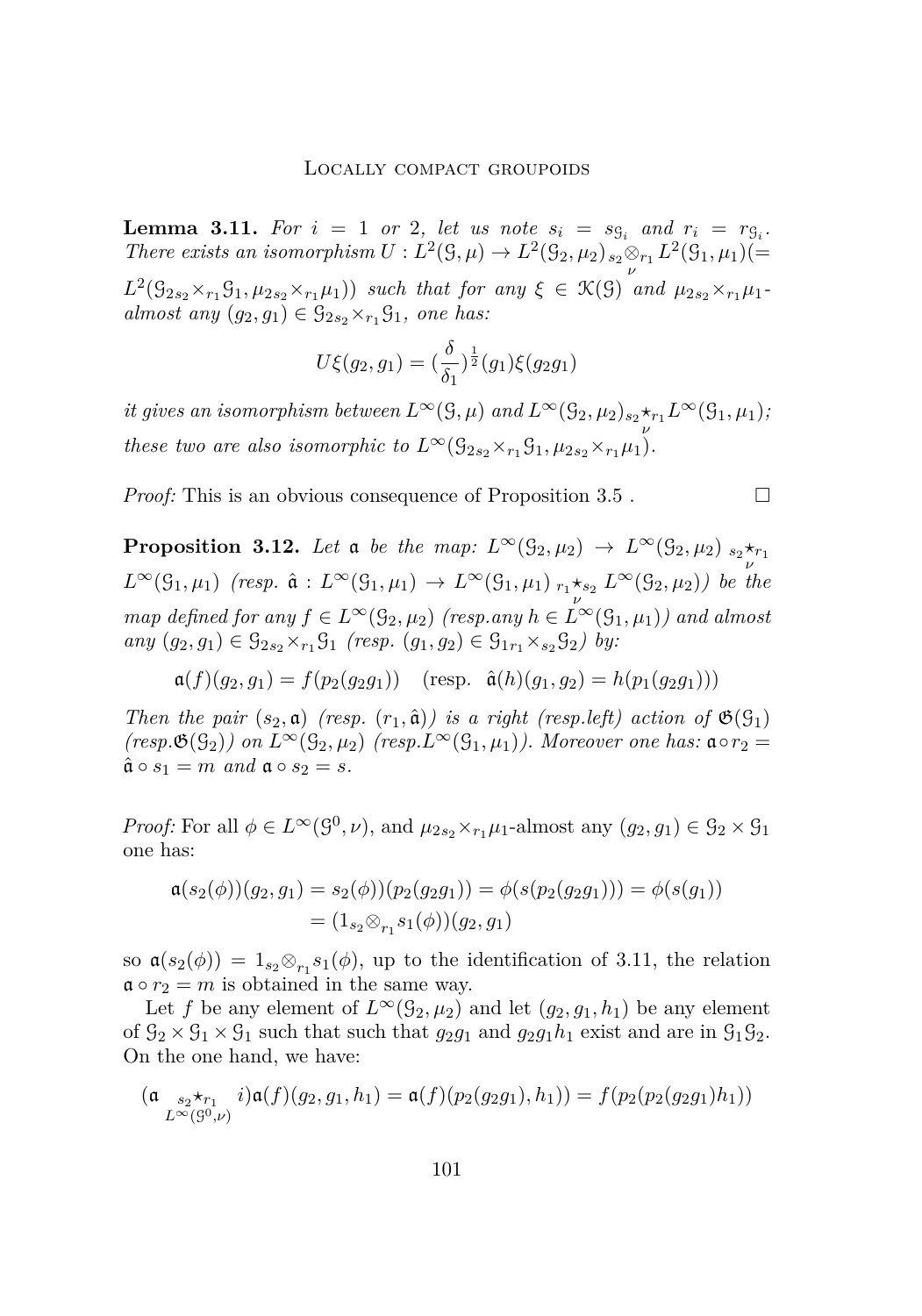<span id="page-22-0"></span>on the other hand:

$$
(i_{L^{\infty}(S^0, \nu)} \Gamma_1) \mathfrak{a}(f)(g_2, g_1, h_1) = \mathfrak{a}(f)(g_2, g_1 h_1)) = f(p_2(g_2 g_1 h_1))
$$

But one has  $p_2(p_2(g_2g_1)h_1) = p_2(p_1(g_2g_1)p_2(g_2g_1)h_1) = p_2(g_2g_1h_1),$ hence:

$$
(\mathfrak{a} \underset{L^{\infty}(\mathcal{G}^0,\nu)}{\underset{s_2 \star_{r_1}}{\star_{r_1}}} i)\mathfrak{a} = (i \underset{L^{\infty}(\mathcal{G}^0,\nu)}{\underset{s_2 \star_{r_1}}{\star_{r_1}}} \Gamma_1)\mathfrak{a}
$$

The demonstration for  $\hat{a}$  is quite similar.  $\square$ 

*Remark 3.13.* The crossed product  $L^{\infty}(\mathcal{G}_2,\mu_2) \rtimes_{\mathfrak{a}} \mathfrak{G}(\mathcal{G}_1)$  is, up to an isomorphism, the image in  $\mathcal{L}(L^2(\mathcal{G},\mu))$ , of the map R, defined for any  $F \in \mathcal{K}(G_{2s_2} \times_{r_1} G_1)$  and  $\mu$ -almost any  $g \in \mathcal{G}$  by:

$$
\mathcal{R}(F)\xi(g) = \int_{\mathcal{G}_1} F(p_2(g), g_1') \delta(g_1')^{-\frac{1}{2}} \xi(gg_1') d\lambda_1^{s(g)}(g_1')
$$

*Remark 3.14.* Proposition [3.12](#page-21-0) generalizes the fact, proven in [\[22\]](#page-52-0) chap.4, that if  $G_1, G_2$  is a matched pair of groups, then there exists a canonical action of  $G_1$  on  $L^{\infty}(G_2)$  (resp.  $G_2$  on  $L^{\infty}(G_1)$ ) coming from a map  $\beta$ (resp.  $\alpha$ ) such that, up to negligible sets, for any  $g_i \in G_i$  ( $i = 1, 2$ ), one has  $g_1 g_2^{-1} = \beta_{g_1}(g_2)^{-1} \alpha_{g_2}(g_1)$ .

## 3.5. **A pseudo multiplicative unitary associated with a matched pair**

**Lemma 3.15.** *For any*  $f, f' \in \mathcal{K}(G)$ , *v*-almost any  $u \in \mathcal{G}^0$ , one has:

$$
\frac{d\omega_{f,f'} \circ m_{\mathcal{G}}}{d\nu}(u) = \int_{\mathcal{G}_1 \times \mathcal{G}_2} f \overline{f'}(g_1^{-1}g_2) \delta_1(g_1^{-1}) \delta(g_2) \delta_2(g_2^{-1}) d\lambda_1^u(g_1) d\lambda_2^u(g_2)
$$

*Proof:* For all  $f, f' \in \mathcal{K}(\mathcal{G})$ ,  $h \in \mathcal{K}(\mathcal{G}^0)$ , and *v*-almost any element  $u \in \mathcal{G}^0$ , one has:

$$
(\omega_{f,f'} \circ m_{\mathcal{G}})(h) =
$$
  
=  $\int_{\mathcal{G}^0} \int_{\mathcal{G}} h(m(g))(f\overline{f'})(g) d\lambda^u(g) d\mu(u) =$   
=  $\int_{\mathcal{G}^0} \int_{\mathcal{G}_1 \times \mathcal{G}_2} h(m(g_1g_2))(f\overline{f'})(g_1g_2)(\delta \delta_2^{-1})(g_2) d\lambda_2^{s(g_1)}(g_2) d\lambda_1^u(g_1) d\mu(u) =$   
by 3.5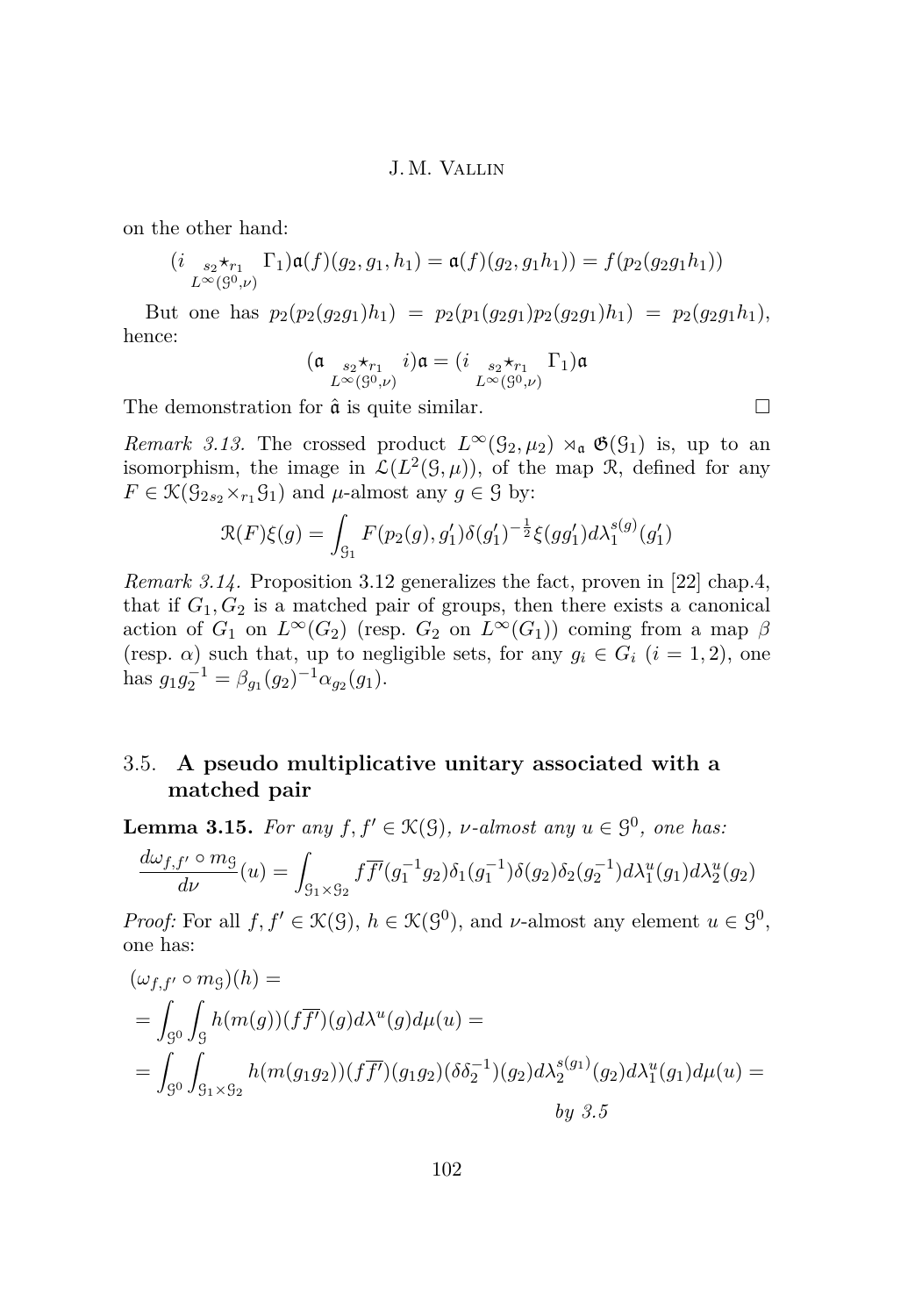<span id="page-23-0"></span>
$$
= \int_{\mathcal{G}^{0}} \int_{\mathcal{G}_{1} \times \mathcal{G}_{2}} h(s(g_{1})) (f\overline{f}')(g_{1}g_{2})(\delta \delta_{2}^{-1})(g_{2}) d\lambda_{2}^{s(g_{1})}(g_{2}) d\lambda_{1}^{u}(g_{1}) d\mu(u)
$$
  
\n
$$
= \int_{\mathcal{G}_{1}} h(s(g_{1})) \int_{\mathcal{G}_{2}} (f\overline{f'})(g_{1}g_{2})(\delta \delta_{2}^{-1})(g_{2}) d\lambda_{2}^{s(g_{1})}(g_{2}) d\nu_{1}(g_{1})
$$
  
\n
$$
= \int_{\mathcal{G}_{1}} h(r(g_{1})) \delta_{1}(g_{1}^{-1}) \int_{\mathcal{G}_{2}} (f\overline{f'})(g_{1}^{-1}g_{2})(\delta \delta_{2}^{-1})(g_{2}) d\lambda_{2}^{r(g_{1})}(g_{2}) d\nu_{1}(g_{1})
$$
  
\nby making the change of variable :  $g_{1} \mapsto g_{1}^{-1}$   
\n
$$
= \int_{\mathcal{G}^{0}} h(u) \int_{\mathcal{G}_{1}} \int_{\mathcal{G}_{2}} (f\overline{f'})(g_{1}^{-1}g_{2}) \delta_{1}(g_{1}^{-1})(\delta \delta_{2}^{-1})(g_{2}) d\lambda_{2}^{r(g_{1})}(g_{2}) d\lambda_{1}^{u}(g_{1}) d\nu(u)
$$
  
\n
$$
= \int_{\mathcal{G}^{0}} h(u) \int_{\mathcal{G}_{1} \times \mathcal{G}_{2}} (f\overline{f'})(g_{1}^{-1}g_{2}) \delta_{1}(g_{1}^{-1})(\delta \delta_{2}^{-1})(g_{2}) d\lambda_{2}^{u}(g_{2}) d\lambda_{1}^{u}(g_{1}) d\nu(u)
$$
  
\nthe lemma follows.

*Notation 3.16.* For any  $i, j \in \{s, r, m, \hat{m}\}\$ , let us note  $\mu_{i,j}^2 = \mu_{i} s \times_{j} \mu_{i}$ and  $\mathcal{G}_{i,j} = \{(g, g') \in \mathcal{G}/i(g) = j(g')\}$ , therefore  $L^2(\mathcal{G}, \mu)$  *i*<sub>g</sub>⊗*j*<sub>g</sub>  $L^2(\mathcal{G},\mu)$  is isomorphic to  $L^2(\mathcal{G}_{i,j}^2, \mu_{i,j}^2)$ .

**Lemma 3.17.** *For any*  $f \in \mathcal{K}(\mathcal{G} \times \mathcal{G})$  *one has:* 

$$
\mu_{m,r}^2(f) = \int_{\mathcal{G}^0} \int_{\mathcal{G}_{m,r}^2} f(g, g') d\lambda^{m(g)}(g') d\lambda^u(g) d\nu(u)
$$
  

$$
\mu_{s,m}^2(f) = \int_{\mathcal{G}^0} \int_{\mathcal{G}_{s,m}^2} \delta(g^{-1}) f(g^{-1}, g') d\lambda^{m(g')}(g) d\lambda^u(g') d\nu(u),
$$

*Proof:* This is easy computations. □

Let's define an important pseudo multiplicative unitary, which generalizes at the same time, the multiplicative unitary of [\[4\]](#page-51-0) 3.2 and the multiplicative partial isometry  $I_{\mathcal{H},\mathcal{K}}$  of [\[25\]](#page-53-0) Definition 4.1.5.

**Proposition 3.18.** Let  $W_{\mathcal{G}_1,\mathcal{G}_2} : L^2(\mathcal{G}_{s,m}^2,\mu_{s,m}^2) \to L^2(\mathcal{G}_{m,r}^2,\mu_{m,r}^2)$  be the *operator defined for any*  $\xi \in L^2(\mathbb{G}^2_{s,m}, \mu^2_{s,m})$  *and*  $\mu^2_{m,r}$ -almost any  $(x, y)$  *in* G 2 *m,r by:*

$$
W_{\mathcal{G}_1, \mathcal{G}_2} \xi(x, y) = D(x, y)^{\frac{1}{2}} \xi(\theta(x, y))
$$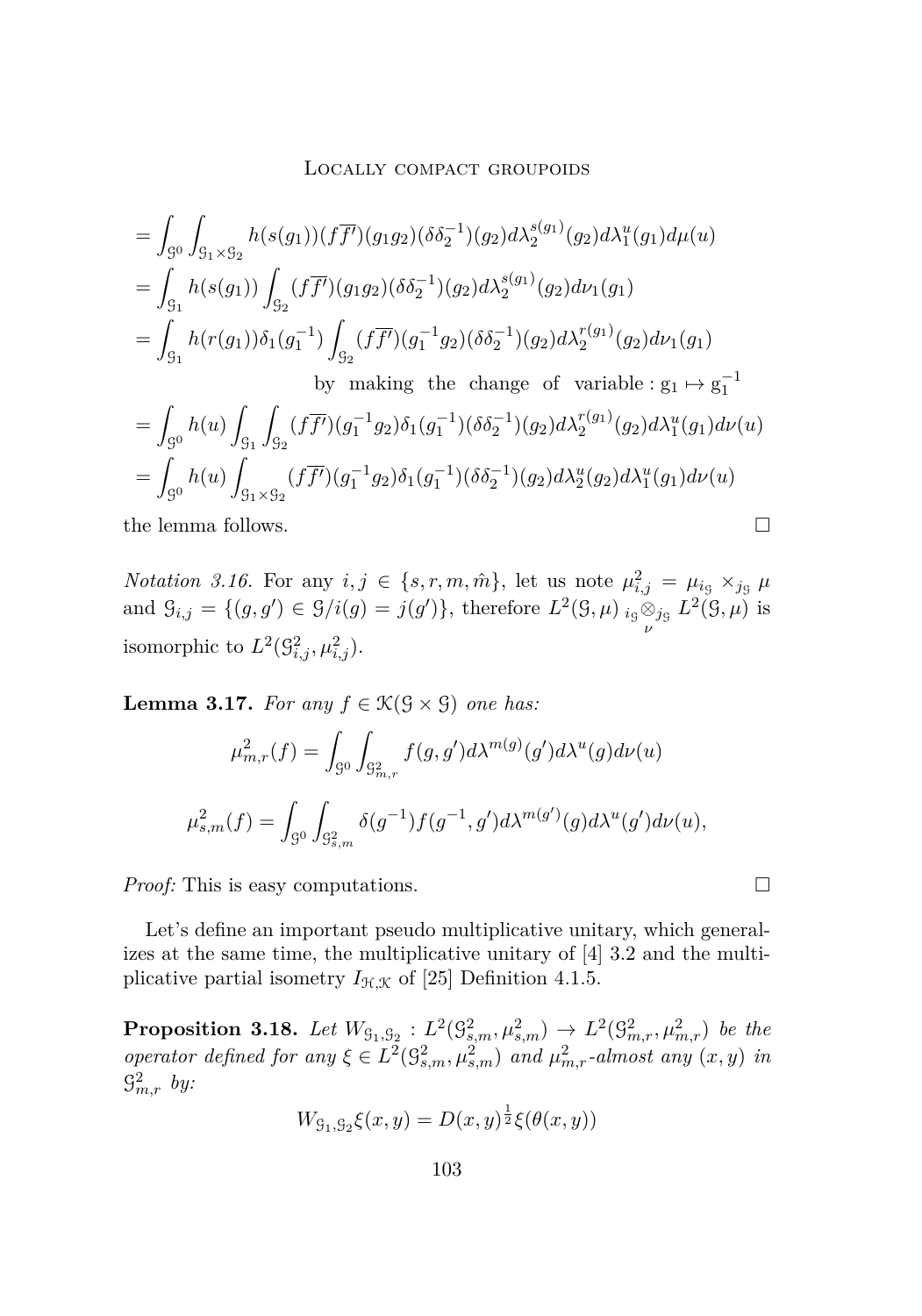<span id="page-24-0"></span>*where*  $\theta(x, y) = (xp_1(p_2(x)^{-1}y), p_2(x)^{-1}y)$ *, and*  $D(x, y)$  *is the Radon-Nikodym derivative*  $\frac{d\mu_{s,m}^2 \circ \theta}{d\mu^2}$  $\frac{\mu_{s,m}\omega}{d\mu_{m,r}^2}$  *. Up to the identification of [3.16,](#page-23-0)*  $W_{\text{G}_1,\text{G}_2}$  *is a pseudo multiplicative unitary over the basis*  $(L^{\infty}(\mathcal{G}^0, \nu), m_{\mathcal{G}}, s_{\mathcal{G}}, r_{\mathcal{G}})$ .

*Proof:* Mimicking [\[4\]](#page-51-0) 3.2, let us consider two maps,  $\omega_1$  and  $\omega_2$ , defined on  $\mathcal{G}^2_{m,r} \cap \mathcal{G}_2 \mathcal{G}_1 \times \mathcal{G}$  and on  $\mathcal{G}^2_{s,r} \cap \mathcal{G} \times \mathcal{G}_2 \mathcal{G}_1$  respectively by:  $\omega_1(x,y) =$  $(x, p_2(x)^{-1}y)$  and  $\omega_2(x, y) = (xp_1(y), y)$ . Obviously, one has:  $Im\omega_1 \subset \mathcal{G}_{s,r}^2$ (resp.  $Im\omega_2 \subset \mathcal{G}_{s,m}^2$ ). Due to Lemma [3.17,](#page-23-0) for any  $f \in \mathcal{K}(\mathcal{G} \times \mathcal{G})$ , one has:

$$
\mu_{m,r}^2(f \circ \omega_1) = \mu_{s,r}^2(f), \qquad \mu_{s,r}^2(f \circ \omega_2) = \mu_{s,m}^2(\Delta f)
$$

where  $\Delta(x, y) = \delta(p_1(y))$ . So one can define two unitaries, first  $W_1$ :  $L^2(\mathcal{G}_{s,r}^2, \mu_{s,r}^2) \to L^2(\mathcal{G}_{m,r}^2, \mu_{m,r}^2)$  and  $W_2: L^2(\mathcal{G}_{s,m}^2, \mu_{s,m}^2) \to L^2(\mathcal{G}_{s,r}^2, \mu_{s,r}^2)$ such that  $W_1\xi = \xi \circ \omega_1$  and  $W_2\eta = \Delta^{-1/2}\eta \circ \omega_2$ . Their composition  $W_{\mathfrak{g}_{1},\mathfrak{g}_{2}} = W_{1}W_{2}$  is defined for any  $\xi \in L^{2}(\mathcal{G}^{2}_{s,m},\mu^{2}_{s,m})$  and  $\mu^{2}_{m,r}$ -almost any  $(x, y)$  in  $\mathcal{G}_{m,r}^2$  by:

$$
W_{\mathcal{G}_1, \mathcal{G}_2} \xi(x, y) = D(x, y)^{\frac{1}{2}} \xi(\theta(x, y))
$$

where *D* is the Radon Nikodym derivative  $\frac{d\mu_{s,m}^2 \delta \phi}{d\mu^2}$  $\frac{\partial \mu_{s,m} \omega}{\partial \mu_{m,r}^2}$  and  $\theta(x,y) = \omega_2$  ο  $\omega_1(x, y) = (xp_1(p_2(x)^{-1}y), p_2(x)^{-1}y)$ .  $W_{\mathcal{G}_1, \mathcal{G}_2}$  is obviously a unitary and the fact that this is a pseudo multiplicative unitary is essentially Propo-sition 4.1.6 in [\[25\]](#page-53-0).

*Remark 3.19.* Using the identification of [3.11,](#page-21-0)  $W_{\mathcal{G}_1, \mathcal{G}_2}$  is also a unitary:

$$
[L^{2}(\mathcal{G}_{2},\mu_{2})_{s_{2}} \otimes_{r_{1}} L^{2}(\mathcal{G}_{1},\mu_{1})]_{s_{1}} \otimes_{m} [L^{2}(\mathcal{G}_{2},\mu_{2})_{s_{2}} \otimes_{r_{1}} L^{2}(\mathcal{G}_{1},\mu_{1})] \rightarrow [L^{2}(\mathcal{G}_{2},\mu_{2})_{s_{2}} \otimes_{r_{1}} L^{2}(\mathcal{G}_{1},\mu_{1})]_{m} \otimes_{r_{2}} [L^{2}(\mathcal{G}_{2},\mu_{2})_{s_{2}} \otimes_{r_{1}} L^{2}(\mathcal{G}_{1},\mu_{1})]
$$

*Notation 3.20. Due to [3.12](#page-21-0) and [3.11,](#page-21-0) one can consider the fibered product*

$$
\mathfrak{a} \star \mathfrak{a}: L^{\infty}(\mathcal{G}_2, \mu_2) \underset{\nu}{\ast}_{s_2} \star_{r_2} L^{\infty}(\mathcal{G}_2, \mu_2) \to L^{\infty}(\mathcal{G}, \mu) \underset{\nu}{\ast}_{s} \star_m L^{\infty}(\mathcal{G}, \mu)
$$

**Lemma 3.21.** For  $\mu_{s,m}^2$ -almost any  $(g, g') \in \mathcal{G}_{s,m}^2$ , one has:

$$
D(g, g') = \delta^{-1}(p_1(p_2(g)^{-1}g'))
$$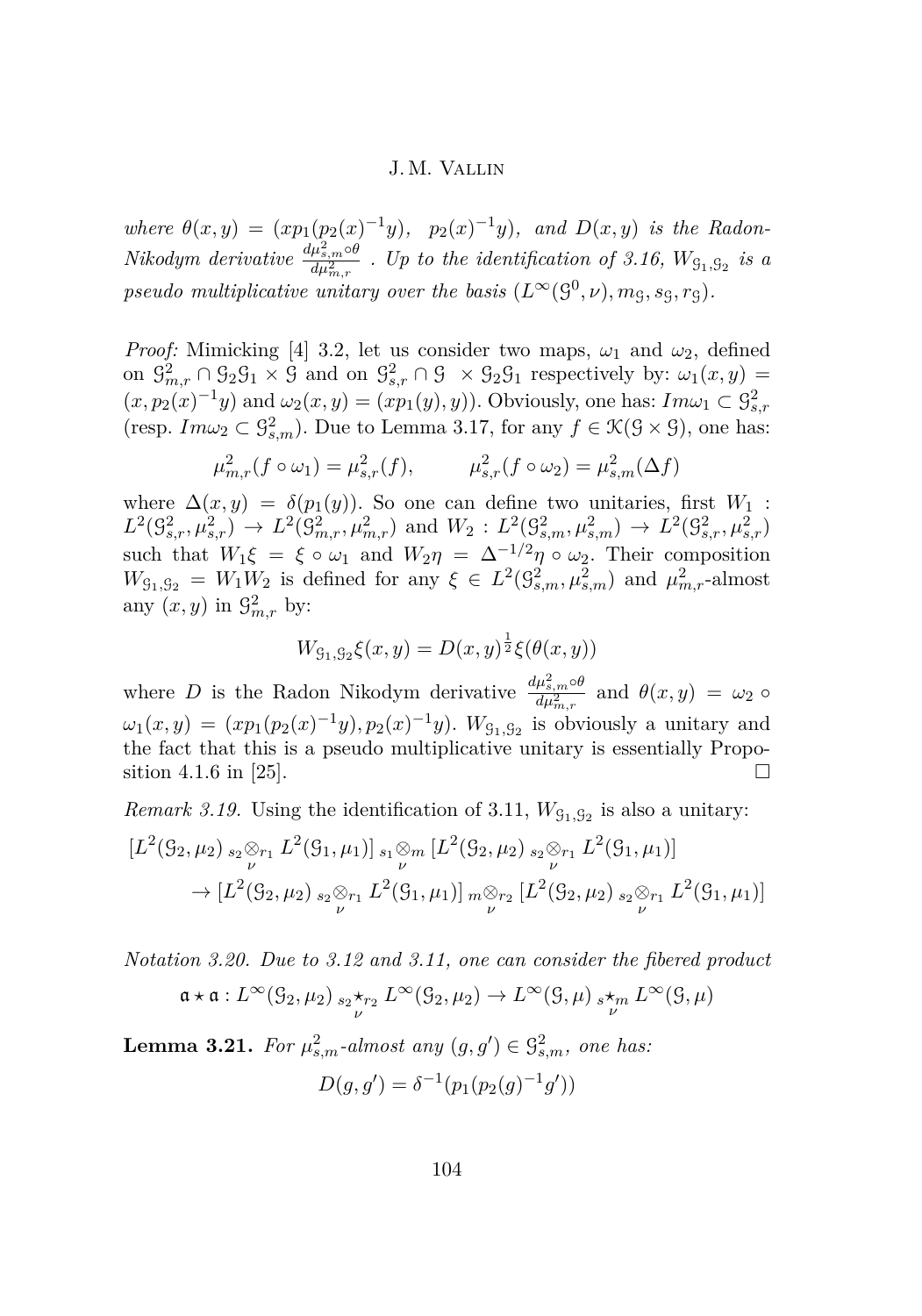<span id="page-25-0"></span>*Proof:* For  $\mu_{s,m}^2$ -almost any  $(g, g') \in \mathcal{G}_{s,m}^2$ , and any  $\xi \in L^2(\mathcal{G}_{s,m}^2, \mu_{s,m}^2)$  one has:

$$
W\xi(g,g') = W_1 W_2(g,g') = W_2 \xi(g,p_2(g)^{-1}g')
$$
  
=  $\Delta^{-\frac{1}{2}}(g,p_2(g)^{-1}g')\xi(gp_1(p_2(g)^{-1}g'),p_2(g)^{-1}g')$   
=  $\delta^{-\frac{1}{2}}(p_1(p_2(g)^{-1}g'))\xi(gp_1(p_2(g)^{-1}g'),p_2(g)^{-1}g')$ 

The lemma follows.  $\Box$ 

**Proposition 3.22.** *The von Neumann algebra generated by the left (re*spectively the right) leg of  $W_{\mathcal{G}_1, \mathcal{G}_2}$  is isomorphic to the crossed product  $L^{\infty}(\mathcal{G}_2, \mu_2) \rtimes_{\mathfrak{a}} \mathfrak{G}(\mathcal{G}_1)$  *(resp.L*<sup>∞</sup>( $\mathfrak{G}_1, \mu_1$ )  $\rtimes_{\hat{\mathfrak{a}}} \mathfrak{G}(\mathcal{G}_2)$ *).* 

*Proof:* For any  $f, h, \eta, \eta' \in \mathcal{K}(\mathcal{G})$ , in  $L^2(\mathcal{G}, \mu)$  one has:

$$
((i \star \omega_{f,h})(W_{g_1,g_2})\eta, \eta') =
$$
  
\n
$$
= \int_{g_{m,r}^2} W_{g_1,g_2}(\eta_{s_2} \otimes_{r_1} f)(g,g') \overline{\eta'(g)h(g')} d\mu_{m,r}^2(g,g')
$$
  
\n
$$
= \int_{g_{m,r}^2} D(g,g')^{\frac{1}{2}} \eta(g p_1(p_2(g)^{-1}g')) f(p_2(g)^{-1}g') \overline{\eta'(g)h(g')} d\mu_{m,r}^2(g,g')
$$
  
\n
$$
= \int_{g_0} \int_{g_{m,r}^2} D(g,g')^{\frac{1}{2}} \eta(g p_1(p_2(g)^{-1}g')) f(p_2(g)^{-1}g') \overline{\eta'(g)h(g')} d\lambda^{m(g)}(g') \times
$$
  
\n
$$
\times d\lambda^u(g) d\nu(u)
$$

$$
= \int_{\mathcal{G}} \left( \int_{\mathcal{G}} D(g, g')^{\frac{1}{2}} \eta(g p_1(p_2(g)^{-1} g')) f(p_2(g)^{-1} g') \overline{h(g')} d\lambda^{m(g)}(g') \overline{\eta'(g)} d\mu(g) \right)
$$
  
Let's change of variable:  $g' \mapsto p_2(g)^{-1} g'$ :

$$
((i\star\omega_{f,h})(W_{g_1,g_2})\eta,\eta') =
$$
  
= 
$$
\int_{\mathcal{G}} (\int_{\mathcal{G}} D(g,p_2(g)g')^{\frac{1}{2}} \eta(gp_1(g')f(g')\overline{h}(p_2(g)g')d\lambda^{s(g)}(g'))\overline{\eta'(g)}d\mu(g))
$$

which gives, using Proposition [3.5](#page-14-0) and Lemma [3.21,](#page-24-0) that for  $\mu$ -almost any  $g \in \mathcal{G}$ , one has:

$$
(i\star\omega_{f,h})(W_{\mathcal{G}_1,\mathcal{G}_2})\eta(g)=
$$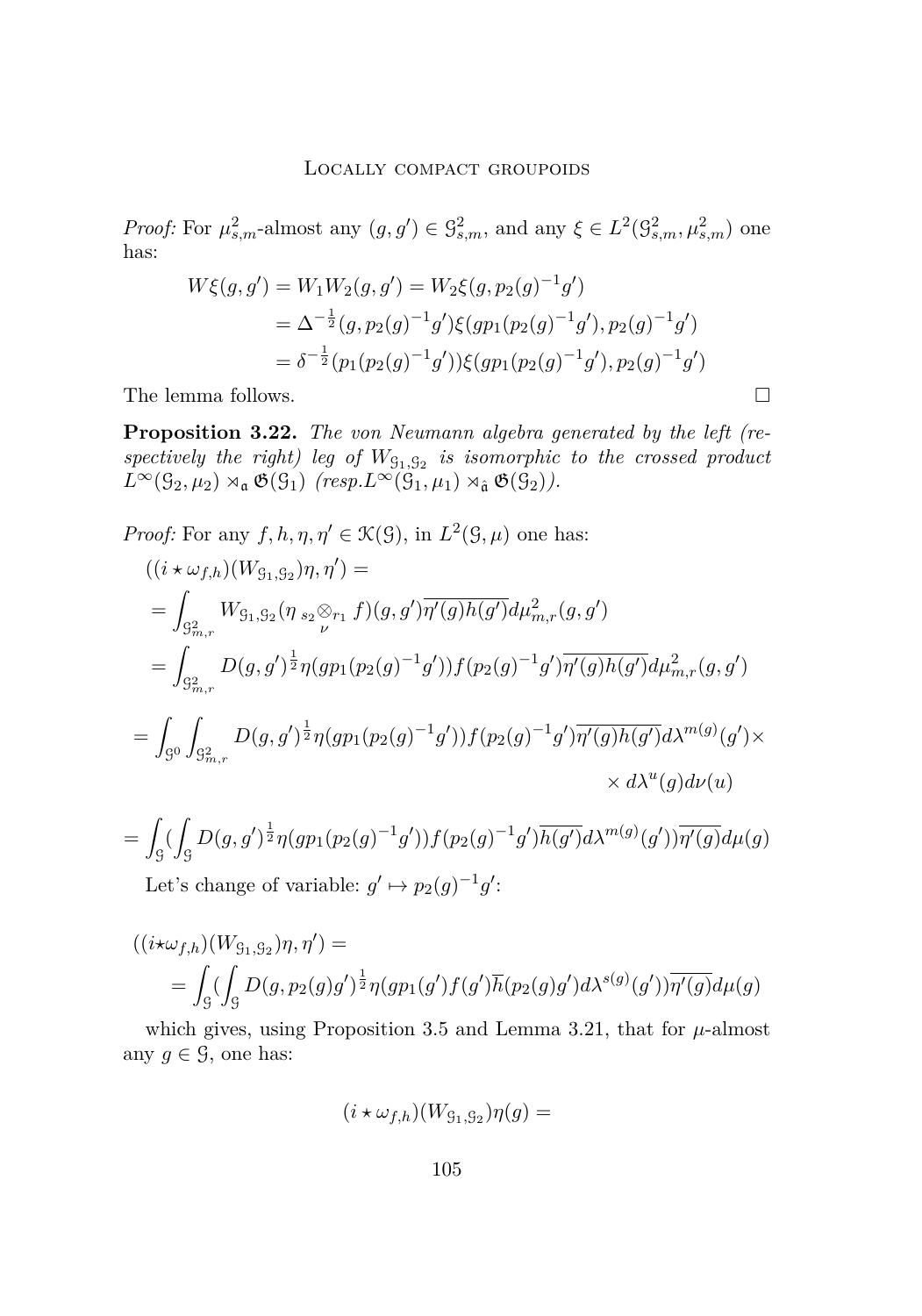<span id="page-26-0"></span>
$$
= \int_{\mathcal{G}_1 \times \mathcal{G}_2} D(g, p_2(g)g'_1g'_2)^{\frac{1}{2}} \eta(gg'_1) f(g'_1g'_2) \overline{h}(p_2(g)g'_1g'_2) \frac{\delta}{\delta_2}(g'_2) d\lambda_2^{s(g'_1)}(g'_2) d\lambda_1^{s(g_2)}(g'_1)
$$

$$
=\int_{\mathcal{G}_1}(\int_{\mathcal{G}_2}\delta(g_1')^{-\frac{1}{2}}\eta(gg_1')f(g_1'g_2')\overline{h}(p_2(g)g_1'g_2')\frac{\delta(g_2')}{\delta_2(g_2')})d\lambda_2^{s(g_1')}(g_2')d\lambda_1^{s(g)}(g_1')
$$

If one denotes  $\Theta(g, g'_1, g'_2) = f(g'_1g'_2)\overline{h}(gg'_1g'_2)\frac{\delta}{\delta_2}$  $\frac{\delta}{\delta_2}(g'_2)$ , then:

$$
(i \star \omega_{f,h})(W_{g_1,g_2})\eta(g) =
$$
  
= 
$$
\int_{g_1} \left( \int_{g_2} \Theta(p_2(g), g_1', g_2') d\lambda_2^{s(g_1')} (g_2')) \delta(g_1')^{-\frac{1}{2}} \eta(g g_1') d\lambda_1^{s(g)}(g_1')
$$
  
= 
$$
\Re(F_{f,h})\eta(g)
$$

where  $F_{f,h}(g_2, g_1) = \int_{\mathcal{G}_2} \theta(g_2, g_1, g'_2) d\lambda_2^{s(g_1)}(g'_2)$ 

Hence left leg of  $W_{9_1,9_2}$  generates the crossed product  $L^{\infty}(9_2,\mu_2)$   $\rtimes_{\mathfrak{a}}$  $\mathfrak{G}(\mathcal{G}_1)$ , analogue computations give that its right leg generates the von Neumann algebra  $L^\infty(\mathcal{G}_1,\mu_1) \rtimes_{\hat{\mathfrak{a}}} \mathfrak{G}(\mathcal{G}_2)$ . □

Using Proposition [3.22,](#page-25-0) we shall identify the left (resp.right) leg of  $W_{\mathcal{G}_1,\mathcal{G}_2}$  with crossed products.

**Corollary 3.23.** *Thanks to the existence of*  $W_{\mathcal{G}_1, \mathcal{G}_2}$ *, one can define two Hopf bimodule structures, one is*  $(L^{\infty}(S^0, \nu), L^{\infty}(S_2, \mu_2) \rtimes_{\mathfrak{a}} \mathfrak{G}(S_1), m, s, \Gamma)$ *for the left leg, and the other*  $(L^{\infty}(\mathcal{G}^0,\nu), L^{\infty}(\mathcal{G}_1,\mu_1) \rtimes_{\hat{\mathfrak{a}}} \mathfrak{G}(\mathcal{G}_2), r, m, \hat{\Gamma})$  for *the right one.*

*Proof:* This is a consequence of Remark [2.4](#page-5-0) □

## 4. **The quantum groupoid structures associated with a matched pair**

In this chapter we shall describe in full details the Hopf bimodule structures found in the previous one. We shall complete them to obtain measured quantum groupoids structures. In order to simplify notations and using [3.11,](#page-21-0) we can suppose  $L^{\infty}(\mathcal{G}_2, \mu_2) \rtimes_{\mathfrak{a}} \mathfrak{G}(\mathcal{G}_1)$  is acting on  $L^2(G, \mu)$  and is generated by products  $\mathfrak{a}(f)(1_{s_2} \otimes_{r_1} \rho(h))$ , where, for any  $f \in L^{\infty}(\mathcal{G}_2, \mu_2)$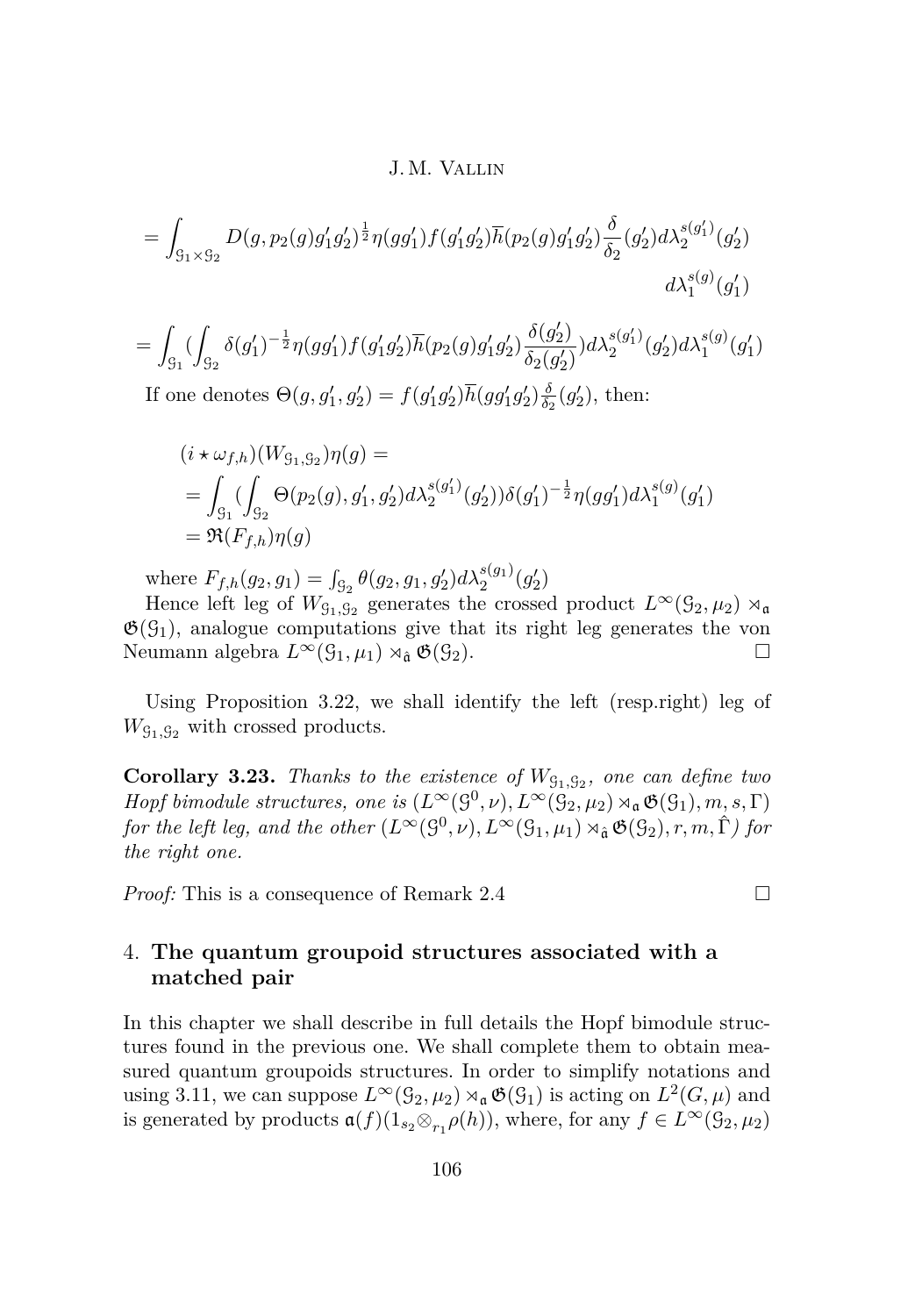<span id="page-27-0"></span>and *µ*-almost any  $g \in \mathcal{G}$  one has  $\mathfrak{a}(f)(g) = f(p_2(g))$  and for any  $\xi \in$  $L^2(\mathcal{G}, \mu), h \in \mathcal{K}(\mathcal{G}_1) : (1_{s_2} \otimes_{r_1} \rho(h))\xi(g) = \int_{\mathcal{G}_1} h(g_1)\xi(gg_1)d\lambda_1^{s(g)}(g_1).$ 

## 4.1. **The coproduct**

**Lemma 4.1.** *One has:*  $\Gamma \circ \mathfrak{a} = (\mathfrak{a}_{s_2} \star_{r_2} \mathfrak{a}) \Gamma_{\mathfrak{g}_2}$ , so for any  $f \in L^{\infty}(\mathfrak{g}_2, \mu_2)$ and  $\mu_{s,m}^2$ -almost any  $(g, g') \in \mathcal{G}_{s,m}^2$ , one gets:

$$
\Gamma(\mathfrak{a}(f))(g,g') = f(p_2(g)p_2(g'))
$$

*Proof:* As  $W_{\mathfrak{g}_1, \mathfrak{g}_2}$  is a unitary, it is easy to see that for any  $\eta \in L^2(\mathfrak{G}_{m,r}^2, \mu_{m,r}^2)$ and  $\mu_{s,m}^2$ -almost any  $(g, g') \in \mathcal{G}_{s,m}^2$ , one has:

$$
W_{91,92}^* \eta(g,g') = \delta(p_1(g'))^{\frac{1}{2}} \eta(g p_1(g')^{-1}, p_2(g p_1(g')^{-1}) g')
$$

As  $D'(g, g') = \delta(p_1(g'))^{\frac{1}{2}}$  is a density, then one has:

 $D'(g, g')D((gp_1(g')^{-1}, p_2(gp_1(g')^{-1})g') = 1,$ hence for any  $f \in L^{\infty}(\mathcal{G}_2, \mu_2)$ , any  $\xi \in L^2(\mathcal{G}_{s,m}^2, \mu_{s,m}^2)$  and  $\mu_{s,m}^2$ -almost any  $(g, g') \in \mathcal{G}^2_{s,m}$ , one has:

$$
\Gamma(\mathfrak{a}(f))\xi(g,g') = W_{\mathfrak{S}_1,\mathfrak{S}_2}^*(1_m \otimes_r \mathfrak{a}(f))W_{\mathfrak{S}_1,\mathfrak{S}_2}\xi(g,g')
$$
  
\n
$$
= D'(g,g')^{-\frac{1}{2}}(1_m \otimes_r \mathfrak{a}(f))W_{\mathfrak{S}_1,\mathfrak{S}_2}\xi(gp_1(g')^{-1},p_2(gp_1(g')^{-1})g')
$$
  
\n
$$
= \mathfrak{a}(f)(p_2(gp_1(g')^{-1})g')\xi(g,g')
$$
  
\n
$$
= f(p_2(p_2(gp_1(g')^{-1})g'))\xi(g,g')
$$
  
\n
$$
= f(p_2(gp_1(g')^{-1}g'))\xi(g,g') = f(p_2(gp_2(g'))\xi(g,g')
$$
  
\n
$$
= f(p_2(g)p_2(g'))\xi(g,g')
$$

A good description of  $\Gamma(1_{s_2} \otimes_{r_1} \mathcal{R}(\mathcal{G}_1))$  is given by an integral.

**Proposition 4.2.** Let *h* (resp.f) be any element in  $\mathcal{K}(\mathcal{G}_1)$  (resp. $\mathcal{K}(\mathcal{G}_2)$ ), *then:*  $\sim$ 

*i)* for all 
$$
\xi \in \mathcal{K}(\mathcal{G}_{s,m}^2)
$$
 and  $\mu_{s,m}^2$ -almost any  $(g, g') \in \mathcal{G}_{s,m}^2$ , one has:  
\n
$$
\Gamma(\mathfrak{a}(f)(1_{s_2} \otimes_{r_1} \rho(h))\xi(g, g') =
$$
\n
$$
= f(p_2(g)p_2(g')) \int_{\mathcal{G}_1} h(g_1)\xi(gp_1(p_2(g')g_1), g'g_1) d\lambda_1^{s(g')}(g_1)
$$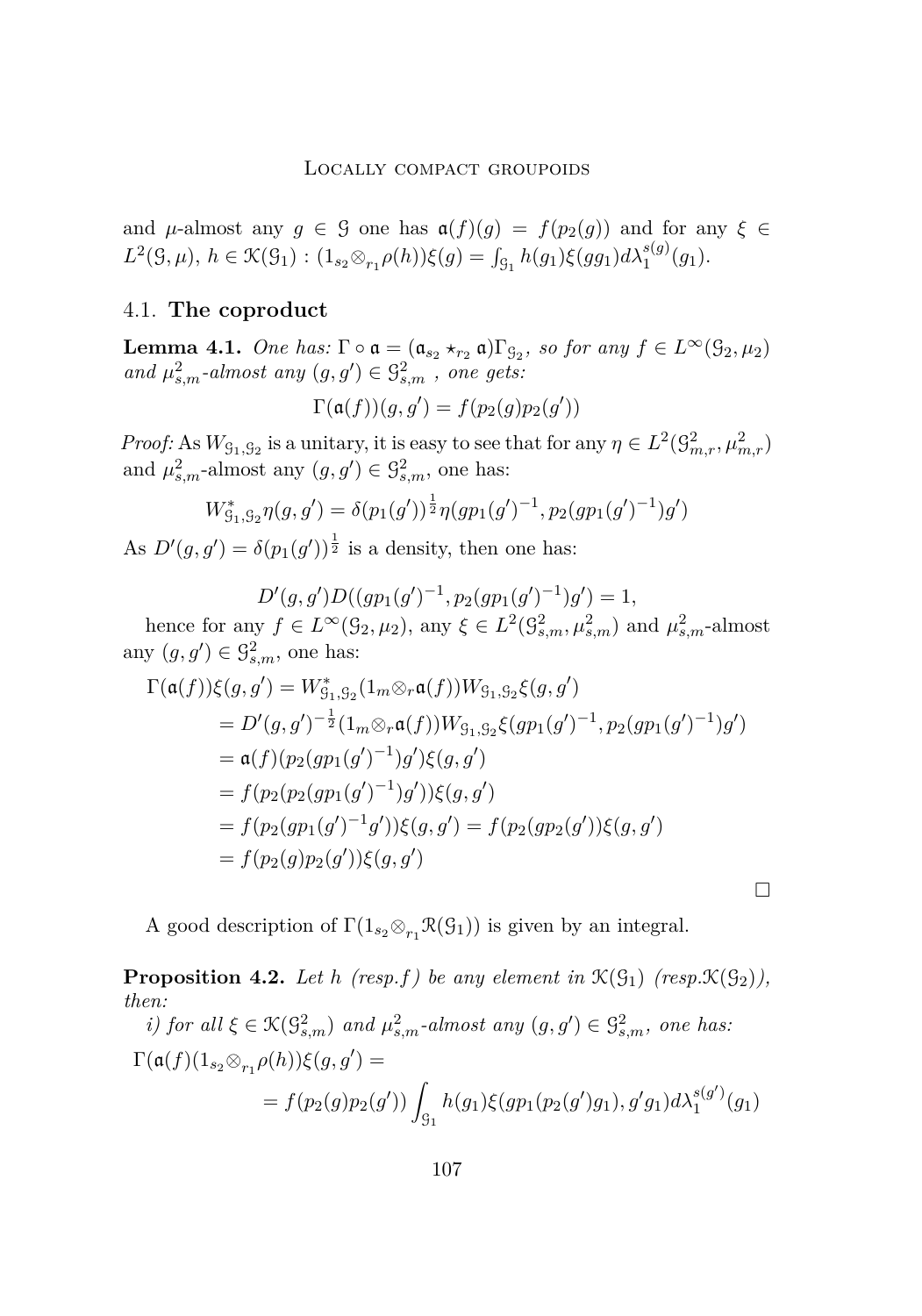*ii)* with the notations of [3.13,](#page-22-0) for any  $\phi \in \mathcal{K}(\mathcal{G})$ :

 $(\omega_{\phi} s \star_m i)(\Gamma(\mathfrak{a}(f)(1_{s_2} \otimes_{r_1} \rho(h)))) = \mathfrak{R}(\Psi_{f,h})$ 

 $where \ \Psi_{f,h} \in \mathcal{K}(\mathcal{G}_{2s_2} \times_{r_1} \mathcal{G}_1) \ \text{is defined for any} \ (g_2,g_1) \in \mathcal{G}_{2s_2} \times_{r_1} \mathcal{G}_1 \ \text{by:}$  $\Psi_{f,h}(g_2,g_1) =$ 

$$
= h(g_1) \int_{g^{r(g_2)}} \delta(g^{-1}) f(p_2(g^{-1}) g_2) \phi(g^{-1} p_1(g_2 g_1)) \overline{\phi(g^{-1})} d\lambda^{r(g_2)}(g)
$$

*Proof:* i) For any  $h \in \mathcal{K}(\mathcal{G}_1)$ , any  $\xi \in \mathcal{K}(\mathcal{G}_{s,m}^2)$  and  $\mu_{s,m}^2$ -almost any  $(g, g') \in$  $\mathcal{G}_{s,m}^2$ , one has:

$$
\Gamma(1_{s_2} \otimes_{r_1} \rho(h))\xi(g, g') = W_{\mathcal{G}_1, \mathcal{G}_2}^*(1_m \otimes_r (1_{s_2} \otimes_{r_1} \rho(h)))W_{\mathcal{G}_1, \mathcal{G}_2}\xi(g, g')
$$
  
=  $D'(g, g')^{-\frac{1}{2}}(1_m \otimes_r (1_{s_2} \otimes_{r_1} \rho(h)))W_{\mathcal{G}_1, \mathcal{G}_2}\xi(gp_1(g')^{-1}, p_2(gp_1(g')^{-1})g')$   
=  $\int_{\mathcal{G}_1} h(g_1)\xi(gp_1(p_2(g')g_1), g'g_1)d\lambda_1^{s(g')}(g_1)$ 

i) follows immediately.

ii) For any  $f \in \mathcal{K}(\mathcal{G}_2), \phi, \phi' \in \mathcal{K}(\mathcal{G})$  and  $\mu^2_{s,m}$ -almost any  $(g, g') \in \mathcal{G}^2_{s,m}$ , let us note:

$$
X_{\phi,\phi'}^f(g,g') = f(p_2(g)p_2(g')) \int_{\mathcal{G}^1} h(g_1)\phi(gp_1(p_2(g')g_1))\phi'(g'g_1)d\lambda_1^{s(g')}(g_1).
$$

Due to i) and [4.1,](#page-27-0) one has:

$$
\begin{aligned} & (\omega_{\phi} \, s \underset{\nu}{\otimes_m} \, \omega_{\phi'}) (\Gamma(\mathfrak{a}(f)(1_{s_2} \otimes_{r_1} \rho(h)))) = \\ & = \int_{\mathcal{G}_{s,m}^2} \int_{\mathcal{G}_1} h(g_1) f(p_2(g) p_2(g')) \phi(g p_1(p_2(g') g_1)) \phi'(g' g_1) d\lambda_1^{s(g')} (g_1) \\ & \overline{\phi(g) \phi'(g')} d\mu_{s,m}^2 \end{aligned}
$$

$$
= \int_{\mathcal{G}_{s,m}^{2}} X_{\phi,\phi'}^{f}(g,g') \overline{\phi(g)\phi'(g')} d\mu_{s,m}^{2}(g,g')
$$
  
= 
$$
\int_{\mathcal{G}} \Big( \int_{\mathcal{G}^{m(g')}} \delta(g^{-1}) X_{\phi,\phi'}^{f}(g^{-1},g') \overline{\phi(g^{-1})} d\lambda^{m(g')}(g) \Big) \overline{\phi'(g')} d\mu(g') \text{ by } \mathcal{Z}.17
$$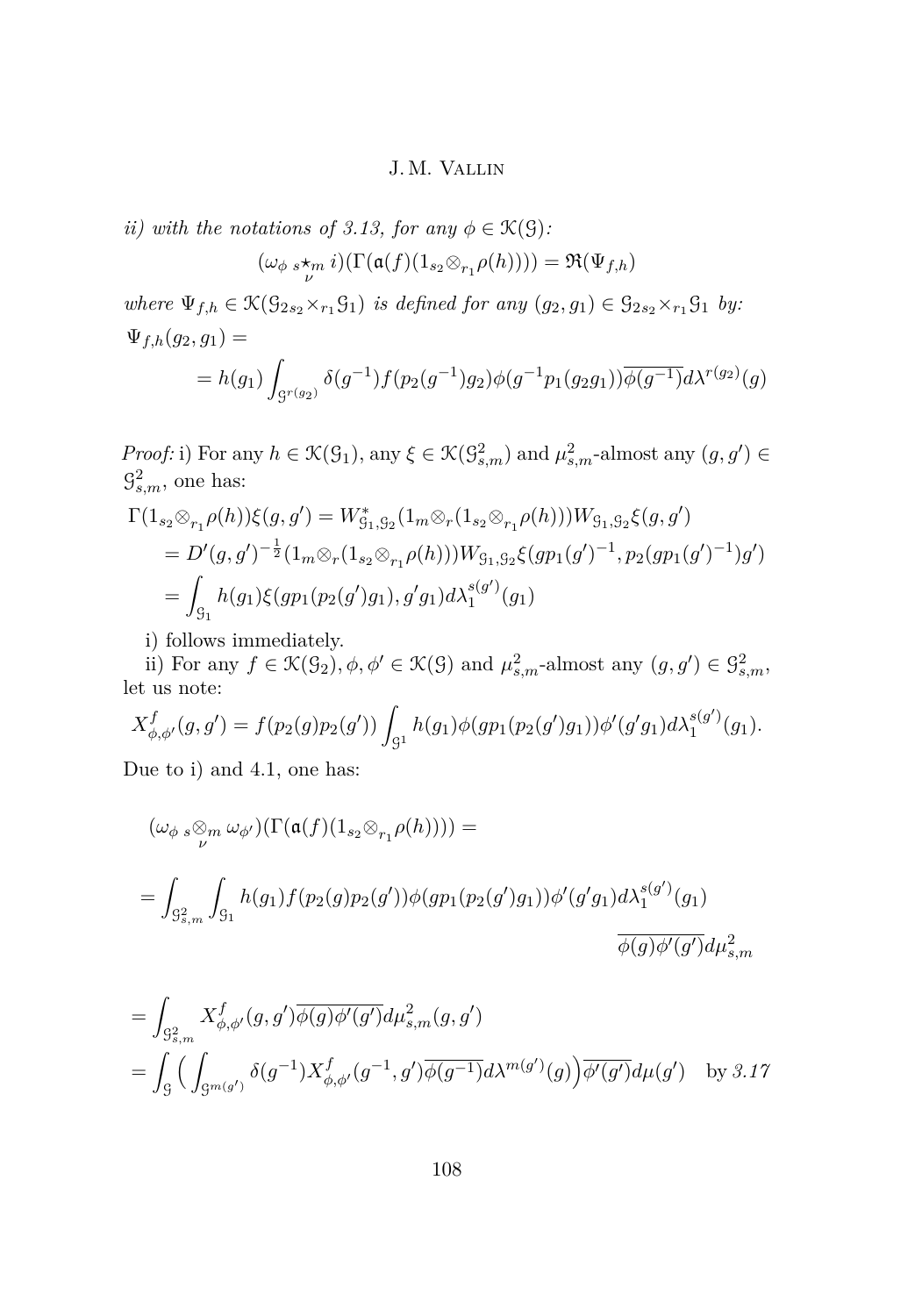<span id="page-29-0"></span>If  $\Psi_{f,h} \in \mathcal{K}(\mathcal{G}_{2s_2} \times_{r_1} \mathcal{G}_1)$  is defined for any  $(g_2, g_1) \in \mathcal{G}_{2s_2} \times_{r_1} \mathcal{G}_1$  by:  $\Psi_{f,h}(g_2,g_1) =$  $= h(g_1)$  $\int_{\mathcal{G}^{r(g_2)}} \delta(g^{-1}) f(p_2(g^{-1}) g_2) \phi(g^{-1} p_1(g_2 g_1)) \overline{\phi(g^{-1})} d\lambda^{r(g_2)}(g)$ 

we can write:

$$
\int_{\mathcal{G}^{m(g')}} \delta(g^{-1}) X^f_{\phi,\phi'}(g^{-1},g') \overline{\phi(g^{-1})} d\lambda^{m(g')}(g) =
$$
\n
$$
= \int_{\mathcal{G}_1} h(g_1) \int_{\mathcal{G}^{m(g')}} f(p_2(g^{-1}) p_2(g')) \phi(g^{-1} p_1(p_2(g') g_1)) \times
$$
\n
$$
\times \overline{\phi(g^{-1})} d\lambda^{m(g')}(g) \phi'(g' g_1) d\lambda_1^{s(g')}
$$

$$
= \int_{\mathcal{G}_1} \Psi_{f,h}(p_2(g'), g_1) \phi'(g'g_1) d\lambda_1^{s(g')}(g_1) \quad \text{as } m(g') = r(p_2(g'))
$$

hence one has:

$$
\omega_{\phi'}((\omega_{\phi} *_{\nu}^* i)(\Gamma(1_{s_2} \otimes_{r_1} \rho(h)))) = (\omega_{\phi} *_{\nu}^* \omega_{\phi'})(\Gamma(1_{s_2} \otimes_{r_1} \rho(h)))
$$
  
= 
$$
\int_{\mathcal{G}} \left( \int_{\mathcal{G}_1} \Psi_{f,h}(p_2(g'), g_1) \phi'(g'g_1) d\lambda_1^{s(g')}(g_1) \right) \overline{\phi'(g')} d\mu(g')
$$
  
= 
$$
\int_{\mathcal{G}} \left( \Re(\Psi_{f,h}) \phi'(g') \right) \overline{\phi'(g')} d\mu(g') = \omega_{\phi'}(\Re(\Psi_{f,h}))
$$

ii) follows

*Remark 4.3.* The formulas of Lemma [4.2](#page-27-0) generalize the ones obtained by Stefaan Vaes in [\[21\]](#page-52-0) 4.20 (and maybe elsewhere).

## 4.2. **The co-involution**

In this paragraph, a co-involution for  $L^{\infty}(\mathcal{G}_2,\mu_2) \rtimes_{\mathfrak{a}} \mathfrak{G}(\mathcal{G}_1)$  is constructed.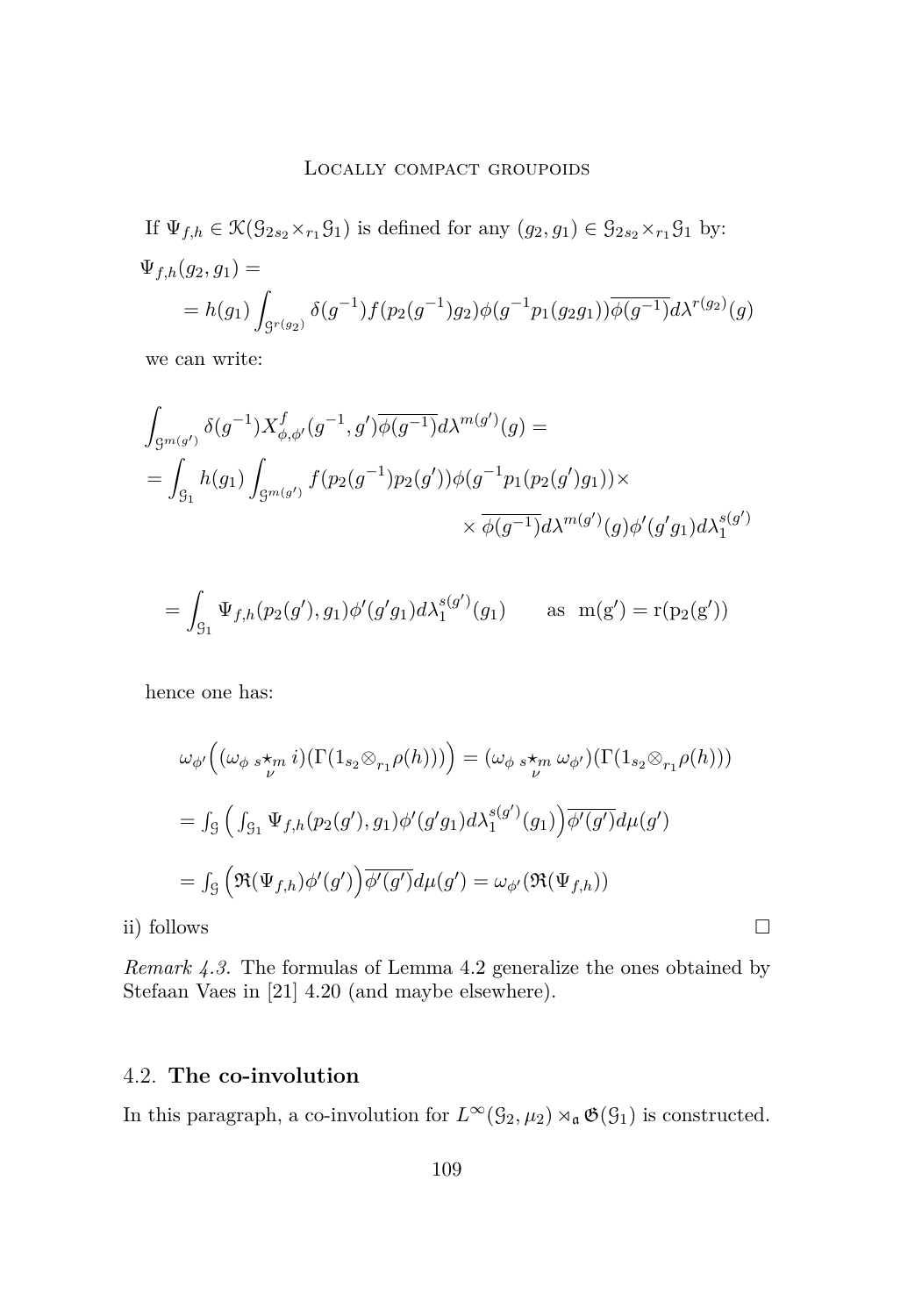<span id="page-30-0"></span>**Lemma 4.4.** *Using notations of Remark [3.9,](#page-20-0) let*  $\phi$  :  $\mathcal{G} \rightarrow \mathcal{G}$  *(resp.*  $\hat{\phi}$ )  $\mathcal{G} \to \mathcal{G}$ ) be the function defined by the formula:  $\phi(g) = p_1(g)^{-1} p_2'(g)$  (resp.  $\hat{\phi}(g) = \phi(g)^{-1}$ , then one has:  $i) \hat{\phi}(g) = p'_2(g)^{-1}p_1(g) = p'_1(g)p_2(g)^{-1}$ *ii*)  $\phi^2 = \hat{\phi}^2 = idg$ *iii*)  $s \circ \phi = \hat{m}, m \circ \phi = r, m \circ \hat{\phi} = s, r \circ \phi = m$ 

*Proof:* For any  $g \in G_1G_2 \cap G_2G_1$ , one has  $p_1(g)p_2(g) = p'_2(g)p'_1(g)$  so i) is true; using obvious notations, let us write:  $g = g_1 g_2 = g'_2 g'_1$ ; one has:  $\phi(\phi(g)) = \phi(g_1^{-1}g_2') = \phi(g_2g_1')$  $(z^{-1}) = g_1 g_2 = g$ , this gives ii), the assertion iii) is obvious.

Using Lemma 4.4, one can define a map  $\hat{\phi}_s \times_m \phi : \mathcal{G}^2_{s,m} \to \mathcal{G}^2_{m,r}$  (resp.  $\hat{\phi}_m \times_r \phi : \mathcal{G}_{m,r}^2 \to \mathcal{G}_{s,m}^2$  such that for almost any  $(g, g') \in \mathcal{G}_{s,m}^2$  (resp.  $\mathcal{G}_{m,r}^2$ ), one has:  $(\hat{\phi}_s \times_m \phi)(g, g') = (\hat{\phi}(g), \phi(g'))$  (respectively  $(\hat{\phi}_m \times_r \phi)(g, g') =$  $(\hat{\phi}(g), \phi(g'))$ .

**Lemma 4.5.** *Using the notations of 4.4 and [3.18,](#page-23-0) one has:*

$$
\theta(\hat{\phi}_s \times_m \phi) = (\hat{\phi}_m \times_r \phi)\theta^{-1}.
$$

*Proof:* For almost any  $(g, g') \in \mathcal{G}^2_{m,r}$ , due to 4.4 i), one has  $p_2(\hat{\theta}(g))$  =  $p_2(g)^{-1}$ , so :

$$
\theta(\hat{\phi}_s \times_m \phi)(g, g') = \theta(\hat{\phi}(g), \phi(g'))
$$
  
=  $(\hat{\phi}(g)p_1(p_2(\hat{\phi}(g))^{-1}\phi(g')), p_2(\hat{\phi}(g))^{-1}\phi(g'))$   
=  $(p'_2(g)^{-1}p_1(g)p_1(p_2(g)\phi(g')), p_2(g)\phi(g'))$   
=  $(p'_2(g)^{-1}p_1(gp_1(g')^{-1}p'_2(g')), p_2(g)p_1(g')^{-1}p'_2(g'))$   
=  $(p'_2(g)^{-1}p_1(gp_1(g')^{-1}), p_2(g)p_1(g')^{-1}p'_2(g'))$ 

Also one has:

$$
(\hat{\phi}_m \times_r \phi) \theta^{-1}(g, g') = (\hat{\phi}_m \times_r \phi) (gp_1(g')^{-1}, p_2(gp_1(g')^{-1})g')
$$

Let us define:

$$
X = gp_1(g')^{-1}, \quad Y = p_2(gp_1(g')^{-1})g'
$$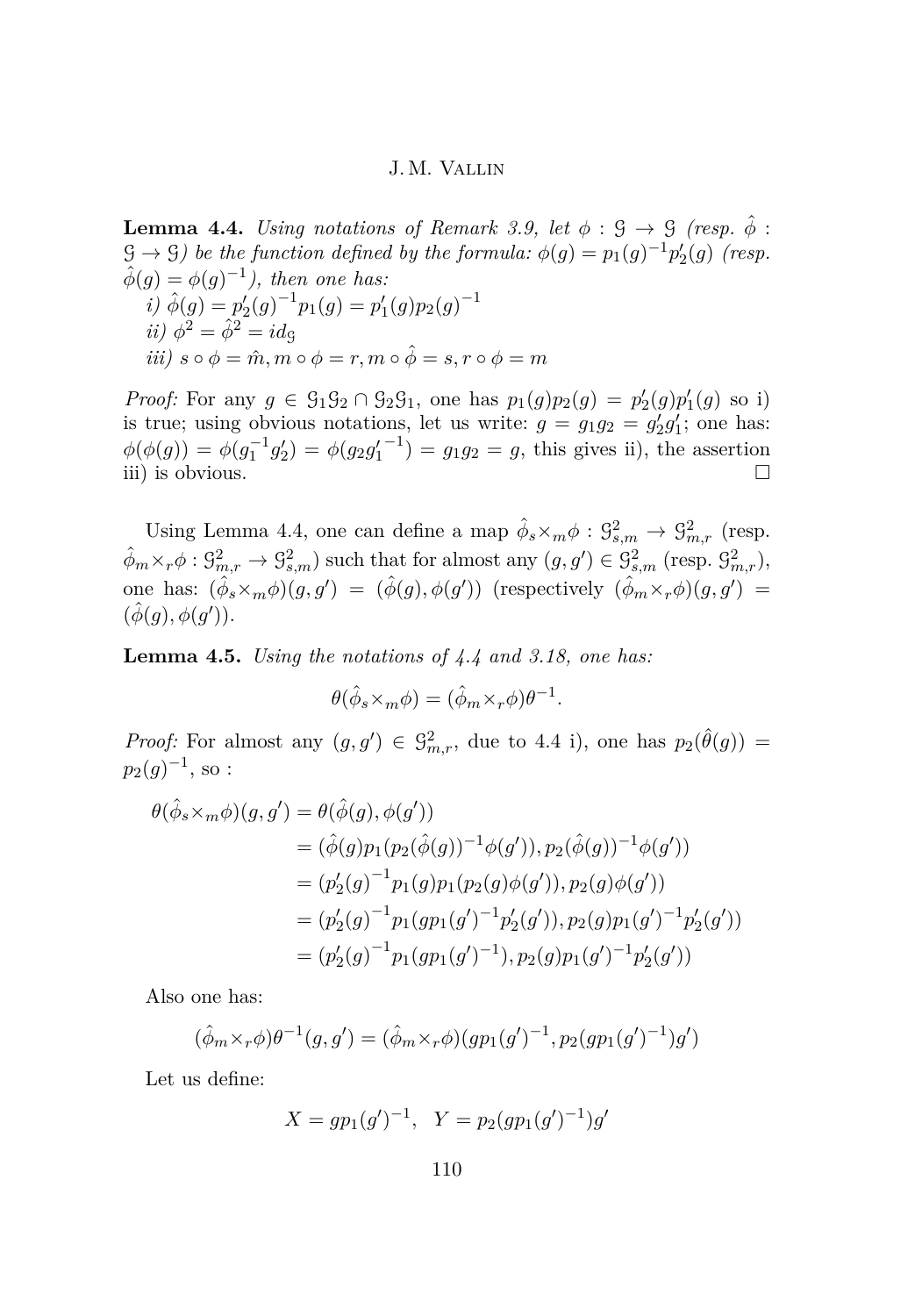<span id="page-31-0"></span>this gives that:

$$
(\hat{\phi}_m \times_r \phi) \theta^{-1}(g, g') = (p_2'(X)^{-1} p_1(X), p_1(Y)^{-1} p_2'(Y))
$$
  
=  $(p_2'(X)^{-1} p_1(X), p_2(Y) p_1'(Y)^{-1})$ 

as  $p_2'(X) = p_2'(g)$ , one deduces that:

$$
p_2'(X)^{-1}p_1(X) = p_2'(g)^{-1}p_1(gp_1(g')^{-1})
$$

Also we can write that:

$$
Y[p_2(g)p_2(g')]^{-1} = p_2(gp_1(g')^{-1})p_1(g')p_2(g')[p_2(g)p_2(g')]^{-1}
$$
  
=  $p_2(gp_1(g')^{-1})p_1(g')p_2(g)^{-1}$   
=  $p_2(p_2(g)p_1(g')^{-1})[p_2(g)p_1(g')^{-1}]^{-1}$   
=  $[p_1(p_2(g)p_1(g')^{-1})]^{-1}$ 

this implies that  $p_2(Y) = p_2(g)p_2(g')$ , and as  $Y = p_2(gp_1(g')^{-1})g'$ , therefore  $p'_1(Y) = p'_1(g')$ , which gives that:

$$
p_2(Y)p'_1(Y)^{-1} = p_2(g)p_2(g')p'_1(g')^{-1}.
$$

Finally:

$$
(\hat{\phi}_m \times_r \phi) \theta^{-1}(g, g') = (p'_2(X)^{-1} p_1(X), p_2(Y) p'_1(Y)^{-1})
$$
  
=  $(p'_2(g)^{-1} p_1(g p_1(g')^{-1}), p_2(g) p_2(g') p'_1(g')^{-1})$   
=  $\theta(\hat{\phi}_s \times_m \phi)(g, g')$ 

which gives the lemma.  $\Box$ 

**Proposition 4.6.** *i)* Let  $J, \hat{J} : L^2(\mathcal{G}) \to L^2(\mathcal{G})$  be defined for any  $\xi \in$  $L^2(\mathcal{G}, \mu)$  *and*  $\mu$ *-almost any*  $g \in \mathcal{G}$  *by :* 

$$
J\xi(g)=\overline{\xi(\phi(g))}(\frac{d\mu\circ\phi}{d\mu})^{\frac{1}{2}}(g),\quad \ \hat{J}\xi(g)=\overline{\xi(\hat{\phi}(g))}(\frac{d\mu\circ\hat{\phi}}{d\mu})^{\frac{1}{2}}(g)
$$

*then*  $J$  *and*  $\hat{J}$  *are antilinear involutive isometries.* 

*ii*) For all  $f \in \mathcal{K}(\mathcal{G}^0)$ , one has:  $\hat{J}s(f) = m(\overline{f})\hat{J}$  and  $Jm(f) = r(\overline{f})J$ , *hence one can define*  $\hat{J}_s \otimes_m J : L^2(\mathbb{G}^2_{s,m}, \mu^2_{s,m}) \to L^2(\mathbb{G}^2_{m,r}, \mu^2_{m,r})$ , and it's  $inverse \hat{J}_m \otimes_r J : L^2(\mathbb{G}_{m,r}^2, \mu_{m,r}^2) \to L^2(\mathbb{G}_{s,m}^2, \mu_{s,m}^2)$ , which verify: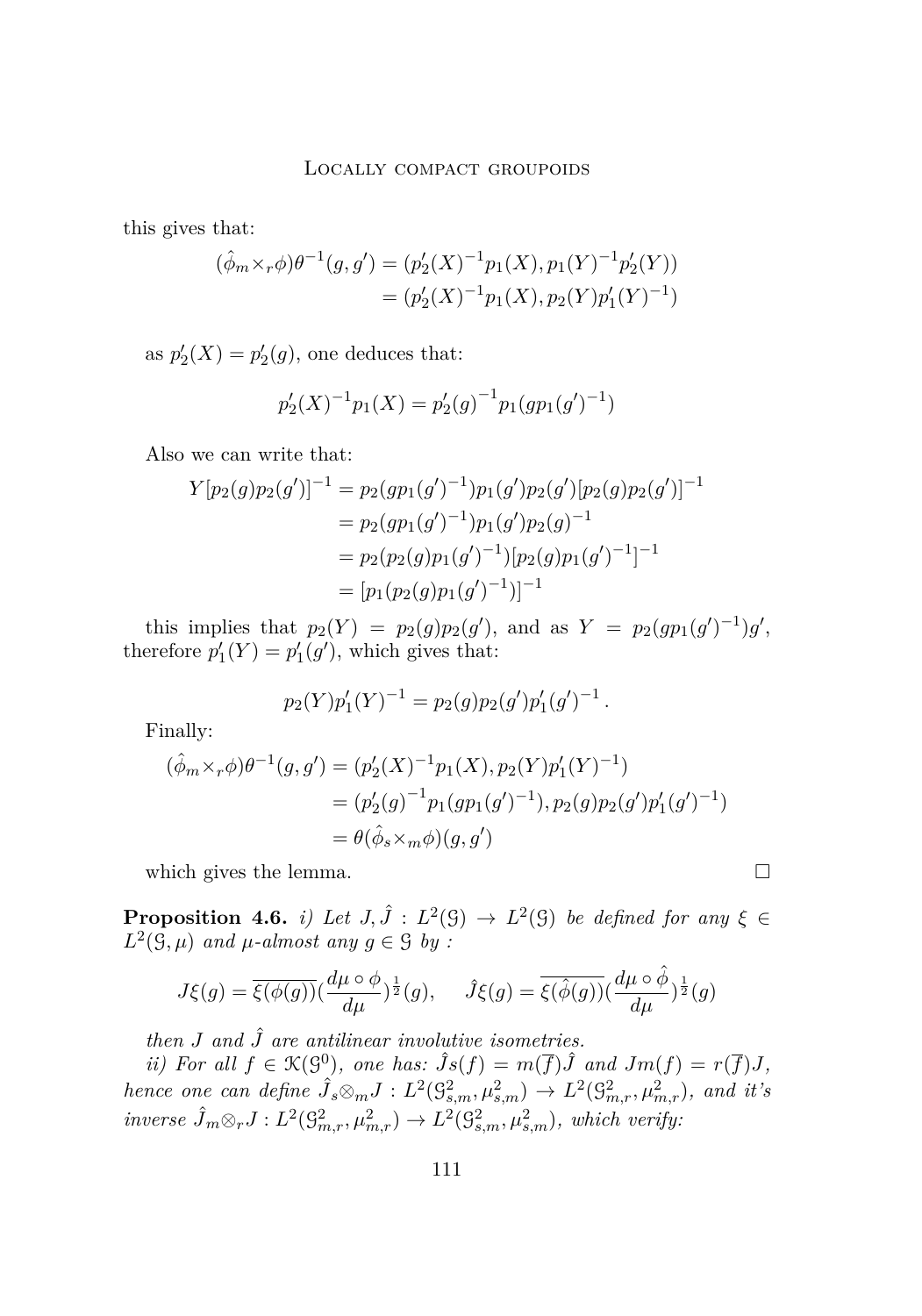$$
(\hat{J}_m\otimes_r J)W_{\mathcal{G}_1,\mathcal{G}_2}=W_{\mathcal{G}_1,\mathcal{G}_2}^*(\hat{J}_s\otimes_m J)
$$

<span id="page-32-0"></span>*Proof:* This is a straightforward consequence of Lemma [4.5.](#page-30-0)  $\Box$ 

**Proposition 4.7.** *Let R be the map defined for any*  $x \in L^{\infty}(\mathcal{G}_2, \mu_2) \rtimes_{\mathfrak{a}}$  $\mathfrak{G}(G_1)$  *by:*  $R(x) = \hat{J}x^*\hat{J}$ , then R is a co-involution for measured quantum  $groupoid \ (L^{\infty}(\mathcal{G}^0, \nu), L^{\infty}(\mathcal{G}_2, \mu_2) \rtimes_{\mathfrak{a}} \mathfrak{G}(\mathcal{G}_1), m, s, \Gamma)$ *, more precisely, for any*  $f \in \mathfrak{K}(\mathfrak{g}_2)$ , if we define  $f^{-1}$  by  $f^{-1}(g_2) = f(g_2^{-1})$  one has:  $R(\mathfrak{a}(f)) =$  $a(f^{-1})$ .

*Proof:* Obviously,  $Ad(\hat{J})$  is an involutive \*-antiautomorphism for  $\mathcal{L}(L^2(\mathcal{G}))$ . Due to proposition [4.6,](#page-31-0) for any  $h, k \in \mathcal{K}(\mathcal{G})$ , one has:

$$
R((i \star \omega_{h,k})(W_{\mathcal{G}_1,\mathcal{G}_2})) = \hat{J}(i \star \omega_{h,k})(W_{\mathcal{G}_1,\mathcal{G}_2})^* \hat{J} = \hat{J}(i \star \omega_{k,h})(W_{\mathcal{G}_1,\mathcal{G}_2}^*) \hat{J}
$$
  
=  $(i \star \omega_{Jk,Jh})(\hat{J}_m \otimes_r J)W_{\mathcal{G}_1,\mathcal{G}_2}^*(\hat{J}_m \otimes_r J))$   
=  $(i \star \omega_{Jk,Jh})(W_{\mathcal{G}_1,\mathcal{G}_2})$ 

so, by restriction, *R* is an involutive \*-antiautomorphism of  $L^{\infty}(\mathcal{G}_2,\mu_2) \rtimes_{\mathfrak{a}}$  $\mathfrak{G}(\mathfrak{G}_1).$ 

From proposition [4.6,](#page-31-0) one obtains that  $R \circ m = s$ .

For all  $f \in \mathcal{K}(\mathcal{G}_2)$ , all  $\xi \in L^2(\mathcal{G}, \mu)$  and  $\mu$ -almost any  $g \in \mathcal{G}_1 \mathcal{G}_2 \cap \mathcal{G}_2 \mathcal{G}_1$ , with  $g = g_1 g_2 = g'_1 g'_2$ , one has:

$$
R(\mathfrak{a}(f))\xi(g) = \hat{J}\mathfrak{a}^*(f)\hat{J}\xi(g) = \mathfrak{a}(\overline{f})(\hat{\phi}(g))\xi(g)
$$
  
=  $f(p_2(g_2'^{-1}g_1))\xi(g) = f(p_2(g_1'g_2^{-1})\xi(g))$   
=  $f(g_2^{-1})\xi(g) = \mathfrak{a}(f^{-1})(g)\xi(g)$ 

So  $R(\mathfrak{a}(f)) = \mathfrak{a}(f^{-1})$ . Due to Proposition 3.7 of [\[8\]](#page-51-0), for any  $k, k_1, f_2, h_1, h_2 \in \mathcal{K}(\mathcal{G})$ , one has:

$$
\begin{aligned} (\Gamma((i \star \omega_{h,k})(W_{\mathcal{G}_1,\mathcal{G}_2}))(h_1 \, {}_{s}\otimes_m k_1), h_2 \, {}_{s}\otimes_m k_2) &= \\ & ((\omega_{h_1,h_2} \star i)(W_{\mathcal{G}_1,\mathcal{G}_2})(\omega_{k_1,k_2} \star i)(W_{\mathcal{G}_1,\mathcal{G}_2})h, k) \end{aligned}
$$

Hence, on one hand: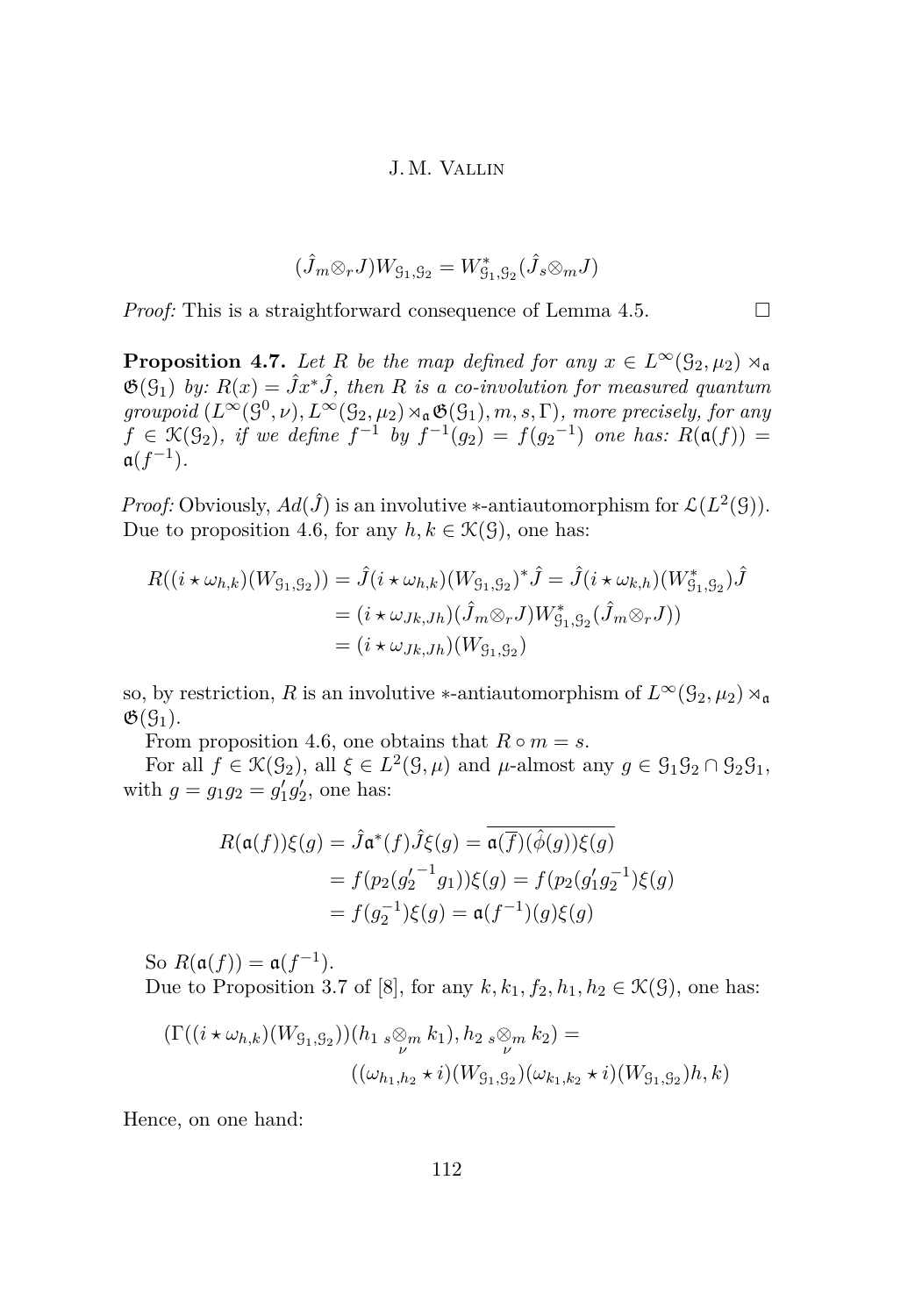<span id="page-33-0"></span>
$$
\begin{aligned} (\varsigma_{m,s}\Gamma(R((i \star \omega_{h,k})(W_{\mathcal{G}_1,\mathcal{G}_2})))(h_1 \underset{\nu}{m} \otimes_s k_1), h_2 \underset{\nu}{m} \otimes_s k_2) \\ &= (\Gamma((i \star \omega_{Jk,Jh})(W_{\mathcal{G}_1,\mathcal{G}_2})))(k_1 \underset{\nu}{s} \otimes_m h_1), k_2 \underset{\nu}{s} \otimes_m h_2) \\ &= ((\omega_{k_1,k_2} \star i)(W_{\mathcal{G}_1,\mathcal{G}_2})(\omega_{h_1,h_2} \star i)(W_{\mathcal{G}_1,\mathcal{G}_2})Jk, Jh) \end{aligned}
$$

On the other hand, using proposition [4.6](#page-31-0) ii), one has:

$$
((R_{m} \star_{s} R)\Gamma((i \star \omega_{h,k})(W_{91,92}))(h_{1 m} \otimes_{s} k_{1}), h_{2 m} \otimes_{s} k_{2})
$$
  
\n
$$
= (\hat{J}h_{2 s} \otimes_{m} \hat{J}k_{2}, \Gamma((i \star \omega_{h,k})(W_{91,92})^{*})(\hat{J}h_{1 s} \otimes_{m} \hat{J}k_{1}))
$$
  
\n
$$
= (\Gamma((i \star \omega_{h,k})(W_{91,92}))(\hat{J}h_{2 s} \otimes_{m} \hat{J}k_{2}), \hat{J}h_{1 s} \otimes_{m} \hat{J}k_{1})
$$
  
\n
$$
= ((\omega_{\hat{J}h_{2},\hat{J}h_{1}} \star i)(W_{91,92})(\omega_{\hat{J}k_{2},\hat{J}k_{1}} \star i)(W_{91,92})h, k)
$$
  
\n
$$
= (J(\omega_{h_{2},h_{1}} \star i)(W_{91,92}^{*})(\omega_{k_{2},k_{1}} \star i)(W_{91,92}^{*})Jh, k)
$$
  
\n
$$
= (J(\omega_{h_{1},h_{2}} \star i)(W_{91,92})^{*}(\omega_{k_{1},k_{2}} \star i)(W_{91,92})^{*}Jh, k)
$$
  
\n
$$
= (Jk, (\omega_{h_{1},h_{2}} \star i)(W_{91,92})^{*}(\omega_{k_{1},k_{2}} \star i)(W_{91,92})^{*}Jh)
$$
  
\n
$$
= ((\omega_{k_{1},k_{2}} \star i)(W_{91,92})(\omega_{h_{1},h_{2}} \star i)(W_{91,92})Jk, Jh)
$$
  
\n
$$
= ((\omega_{k_{1},k_{2}} \star i)(W_{91,92})(\omega_{h_{1},h_{2}} \star i)(W_{91,92})Jk, Jh)
$$

which gives that:

$$
(R_m\star_s R)\Gamma = \varsigma_{m,s}\Gamma \circ R
$$

## 4.3. **The Haar operator valued weights**

In this paragraph, we define two invariant operator valued weights on  $L^{\infty}(\mathcal{G}_2,\mu_2) \rtimes_{\mathfrak{a}} \mathfrak{G}(\mathcal{G}_1).$ 

**Definition 4.8.** Let  $T_2$  be the left Haar operator valued weight of  $\mathfrak{G}(\mathcal{G}_2)$ and let  $T_L = T_2$  be its dual operator valued weights on  $L^{\infty}(\mathcal{G}_2, \mu_2) \rtimes_{\mathfrak{a}} \mathfrak{G}(\mathcal{G}_1)$ in the sense of [2.9](#page-7-0) and let  $T_R$  be equal to  $RT_LR$ .

**Lemma 4.9.** *The operator valued weight T<sup>L</sup> (resp.TR) takes its values in the range (resp.source) basis of*  $L^{\infty}(\mathcal{G}_2, \mu_2) \rtimes_{\mathfrak{a}} \mathfrak{G}(\mathcal{G}_1)$ *.* 

*Proof:* Due to Lemma [3.12,](#page-21-0)  $T_L = \mathfrak{a} \circ T_2 \circ \mathfrak{a}^{-1} \circ T_{\tilde{\mathfrak{a}}} = m \circ r_2^{-1} \circ T_2 \circ \mathfrak{a}^{-1} \circ T_{\tilde{\mathfrak{a}}}$ , so  $T_L$  takes its values in  $m(L^{\infty}(9^0,\nu))$ , which is the range basis of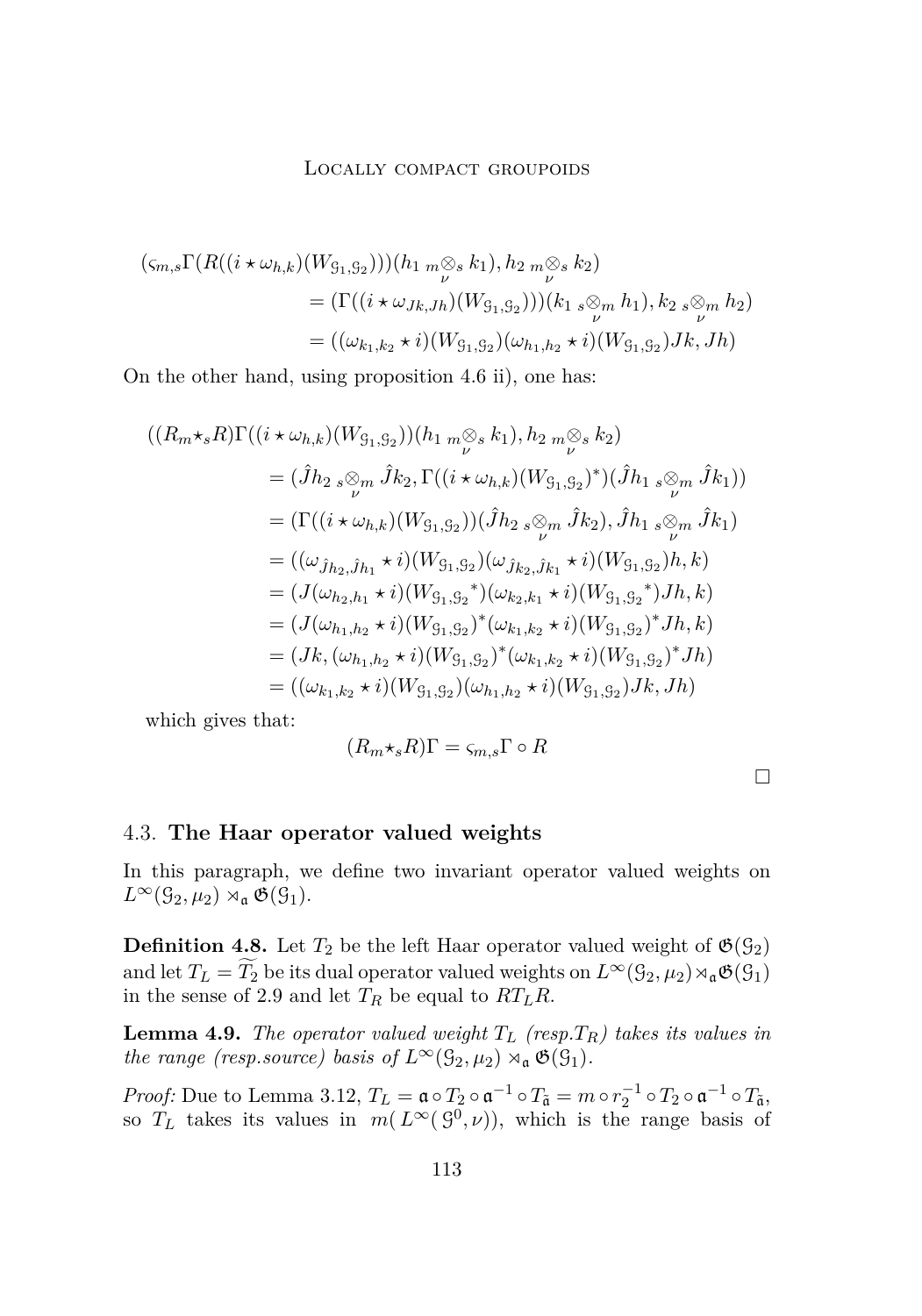<span id="page-34-0"></span> $L^{\infty}(\mathcal{G}_2, \mu_2) \rtimes_{\mathfrak{a}} \mathfrak{G}(\mathcal{G}_1)$ . Due to [4.7,](#page-32-0) one has  $s = R \circ m$ , so  $T_R = RT_LR$  takes its values in  $s(L^{\infty}(\mathcal{G}^0,\nu))$  which gives the second part of the lemma.  $\square$ 

Hence  $T_L$  is an operator valued weight from  $L^{\infty}(\mathcal{G}_2, \mu_2) \rtimes_{\mathfrak{a}} \mathfrak{G}(\mathcal{G}_1)$  to its range basis, and  $\phi_L = \nu \circ m^{-1} \circ T_L$  is a dual weight, in the sense of [\[6\]](#page-51-0) 13.1.

**Proposition 4.10.** For any  $f \in \mathcal{K}(\mathcal{G}_2), h \in \mathcal{K}(\mathcal{G}_1)$  and  $\mu$ -almost any  $y \in \mathcal{G}$ *, one has:* 

$$
i)T_{L}(\mathfrak{a}(f)(1_{s_2}\otimes_{r_1}\rho(h)))(y)=\int_{\mathfrak{S}_2}f(x)h(s(x))d\lambda_2^{m(y)}(x)
$$

*ii)* With the notations of remark [3.13,](#page-22-0) for any  $F \in \mathcal{K}(\mathcal{G}_{2s2} \times_{r_1} \mathcal{G}_1)$  and  $\mu$ *-almost any*  $y \in \mathcal{G}$ *, one has:* 

$$
T_L(\mathfrak{R}(F))(y) = \int_{\mathcal{G}_2} F(x, s(x))d\lambda_2^{m(y)}(x)
$$

*iii)* Let  $\Phi_L = \nu \circ m^{-1} \circ T_L$  be the lifted n.sf.f weight of  $T_L$ , then one has:

$$
(i_{L^{\infty}(\mathcal{S}^0,\nu)} \Phi_L))\Gamma(\mathfrak{a}(f)(1_{s_2} \otimes_{r_1} \rho(h))) = T_L(\mathfrak{a}(f)(1_{s_2} \otimes_{r_1} \rho(h))).
$$

*Proof:* For any  $h \in \mathcal{K}(\mathcal{G}_1)$  and  $\mu$ -almost any  $y \in \mathcal{G}$ , one has:

$$
T_L(\mathfrak{a}(f)(1_{s_2} \otimes_{r_1} \rho(h)))(y) =
$$
  
=  $(m \circ r_2^{-1} \circ T_2 \circ \mathfrak{a}^{-1} \circ T_{\tilde{\mathfrak{a}}})(\mathfrak{a}(f)(1_{s_2} \otimes_{r_1} \rho(h))(y))$   
=  $(r_2^{-1} \circ T_2(f\mathfrak{a}^{-1}(1_{s_2} \otimes_{r_1} \hat{T}_{g_1}^c(\rho(h))(m(y)))$  by [6], 9.6  
=  $(r_2^{-1} \circ T_2(f\mathfrak{a}^{-1}(1_{s_2} \otimes_{r_1} s_1(h_{|\mathcal{G}^0}))(m(y))$   
=  $(r_2^{-1} \circ T_2(f s_2(h_{|\mathcal{G}^0}))(m(y))$  by 3.12  
=  $\int_{\mathcal{G}_2} f h_{|\mathcal{G}^0}(s(x)) d\lambda_2^{m(y)}(x) = \int_{\mathcal{G}_2} f(x)h(s(x)) d\lambda_2^{m(y)}(x)$   
which gives i). The assertion ii) is an easy consequence of i)

iii) For any  $\phi \in \mathcal{K}(\mathcal{G})$ , one has: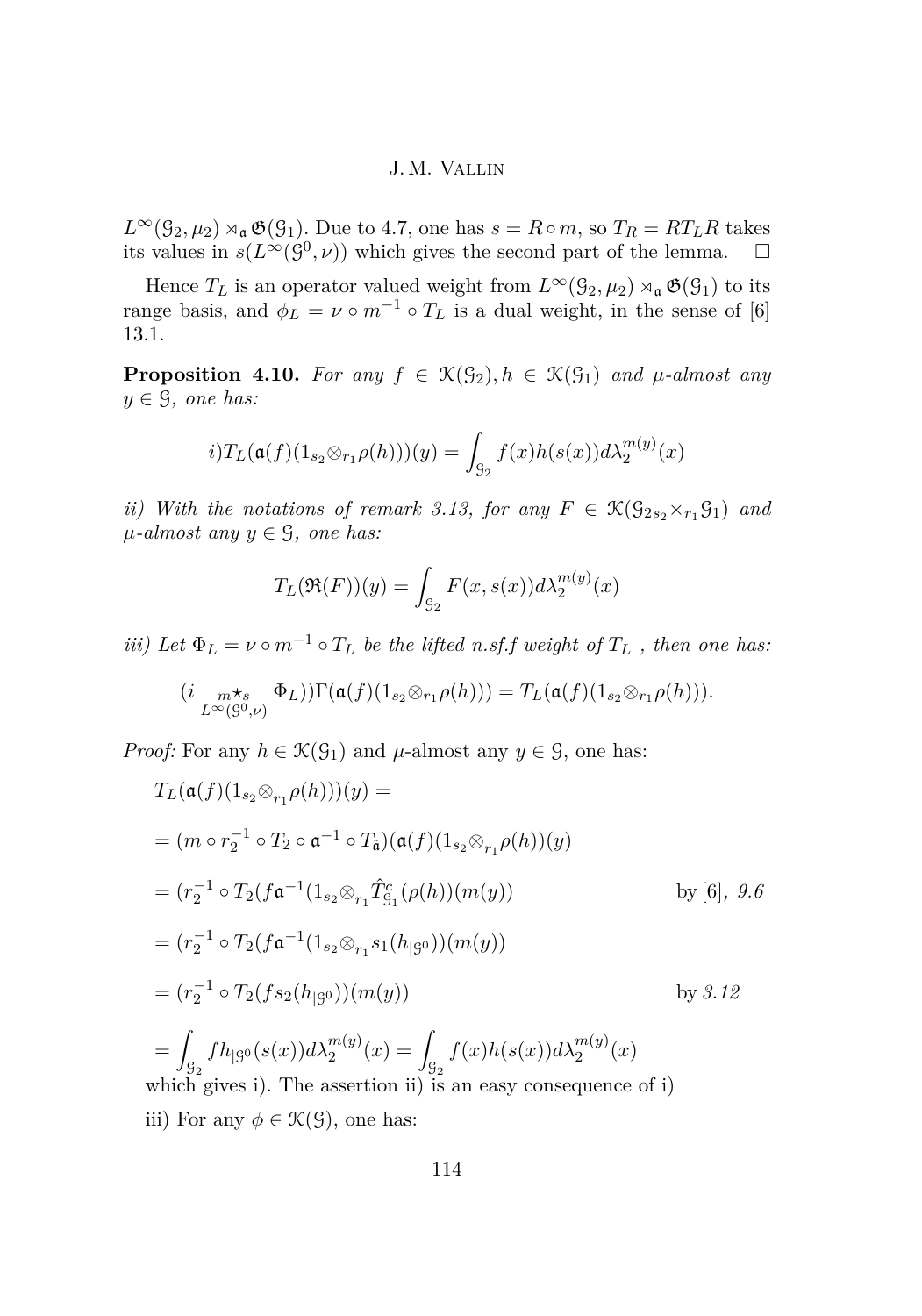$$
\omega_{\phi}((i_{L_{\infty}^{m}} \ast_{\infty}^{m}} \Phi_{L})\Gamma(\mathfrak{a}(f)(1_{s_{2}} \otimes_{r_{1}} \rho(h)))) =
$$
\n
$$
= \Phi_{L}((\omega_{\phi_{L_{\infty}^{m}} \ast_{s_{0}}} \cdot i)\Gamma(\mathfrak{a}(f)(1_{s_{2}} \otimes_{r_{1}} \rho(h)))
$$
\n
$$
= \Phi_{L}(\Re(\Psi_{f,h})))
$$
\n
$$
= \int_{S^{0}} \int_{S_{2}} \Psi_{f,h}(x, s(x)) d\lambda_{2}^{u}(x) d\nu(u)
$$
\n
$$
= \int_{S^{0}} \int_{S_{2}} \int_{S} h(s(x)) f(p_{2}(g^{-1})x) \delta(g^{-1}) \phi_{\phi}^{-1}(g^{-1}) d\lambda^{r(x)}(g) d\lambda_{2}^{u}(x) \times d\nu(u)
$$
\n
$$
= \int_{S^{0}} \int_{S_{2}} \int_{S} h(s(x)) f(p_{2}(g^{-1})x) \delta(g^{-1}) |\phi|^{2}(g^{-1}) d\lambda^{u}(g) d\lambda_{2}^{u}(x) d\nu(u)
$$
\n
$$
= \int_{S^{0}} \int_{S_{2}} h(s(x)) f(p_{2}(g^{-1})x) d\lambda_{2}^{u}(x) \int_{S} \delta(g^{-1}) |\phi|^{2}(g^{-1}) d\lambda^{u}(g) d\nu(u)
$$
\n
$$
= \int_{S^{0}} \int_{S} \int_{S_{2}} h(s(x)) f(p_{2}(g^{-1})x) d\lambda_{2}^{u}(x) \int_{S} \delta(g^{-1}) |\phi|^{2}(g^{-1}) d\lambda^{u}(g) d\nu(u)
$$
\n
$$
= \int_{S^{0}} \int_{S_{2}} h(s(x)) f(p_{2}(g^{-1})x) d\lambda_{2}^{n}(x) \int_{S} \delta(g^{-1}) |\phi|^{2}(g^{-1}) d\lambda^{u}(g) \times d\nu(u)
$$
\n
$$
= \int_{S} \int_{S_{2}} h(s(x)) f(p_{2}(g^{-1})x) d\lambda_{2}^{n(g^{-1})}(x) \int_{S} \delta(g^{-1}) |\phi|^{2}(g^{-1}) d\mu(g)
$$
\n
$$
= \int_{S} \int_{S_{2}} h(s(x)) f(x) d\lambda_{2}^{m
$$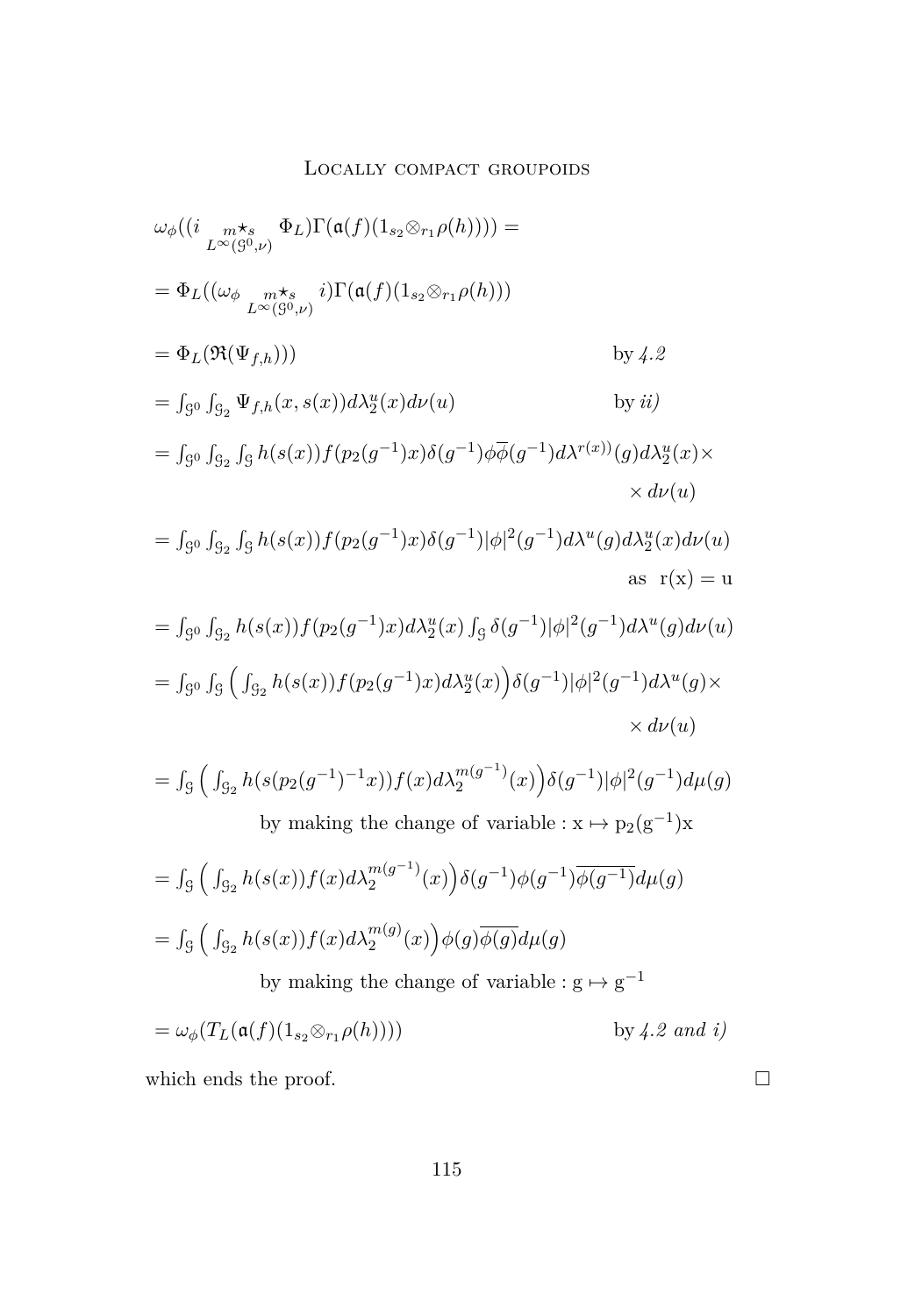<span id="page-36-0"></span>Now let's prove the left invariance of  $T_L$ , using technics similar to [\[22\]](#page-52-0) 4.12.

**Proposition 4.11.** *For any positive Borel function*  $\Phi$  *on*  $\mathcal{G}_{2s_2} \times_{r_1} \mathcal{G}_1$ *, one has:*

$$
\int_{\mathcal{G}_2} \int_{\mathcal{G}_1} \Phi(p_2(xh), h^{-1}) d\lambda_1^{s(x)}(h) d\mu_2(x) =
$$
\n
$$
= \int_{\mathcal{G}_2} \int_{\mathcal{G}_1} \Phi(x, h) k_L(x, h) d\lambda_1^{s(x)}(h) d\mu_2(x)
$$
\nwhere  $k_L(x, h) = \frac{\delta}{\delta_1} (p_1(xh)) \delta_1(h)^{-1} \delta_2(p_2(xh)) \delta_2(x)^{-1}.$ 

*Proof:*

For any  $H \in \mathcal{K}(\mathcal{G}_r \times_{r_1} \mathcal{G}_1)$ , due to Fubini's theorem, Proposition [3.5](#page-14-0) and the left invariance for  $\lambda_1$  one has:

$$
\int_{\mathcal{G}_{2}} \int_{\mathcal{G}_{1}} \int_{\mathcal{G}_{1}} H(g_{2}^{-1}g_{1}, k) \delta(g_{1}) \delta_{1}(g_{1})^{-1} \delta_{2}(g_{2})^{-1} d\lambda_{1}^{r(g_{2})}(g_{1}) d\lambda_{1}^{s(g_{2})}(k) d\mu_{2}(g_{2})
$$
\n
$$
= \int_{\mathcal{G}_{2}} \int_{\mathcal{G}_{1}} \int_{\mathcal{G}_{1}} H(g_{2}g_{1}, k) \delta(g_{1}) \delta_{1}(g_{1})^{-1} d\lambda_{1}^{s(g_{2})}(g_{1}) d\lambda_{1}^{r(g_{2})}(k) d\mu_{2}(g_{2})
$$
\n
$$
= \int_{\mathcal{G}^{0}} \int_{\mathcal{G}_{2}} \int_{\mathcal{G}_{1}} \int_{\mathcal{G}_{1}} H(g_{2}g_{1}, k) \delta(g_{1}) \delta_{1}(g_{1})^{-1} d\lambda_{1}^{s(g_{2})}(g_{1}) d\lambda_{1}^{r(g_{2})}(k) d\lambda_{2}^{u}(g_{2}) \times
$$
\n
$$
\times d\nu(u)
$$
\n
$$
= \int_{\mathcal{G}^{0}} \int_{\mathcal{G}_{2}} \int_{\mathcal{G}_{1}} \int_{\mathcal{G}_{1}} H(g_{2}g_{1}, k) \delta(g_{1}) \delta_{1}(g_{1})^{-1} d\lambda_{1}^{s(g_{2})}(g_{1}) d\lambda_{1}^{u}(k) d\lambda_{2}^{u}(g_{2}) d\nu(u)
$$
\n
$$
= \int_{\mathcal{G}^{0}} \int_{\mathcal{G}_{1}} \int_{\mathcal{G}_{2}} \int_{\mathcal{G}_{1}} H(g_{2}g_{1}, k) \delta(g_{1}) \delta_{1}(g_{1})^{-1} d\lambda_{1}^{s(g_{2})}(g_{1}) d\lambda_{2}^{u}(g_{2}) d\lambda_{1}^{u}(k) d\nu(u)
$$
\n
$$
= \int_{\mathcal{G}_{1}} \int_{\mathcal{G}_{2}} \int_{\mathcal{G}_{1}} H(g_{2}g_{1}, k) \delta(g_{1}) \delta_{1}(g_{1})^{-1} d\lambda_{1}^{s(g_{2})}(g_{1}) d\lambda_{2}^{r}(g_{2}) d\mu_{1}(k)
$$
\n<math display="block</math>

To simplify notations let's define:  $h(g_1, g_2, k) = \delta_2(g_2)^{-1} \delta_1(k)^{-1} \frac{\delta_2(k)}{s}$  $\frac{\delta}{\delta_1}(g_1),$ then due to proposition [3.5,](#page-14-0) and Fubini's theorem, this gives: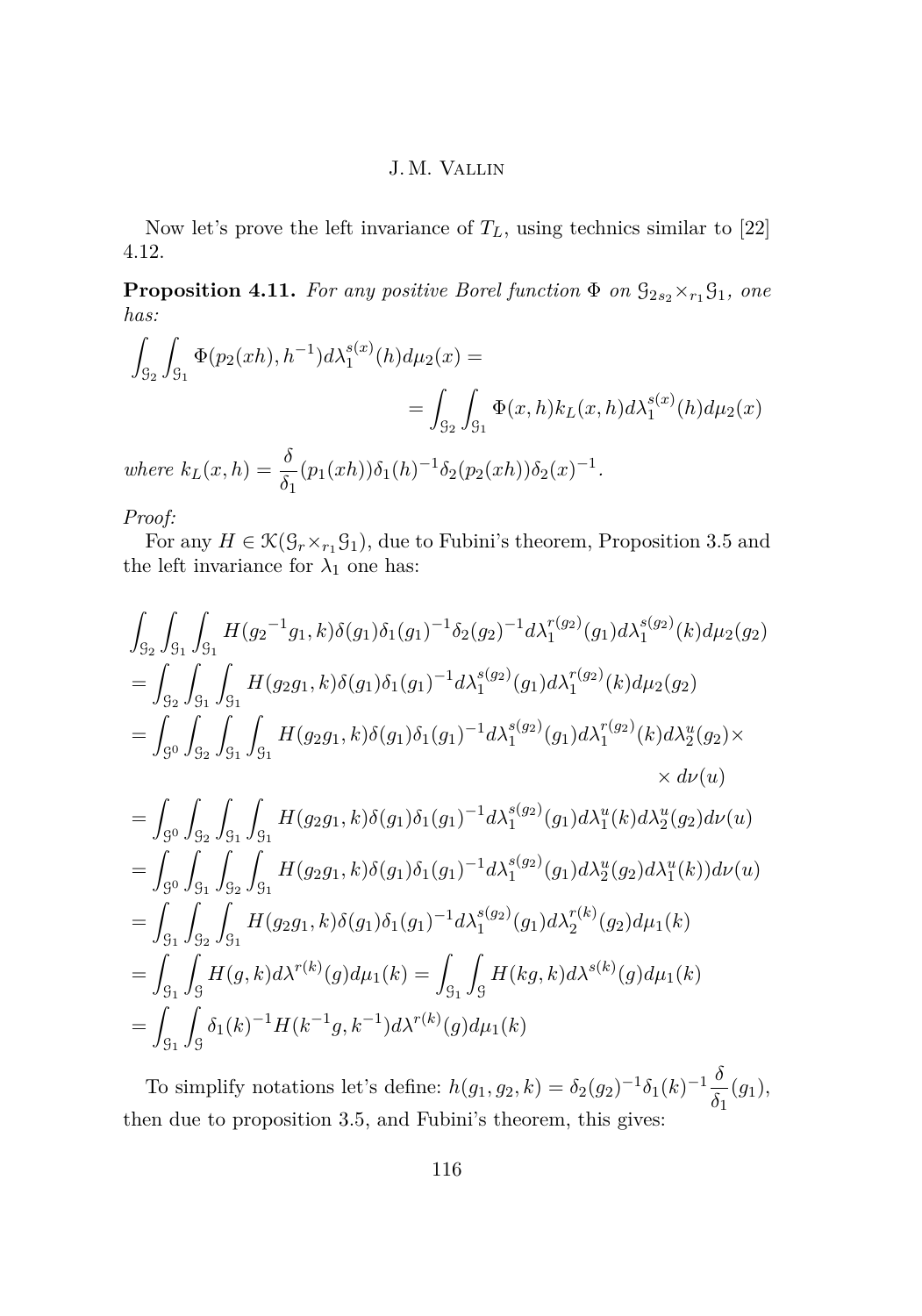$$
\int_{\mathcal{G}_{2}} \int_{\mathcal{G}_{1}} \int_{\mathcal{G}_{1}} H(g_{2}^{-1}g_{1}, k) \frac{\delta}{\delta_{1}}(g_{1}) \delta_{2}(g_{2})^{-1} d\lambda_{1}^{r(g_{2})}(g_{1}) d\lambda_{1}^{s(g_{2})}(k) d\mu_{2}(g_{2})
$$
\n
$$
= \int_{\mathcal{G}_{1}} \int_{\mathcal{G}_{2}} \int_{\mathcal{G}_{1}} \delta_{1}(k)^{-1} H(k^{-1}g_{2}g_{1}, k^{-1}) \frac{\delta}{\delta_{1}}(g_{1}) d\lambda_{1}^{s(g_{2})}(g_{1}) d\lambda_{2}^{r(k)}(g_{2}) d\mu_{1}(k)
$$
\n
$$
= \int_{\mathcal{G}_{1}} \int_{\mathcal{G}_{2}} \int_{\mathcal{G}_{1}} \delta_{1}(k)^{-1} H(k^{-1}g_{2}g_{1}, k^{-1}) \frac{\delta}{\delta_{1}}(g_{1}) d\lambda_{1}^{s(g_{2})}(g_{1}) d\lambda_{2}^{r(k)}(g_{2}) d\lambda_{1}^{u}(k) \times
$$
\n
$$
\times d\nu(u)
$$
\n
$$
= \int_{\mathcal{G}_{1}} \int_{\mathcal{G}_{2}} \int_{\mathcal{G}_{1}} \delta_{1}(k)^{-1} H(k^{-1}g_{2}g_{1}, k^{-1}) \frac{\delta}{\delta_{1}}(g_{1}) d\lambda_{1}^{s(g_{2})}(g_{1}) d\lambda_{2}^{u}(g_{2}) d\lambda_{1}^{u}(k) \times
$$
\n
$$
\times d\nu(u)
$$
\n
$$
= \int_{\mathcal{G}_{2}} \int_{\mathcal{G}_{1}} \int_{\mathcal{G}_{1}} \delta_{1}(k)^{-1} H(k^{-1}g_{2}g_{1}, k^{-1}) \frac{\delta}{\delta_{1}}(g_{1}) d\lambda_{1}^{s(g_{2})}(g_{1}) d\lambda_{1}^{u}(k) d\lambda_{2}^{u}(g_{2}) \times
$$
\n
$$
\times d\nu(u)
$$
\n
$$
= \int_{\mathcal{G}_{2}} \int_{\mathcal{G}_{1}} \delta_{1}(k)^{-1} H(k^{-1}g_{2}g_{1}, k^{-1}) \frac{\delta}{\delta_{1}}(g_{1}) d\lambda_{1}^{s(g_{
$$

In the integral relative to  $g_1$ , let's use the left invariance, this gives:

$$
\int_{\mathcal{G}_1} h(g_1, g_2, k) H(k^{-1}g_2^{-1}g_1, k^{-1}) d\lambda_1^{r(g_2)}(g_1) =
$$
\n
$$
= \int_{\mathcal{G}_1} h(g_1, g_2, k) H(p_2'(k^{-1}g_2^{-1})p_1'(k^{-1}g_2^{-1})g_1, k^{-1}) d\lambda_1^{r(g_2)}(g_1)
$$
\n
$$
= \int_{\mathcal{G}_1} h(p_1'(k^{-1}g_2^{-1})^{-1}g_1, g_2, k) H(p_2'(k^{-1}g_2^{-1})g_1, k^{-1}) d\lambda_1^{r(p_1'(k^{-1}g_2^{-1}))}(g_1)
$$

but  $p'_2(k^{-1}g_2^{-1}) = p_2(g_2k)^{-1}$  and  $p'_1(k^{-1}g_2^{-1}) = p_1(g_2k)^{-1}$ , hence:

$$
\int_{\mathcal{G}_1} h(g_1, g_2, k) H(k^{-1} g_2^{-1} g_1, k^{-1}) d\lambda_1^{r(g_2)}(g_1) =
$$
\n
$$
= \int_{\mathcal{G}_1} h(p_1(g_2 k) g_1, g_2, k) H(p_2(g_2 k)^{-1} g_1, k^{-1}) d\lambda_1^{r(p_2(g_2 k))}(g_1)
$$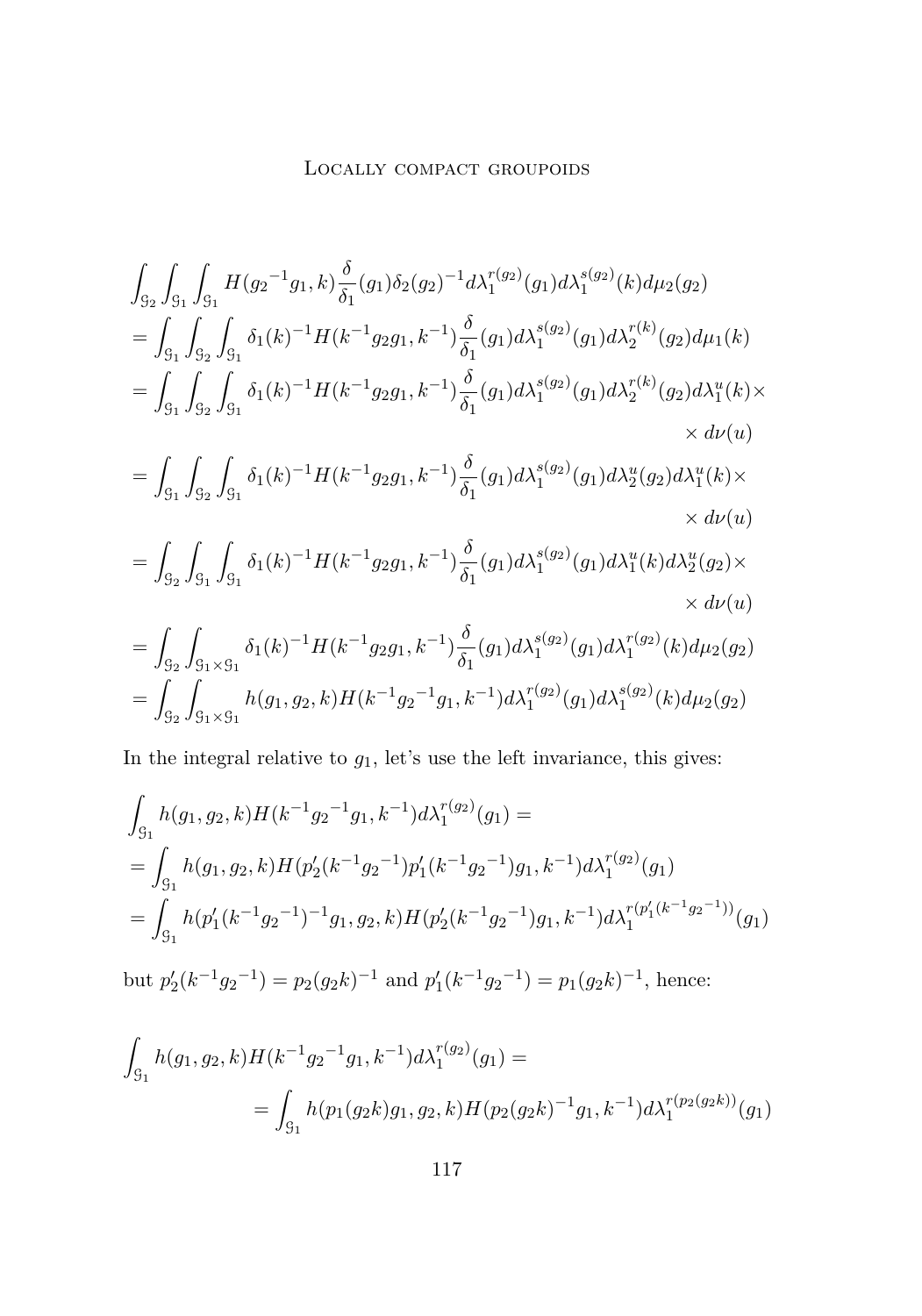Finally:

$$
\int_{\mathcal{G}_2} \int_{\mathcal{G}_1} \int_{\mathcal{G}_1} H(g_2^{-1}g_1, k) \frac{\delta}{\delta_1}(g_1) \delta_2(g_2)^{-1} d\lambda_1^{r(g_2)}(g_1) d\lambda_1^{s(g_2)}(k) d\mu_2(g_2) =
$$
  

$$
\int_{\mathcal{G}_2} \int_{\mathcal{G}_1} \int_{\mathcal{G}_1} \Theta(g_1, g_2, k) d\lambda_1^{r(g_2(g_2 k))}(g_1) d\lambda_1^{s(g_2)}(k) d\mu_2(g_2)
$$

where

$$
\Theta(g_1, g_2, k) = h(p_1(g_2 k) g_1, g_2, k) H(p_2(g_2 k)^{-1} g_1, k^{-1})
$$

This equality can be extended to all positive Borel functions *H*. Let us take  $H = \left( \left( \frac{\delta_1}{\delta} h_1 \right) \times (\delta_2 h_2) \right) \rho^{-1} \times h_3$ , where  $\rho$  is the homeomorphism  $(g_1, g_2) \rightarrow g_2^{-1} g_1$  from  $\mathcal{G}_{1r_1} \times_{r_2} \mathcal{G}_2$  onto its image. Let us choose  $h_1$  such that  $\varphi_1: u \mapsto \int_{\mathcal{G}_1} h_1(g_1) d\lambda^u(g_1)$  never vanishes, so one gets:

$$
\int_{\mathcal{G}_2} \int_{\mathcal{G}_1} (\varphi_1 \circ r) h_2(g_2) h_3(k) d\lambda_1^{s(g_2)}(k) d\mu_2(g_2) =
$$
\n
$$
= \int_{\mathcal{G}_2} \int_{\mathcal{G}_1} (\varphi_1 \circ r) h_2(p_2(g_2 k)) \frac{\delta}{\delta_1} (p_1(g_2 k)) \delta_2(g_2)^{-1} \delta_2(p_2(g_2 k)) \delta_1(k^{-1}) \times
$$
\n
$$
\times \lambda_1^{s(g_2)}(k) d\mu_2(g_2)
$$

So for any positive Borel function  $\Phi$  on  $\mathcal{G}_{2s_2} \times_{r_1} \mathcal{G}_1$ , one has:

$$
\int_{\mathcal{G}_2} \int_{\mathcal{G}_1} \Phi(g_2, k) d\lambda_1^{s(g_2)}(k) d\mu_2(g_2) =
$$
  
= 
$$
\int_{\mathcal{G}_2} \int_{\mathcal{G}_1} \Phi(p_2(g_2k), k^{-1}) k_L(g_2, k) \lambda_1^{s(g_2)}(k) d\mu_2(g_2)
$$

Let  $\gamma$  :  $\mathcal{G}_{2s_2} \times_{r_1} \mathcal{G}_1 \rightarrow \mathcal{G}_{2s_2} \times_{r_1} \mathcal{G}_1$  be defined by  $\gamma(g_2, k) = \gamma(p_2(g_2 k), k^{-1},$ as  $g_2k = p_1(g_2k)p_2(g_2k)$  hence  $p_2(g_2k)k^{-1} = p_1(g_2k)^{-1}g_2$  and so one has:  $p_2(p_2(g_2k)k^{-1} = g_2$  and  $\gamma$  is a symmetry. Applying the last formula to  $\Phi \circ \gamma$  leads to the proposition.

**Lemma 4.12.** *The map:*  $\Lambda_{\Phi_L} \mathfrak{R}(F) \to (\delta_1 k_L)^{\frac{1}{2}} F$ *, for*  $F \in \mathfrak{K}(\mathfrak{G}_{2s_2} \times_{r_1} \mathfrak{G}_1)$ *, realizes an isomorphism between*  $H_{\Phi_L}$  and  $L^2(\mathcal{G}_{2s_2} \times_{r_1} \mathcal{G}_1, \mu_{s_2,r_1}^2)$ .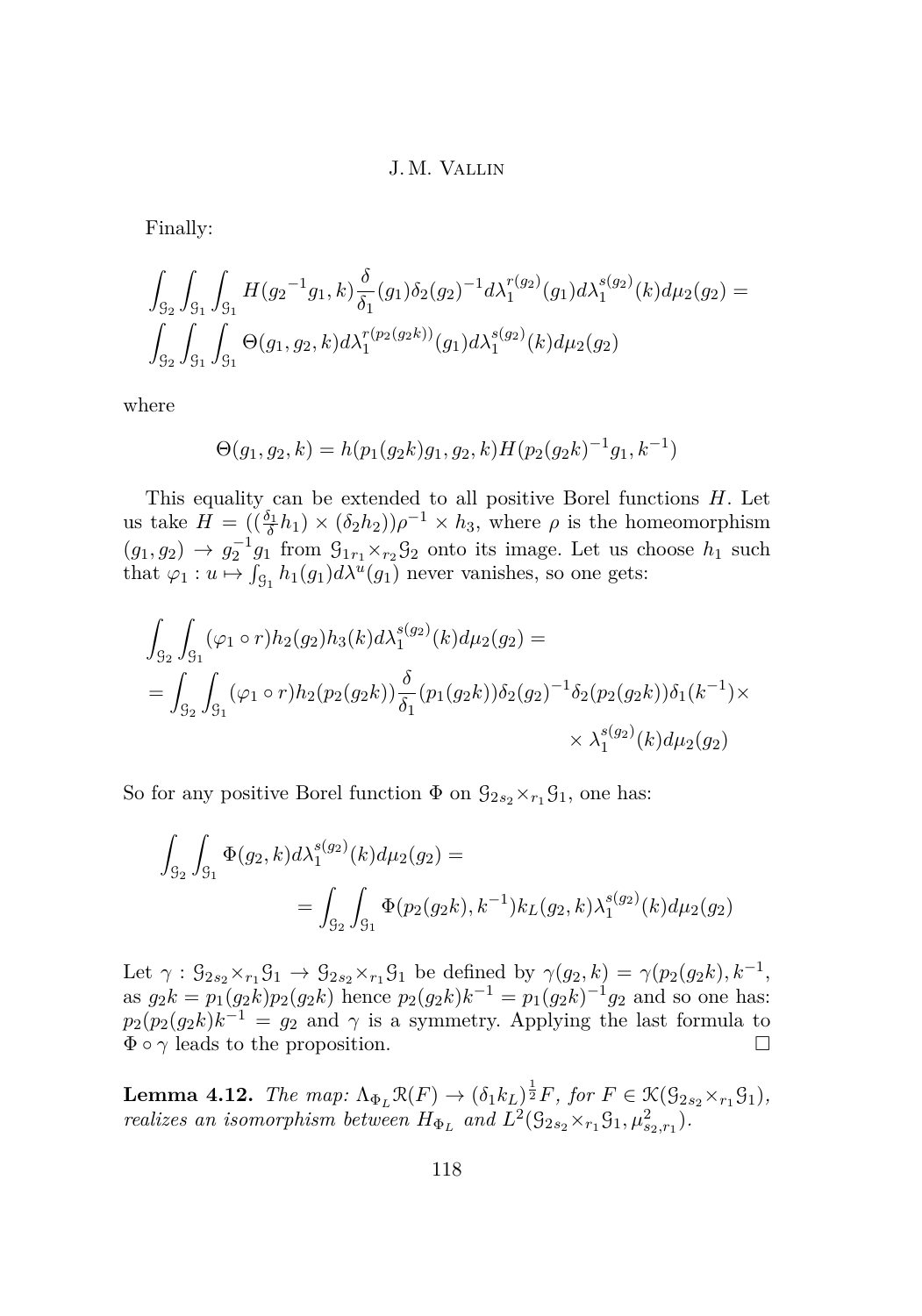<span id="page-39-0"></span>*Proof:* For  $F \in \mathcal{K}(\mathcal{G}_{2s_2} \times_{r_1} \mathcal{G}_1)$ , using [4.11](#page-36-0) one has:

$$
(\Lambda_{\Phi_L} \mathcal{R}(F), \Lambda_{\Phi_L} \mathcal{R}(F)) = \Phi_L(\mathcal{R}(F^{\#} \star F)) = \int_{\mathcal{G}_2} F^{\#} \star F(x, s(x)) d\mu_2(x)
$$
  
\n
$$
= \int_{\mathcal{G}_2} \int_{\mathcal{G}_1} F^{\#}(x, h) F(p_2(xh), h^{-1}) d\lambda_1^{s(x)}(h) d\mu_2(u)
$$
  
\n
$$
= \int_{\mathcal{G}_2} \int_{\mathcal{G}_1} \overline{\delta_1^{\frac{1}{2}} F \delta_1^{\frac{1}{2}} F(p_2(xh), h^{-1}) d\lambda_1^{s(x)}(h) d\mu_2(x)}
$$
  
\n
$$
= \int_{\mathcal{G}_2} \int_{\mathcal{G}_1} \overline{\delta_1^{\frac{1}{2}} F \delta_1^{\frac{1}{2}} F(x, h) k_L(x, h) d\lambda_1^{s(x)}(h) d\mu_2(x)}
$$
  
\n
$$
= \mu_{s_2, r_1}^2 ((\delta_1 k_L)^{\frac{1}{2}} F(\delta_1 k_L)^{\frac{1}{2}} F)
$$

So one can compute the GNS construction of Φ*<sup>L</sup>* the Hilbert space of which is  $L^2(\mathcal{G}_{2s_2} \times_{r_1} \mathcal{G}_1, \mu^2_{s_2, r_1}),$ 

**Lemma 4.13.** For  $\mu_{s_2, r_1}^2$ -almost any  $(x, h)$  in  $\mathcal{G}_{2s_2} \times_{r_1} \mathcal{G}_1$ , one has:

$$
k_L(p_2(xh), h^{-1}) = k_L^{-1}(x, h).
$$

*Proof:* Using the notations of proposition [4.11,](#page-36-0) for  $\mu_{s_2, r_1}^2$ -almost any  $(x, h)$ in  $\mathcal{G}_{2s_2} \times_{r_1} \mathcal{G}_1$ , one has:

$$
k_L(p_2(xh), h^{-1}) = k_L(\gamma(x, h)) = \frac{d\mu_{s_2, r_1}^2 \circ \gamma}{d\mu_{s_2, r_1}^2}(\gamma(x, h)).
$$

But  $\gamma$  is a symmetry, hence:

$$
k_L(p_2(xh), h^{-1}) = \frac{d\mu_{s_2, r_1}^2}{d\mu_{s_2, r_1}^2 \circ \gamma}(x, h) = k_L^{-1}(x, h).
$$

 $\Box$ 

**Lemma 4.14.** For any  $F \in \mathcal{K}(\mathcal{G}_{2s_2} \times_{r_1} \mathcal{G}_1)$ , one has:  $\Delta_{\Phi_L} F = k_L^{-1} F$ .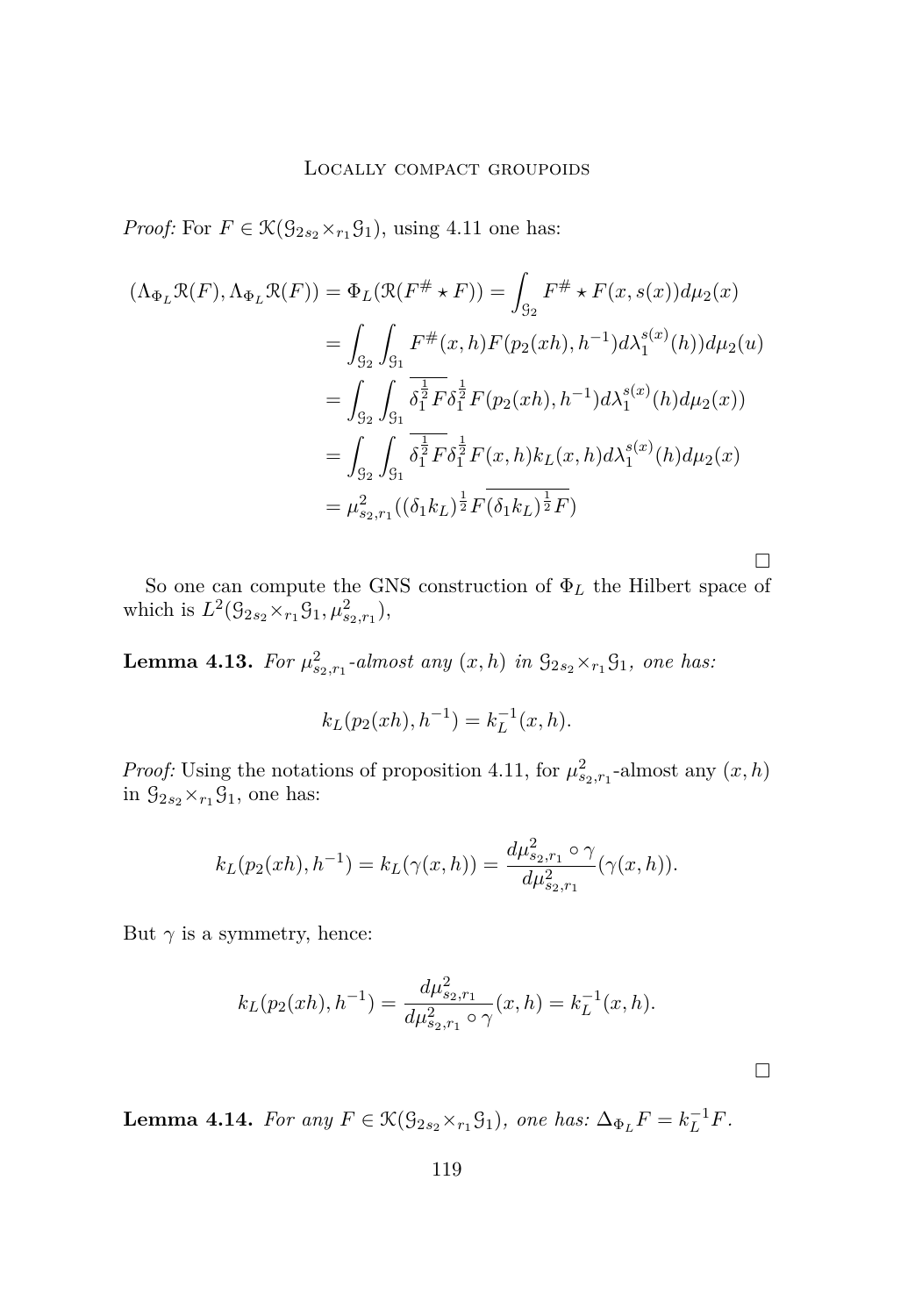<span id="page-40-0"></span>*Proof:* For any  $F, G, H \in \mathcal{K}(\mathcal{G}_{2s_2} \times_{r_1} \mathcal{G}_1)$ , one has

$$
(\Delta_{\Phi_L}\Lambda_{\Phi_L}\mathfrak{R}(F), \Lambda_{\Phi_L}\mathfrak{R}(G^{\#})) = (S_{\Phi_L}\Lambda_{\Phi_L}\mathfrak{R}(G^{\#}), S_{\Phi_L}\Lambda_{\Phi_L}\mathfrak{R}(F))
$$
  
\n
$$
= (\Lambda_{\Phi_L}\mathfrak{R}(G), \Lambda_{\Phi_L}\mathfrak{R}(F^{\#})) = \Phi_L(\mathfrak{R}(F)\mathfrak{R}(G))
$$
  
\n
$$
= \Phi_L(\mathfrak{R}(F \star G)) = \int_{\mathcal{G}_0} \int_{\mathcal{G}_2} F \star G(x, s(x)) d\lambda_2^u(x) d\nu(u)
$$
  
\n
$$
= \int_{\mathcal{G}^0} \int_{\mathcal{G}_2} \int_{\mathcal{G}_1} F(x, h)G(p_2(xh), h^{-1}) d\lambda_1^{s(x)}(h) d\lambda_2^u(x) d\nu(u)
$$
  
\n
$$
= \int_{\mathcal{G}_2} \int_{\mathcal{G}_1} F(x, h)G(p_2(xh), h^{-1}) d\lambda_1^{s(x)}(h) d\mu_2(x)
$$

Due proposition [4.11](#page-36-0) and lemma [4.13,](#page-39-0) one has

$$
(\Delta_{\Phi_L} \Lambda_{\Phi_L} \mathfrak{R}(F), \Lambda_{\Phi_L} \mathfrak{R}(G^{\#})) =
$$
  
\n
$$
= \int_{\mathcal{G}_2} \int_{\mathcal{G}_1} F(p_2(xh), h^{-1}) k_L(x, h) G(x, h) d\lambda_1^{s(x)}(h) d\mu_2(x)
$$
  
\n
$$
= \int_{\mathcal{G}_2} \int_{\mathcal{G}_1} F(p_2(xh), h^{-1}) k_L^{-1}(p_2(xh), h^{-1}) G(x, h) d\lambda_1^{s(x)}(h) d\mu_2(x)
$$
  
\n
$$
= \int_{\mathcal{G}^0} \int_{\mathcal{G}_2} \int_{\mathcal{G}_1} G(x, h) (k_L^{-1} F)(p_2(xh), h^{-1}) d\lambda_1^{s(x)}(h) d\lambda_2^u(x) d\nu(u)
$$
  
\n
$$
= \int_{\mathcal{G}^0} \int_{\mathcal{G}_2} G \star (k_L^{-1} F)(x, s(x)) d\lambda_2^u(x) d\nu(u) = \Phi_L(\mathfrak{R}(G \star d_L F))
$$
  
\n
$$
= \Phi_L(\mathfrak{R}(G) \mathfrak{R}(k_L^{-1} F))) = \Phi_L(\mathfrak{R}(G^{\#})^{\#} \mathfrak{R}(k_L^{-1} F)))
$$
  
\n
$$
= (\Lambda_{\Phi_L} \mathfrak{R}(k_L^{-1} F), \Lambda_{\Phi_L} \mathfrak{R}(G^{\#}))
$$

and the lemma follows.  $\hfill \square$ 

*Remark 4.15.* As  $T_R = RT_LR$  there also exists another density  $d_R$  such that  $\Delta_{\Phi_R} F = d_R F$ .

**Proposition 4.16.** *For any*  $F \in \mathcal{K}(\mathcal{G}_{2s_2} \times_{r_1} \mathcal{G}_1)$ *, one has* 

$$
\sigma_t^{\phi_L}(\Re(F)) = \Re(\tau^{it}F)
$$

 $where \tau(x, h) = \frac{\delta}{\delta_1}(p_1(xh))\delta_2(p_2(xh)x^{-1})\delta_1(h)^{-1}, \mu_{s,r}^2$ *-almost everywhere.* 

*Proof:*

For any  $F, G \in \mathcal{K}(\mathcal{G}_{2s_2} \times_{r_1} \mathcal{G}_1)$  and  $\mu_{s,r}^2$ -almost any  $(g_2, g_1) \in \mathcal{G}_{2s_2} \times_{r_1} \mathcal{G}_1$ ,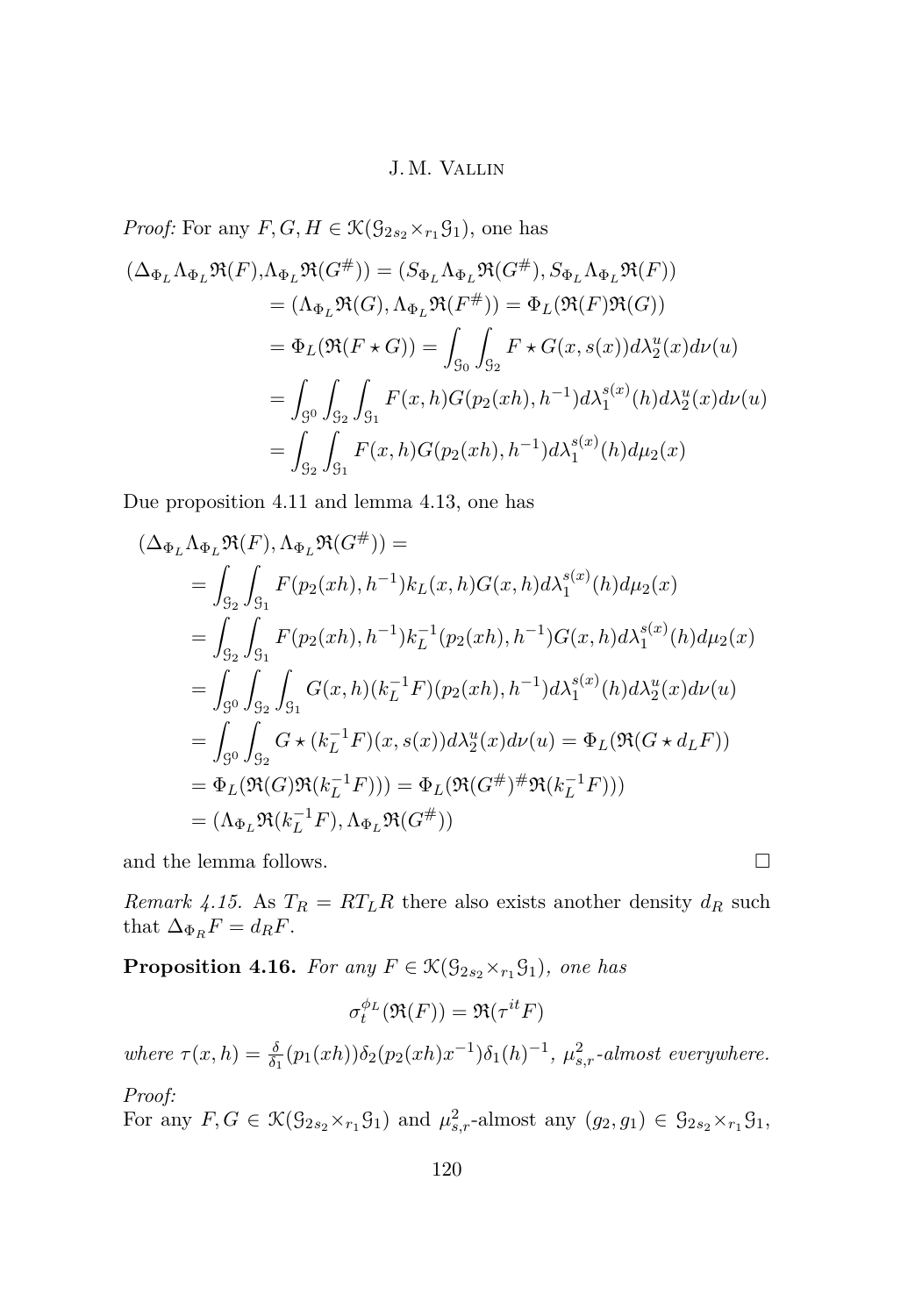one has:

$$
\sigma_t^{\phi_L}(\Re(F))G(g_2, g_1) = \Delta_{\Phi_L}^{it} \Re(F)\Delta_{\Phi_L}^{-it}G(g_2, g_1) =
$$
  
\n
$$
= k_L^{-it}(g_2, g_1)\Re(F)\Delta_{\Phi_L}^{-it}G(g_2, g_1)
$$
  
\n
$$
= k_L^{-it}(g_2, g_1) \int_{\mathcal{G}_1} F(p_2(g_2g_1), h)\delta_1(h)^{-\frac{1}{2}} k_L^{it}(g_2, g_1h)G(g_2, g_1h)d\lambda^{s(g_1)}(h)
$$
  
\n
$$
= \int_{\mathcal{G}_1} \left(\frac{k_L(g_2, g_1h)}{k_L(g_2, g_1)}\right)^{it} F(p_2(g_2g_1), h)\delta_1(h)^{-\frac{1}{2}}G(g_2, g_1h)d\lambda^{s(g_1)}(h)
$$

But

$$
\frac{k_L(g_2, g_1 h)}{k_L(g_2, g_1)} = \frac{\frac{\delta}{\delta_1}(p_1(g_2g_1 h))\delta_1(g_1 h)^{-1}\delta_2(p_2(g_2g_1 h))\delta_2(g_2)^{-1}}{\frac{\delta}{\delta_1}(p_1(g_1g_2))\delta_1(g_1)^{-1}\delta_2(p_2(g_2g_1))\delta_2(g_2^{-1})}
$$
  
=  $\frac{\delta}{\delta_1}(p_1(g_1g_2)^{-1}(p_1(g_2g_1 h))\delta_2(p_2(g_2g_1 h)p_2(g_2g_1)^{-1})\delta_1(h)^{-1}$ 

Moreover, almost everywhere

$$
p_1(g_1g_2)^{-1}p_1(g_2g_1h) = p_1(g_1g_2)^{-1}p_1(p_1(g_2g_1)p_2(g_2g_1)h) = p_1(p_2(g_2g_1)h)
$$

and

$$
p_2(g_2g_1h)p_2(g_2g_1)^{-1} = p_2(p_1(g_2g_1)p_2(g_2g_1)h)p_2(g_2g_1)^{-1}
$$
  
=  $p_2(p_2(g_2g_1)h)p_2(g_2g_1)^{-1}$ 

So

$$
\frac{k_L(g_2, g_1 h)}{k_L(g_2, g_1)} = \tau(p_2(g_2 g_1), h)
$$

where

$$
\tau(x,h) = \frac{\delta}{\delta_1}(p_1(xh))\delta_2(p_2(xh)x^{-1})\delta_1(h)^{-1}
$$

The lemma follows.  $\hfill \square$ 

**Proposition 4.17.** *T<sup>L</sup> is a left invariant operator valued weight on von Neumann algebra*  $L^{\infty}(\mathcal{G}_2, \mu_2) \rtimes_{\mathfrak{a}} \mathfrak{G}(\mathcal{G}_1)$  *in the sense of definition* [2.1](#page-4-0) *iii*).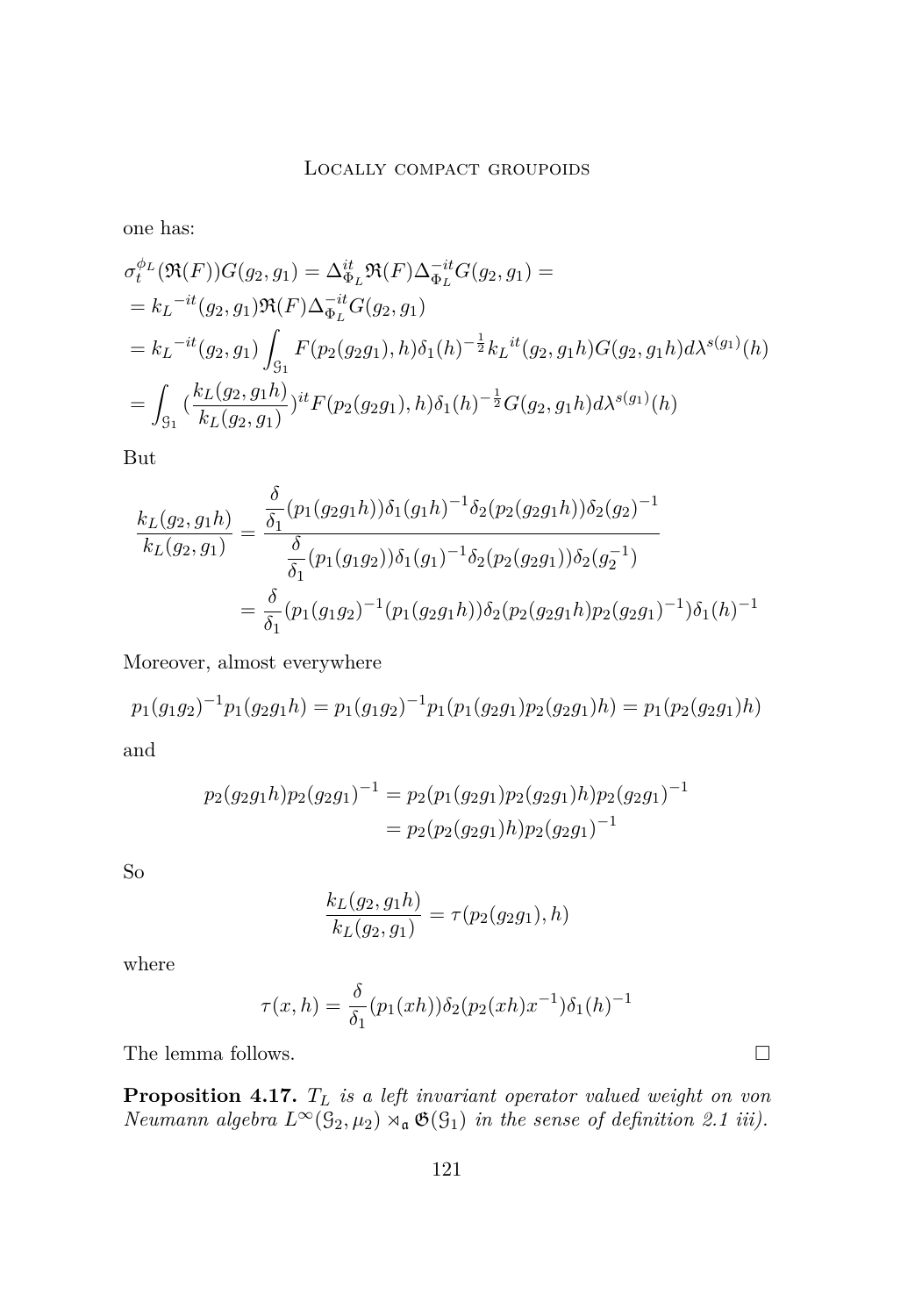<span id="page-42-0"></span>*Proof:* For any  $F \in \mathcal{K}(\mathcal{G}_{2s_2} \times_{r_1} \mathcal{G}_1)$  and  $\mu$ -almost any  $y \in \mathcal{G}$ , using the fact that  $\tau(x, s(x)) = 1$  gives:

$$
(i \underset{L^{\infty}(\mathcal{G}^{0},\nu)}{\underset{L^{\infty}(\mathcal{G}^{0},\nu)}{\ast}} \Phi_{L}))\Gamma(\sigma_{t}^{\Phi_{L}}(\mathfrak{R}(F))(y) = (i \underset{L^{\infty}(\mathcal{G}^{0},\nu)}{\underset{L^{\infty}(\mathcal{G}^{0},\nu)}{\ast}} \Phi_{L}))\Gamma(\mathfrak{R}(\tau^{it}F))(y)
$$
  
\n
$$
= T_{L}(\mathfrak{R}(\tau^{it}F))(y)
$$
  
\n
$$
= \int_{\mathcal{G}_{2}} (\tau^{it}F)(x,s(x))d\lambda_{2}^{m(y)}(x)
$$
  
\n
$$
= \int_{\mathcal{G}_{2}} F(x,s(x))d\lambda_{2}^{m(y)}(x)
$$
  
\n
$$
= T_{L}(\mathfrak{R}(F))(y)
$$
  
\n
$$
= (i \underset{L^{\infty}(\mathcal{G}^{0},\mu)}{\underset{L^{\infty}(\mathcal{G}^{0},\mu)}{\ast}} \Phi_{L}))\Gamma(\mathfrak{R}(F))(y)
$$

Hence  $(i \max_{L^{\infty}(\mathcal{G}^{0},\nu)} \Phi_L) \Gamma \sigma_t^{T_L} = (i \max_{L^{\infty}(\mathcal{G}^{0},\nu)} \Phi_L) \Gamma$ , so using [\[19\]](#page-52-0) Theorem 6.2 and proposition [4.10](#page-34-0) iii),  $T_L$  is left invariant.

**Theorem 4.18.**  $(L^{\infty}(\mathcal{G}^0, \nu), L^{\infty}(\mathcal{G}_2, \mu_2) \rtimes_{\mathfrak{a}} \mathfrak{G}(\mathcal{G}_1), m, s, \Gamma, T_L, T_R, \nu)$  *is a measured quantum groupoid.*

*Proof:* Since  $T_L$  is left invariant, then  $T_R = RT_LR$  is automatically right invariant and if  $\Phi_R = \nu \circ s^{-1} \circ T_R$  is the lifted weight, then using [4.14](#page-39-0) and [4.15,](#page-40-0)  $\sigma^{\Phi_R}$  and  $\sigma^{\Phi_L}$  commute as these are multiplication by functions, the theorem follows.  $\Box$ 

*Remark 4.19.* Theorem 4.18 is a generalisation of the bicrossed product construction  $([3], [22]...)$  $([3], [22]...)$  $([3], [22]...)$  $([3], [22]...)$  $([3], [22]...)$ 

## 5. **Two families of examples**

In this chapter we describe two families of examples coming from case [3.2.2](#page-16-0) and case [3.3.](#page-17-0)

### 5.1. **A matched pair of groups action on a space**

Let us use the notations of example [3.2.2,](#page-16-0) so  $\mathcal{G} = X \times G$  where *G* is a group matched pair acting on a locally compact space *X*.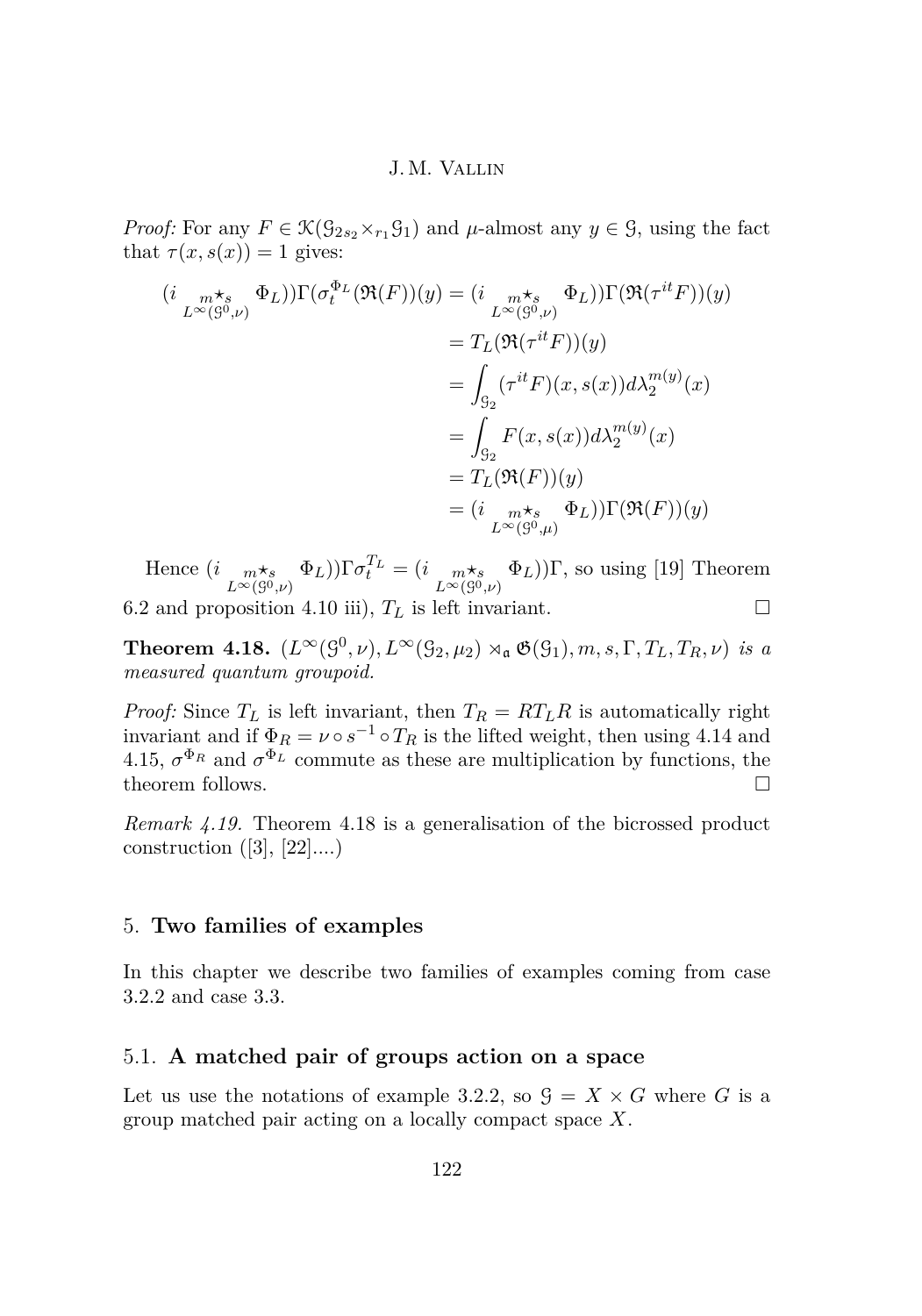<span id="page-43-0"></span>Let  $p_1^G$  and  $p_2^G$  be the almost everywhere defined functions associated with the matched pair  $G_1, G_2$  ([\[3\]](#page-51-0) 3.2), then for  $\nu \times dg$  almost any  $(x, g) \in$  $X \times G$ , one has:

$$
p_1(x,g) = (x, p_1^G(g))
$$
  $p_2(x,g) = (x. p_1^G(g), p_2^G(g))$   $m(x,g) = xp_1^G(g)$ 

Let  $a_1$  be the action of the quantum group  $L^{\infty}(G_1)$  on the von Neumann algebra  $L^{\infty}(G_2)$  coming from the usual bicrossed product construction, and  $\Gamma_1$  usual coproduct for the crossed product  $L^{\infty}(G_2) \rtimes_{a_1} L^{\infty}(G_1)$ . So, due to Proposition [4.2](#page-27-0) i), for any  $h \in \mathcal{K}(G_1)$ , any  $\xi \in \mathcal{K}(G \times G)$  and  $dg \times dg$ -almost any  $(g, g') \in G \times G$ :

$$
\Gamma_1(1\otimes\rho(h))\xi(g,g') = \int_{\mathcal{G}_1} h(g_1)\xi(gp_1(p_2(g')g_1),g'g_1)dg_1
$$

Thanks to [2.3,](#page-8-0) one easily sees that  $L^2(X \times G_2)$  *s*<sub>2</sub>⊗*r*<sub>1</sub>  $L^{\infty}(X,\nu)$  $L^2(X \times G_1)$  is

isomorphic to  $L^2(X \times G_2 \times G_1, \nu \times dg_2 \times dg_1)$  (and then to  $L^2(X \times G_2)$ )  $L^2(G_1)$ ) by the application  $\theta$  such that for any  $f \in \mathcal{K}(X \times G_2 \times X \times G_1)$ and  $\nu \times dg_2 \times dg_1$ -almost any  $(x, g_2, g_1)$  in  $X \times G_2 \times G_1$ :

$$
\theta(f)(x, g_2, g_1) = f(x, g_2, x.g_2, g_1)
$$

This leads to a spatial isomorphism between von Neumann algebra  $L^{\infty}(X \times \mathcal{G}_2)$   $s_2 \star_{r_1}$ *L*∞(*X,ν*)  $L^{\infty}(X \times \mathcal{G}_1)$  and  $L^{\infty}(X \times G_2 \times G_1, \nu \times dg_2 \times dg_1)$ 

with the same formula as for *θ*.

So the action

$$
\mathfrak{a}: L^{\infty}(X \times G_2) \to L^{\infty}(X \times G_2) \xrightarrow[L^{\infty}(X, \nu)]{} L^{\infty}(X \times G_1)
$$

can be identified with a one to one homomorphism

$$
L^{\infty}(X \times G_2) \to L^{\infty}(X \times G_2) \otimes L^{\infty}(G_1)
$$

*Remark 5.1.* By similar arguments, in that case  $L^2(\mathcal{G}_{s,m}^2, \mu_{s,m}^2)$  can be identified with the space  $L^2(X \times G \times G)$  using the map  $\Sigma$  such that, for any $f \in \mathcal{K}(\mathcal{G}_{s,m}^2)$ , one has:  $\Sigma(f)(x, g, g') = f(x, g, x.gp_1^G(g')^{-1}, g')$  (observation: we have  $s(x, g) = m(x \cdot gp_1^G(g')^{-1}, g')$ .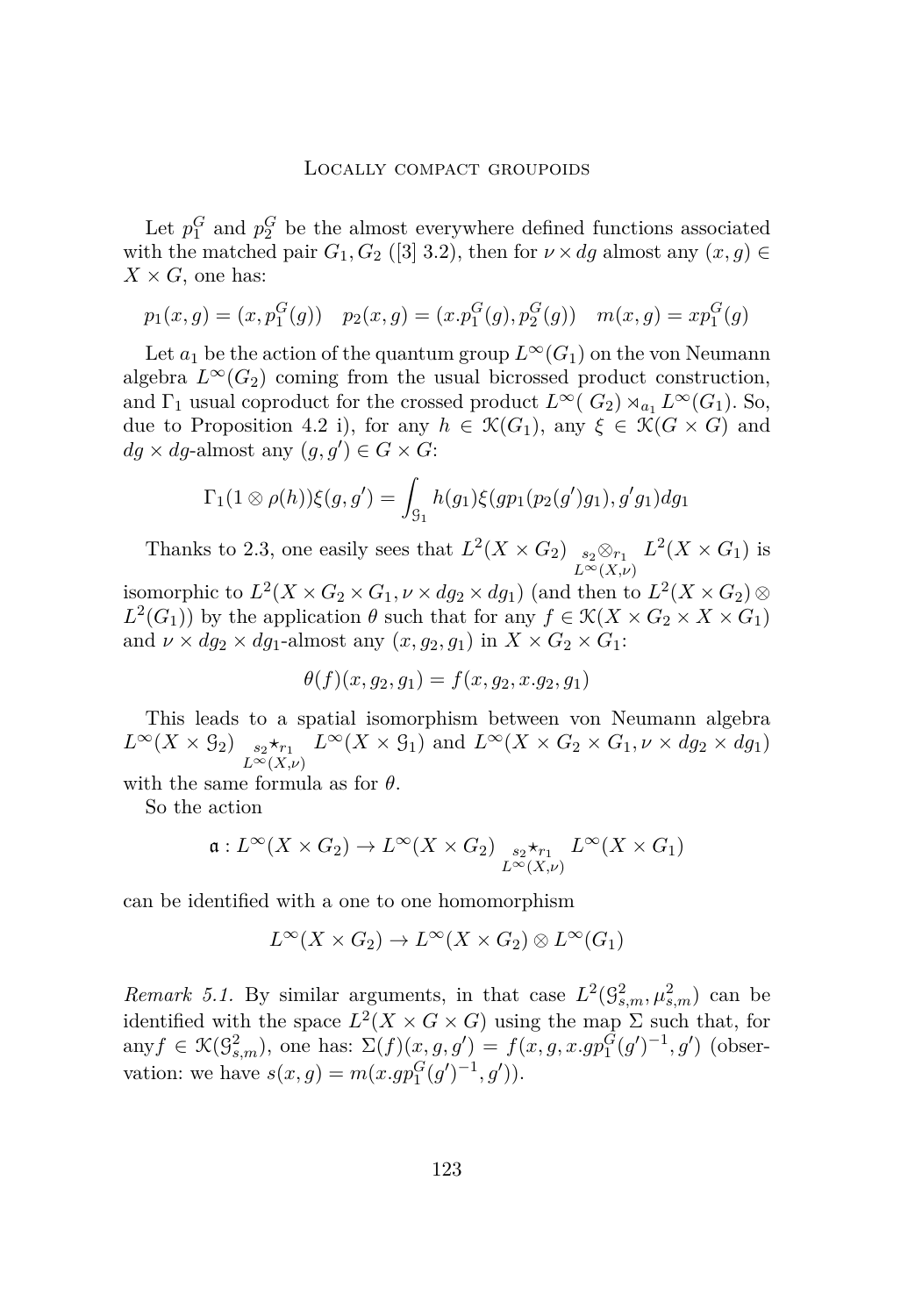<span id="page-44-0"></span>**Proposition 5.2.** *i) The action* a *given by [3.12,](#page-21-0) can be identified with a usual action of*  $G_1$  *on*  $L^\infty(X \times G_2)$ *; if one denotes*  $\tilde{a}$  *this action, for any*  $(x, g_1, g_2) \in X \times G_1 \times G_2$  *such that*  $g_2g_1 \in G_1G_2$  *and any*  $f \in L^{\infty}(X \times G_2)$ *:* 

$$
\tilde{\mathfrak{a}}(f)(x, g_2, g_1) = f(x \cdot p_1^G(g_2 g_1), p_2^G(g_2 g_1))
$$

*ii)* The crossed product  $L^{\infty}(\mathcal{G}_2) \rtimes_{\mathfrak{a}} \mathfrak{G}(\mathcal{G}_1)$  *is isomorphic to the usual crossed product*  $L^{\infty}(X \times G_2) \rtimes_{\tilde{a}} L^{\infty}(G_1)$ 

*iii)* Using the identification of remark [5.1,](#page-43-0) for almost any  $(x, g, g') \in$  $X \times G \times G$  *and any*  $f \in L^{\infty}(X \times G_2)$ *, one has* 

$$
\Gamma(\mathfrak{a}(f))(x,g,g') = f(x.p_1^G(g), p_2^G(g)p_2^G(g'))\,;
$$

*moreover, for any*  $h \in L^{\infty}(X)$ ,  $k \in L^{\infty}(G_1)$ *, one has:* 

$$
\Gamma(1_{s_2} \otimes_{r_1} \rho(h \otimes k)) = M(h)(1 \otimes \Gamma_1(1 \otimes \rho_1(k)))
$$

*where*  $M(h)$  *is (the multiplication by) map*  $M(h)(x, g, g') = h(x.gp_2^G(g'))$ *iv)* For any  $f \in \mathcal{K}(X \times G_2)$ , any  $h \in \mathcal{K}(X \times G_1)$  and almost any

 $(x, g) \in X \times G$ , one has:

$$
T_L(\mathfrak{a}(f)(1_{s_2} \otimes_{r_1} \rho(h))(x, g) = \int_{G_2} f(x p_1^G(g), g_2) h(x p_1^G(g) g_2, e) dg_2
$$

$$
T_R(\mathfrak{a}(f)(1_{s_2} \otimes_{r_1} \rho(h))(x, g) = \int_{G_2} f(x g g_2, g_2^{-1}) h(x g, e) dg_2
$$

*Proof:* i) One easily sees that  $\tilde{a}$  is an action. For any  $h \in L^{\infty}(X \times G_2)$ , any function  $f \in \mathcal{K}(X \times G_2 \times X \times G_1)$  and  $\nu \times dg_2 \times dg_1$  almost any  $(x, g_2, g_1)$ in  $X \times G_2 \times G_1$ , one has:

$$
\theta(\mathfrak{a}(h)f)(x, g_2, g_1) = \mathfrak{a}(h)f)(x, g_2, x.g_2, g_1)
$$
  
\n
$$
= h(p_2((x, g_2)(x.g_2, g_1))f(x, g_2, x.g_2, g_1)
$$
  
\n
$$
= h(p_2(x, g_2g_1)\theta(f)(x, g_2, g_1)
$$
  
\n
$$
= h(x.p_1^G(g_2g_1), p_2^G(g_2g_1))\theta(f)(x, g_2, g_1)
$$
  
\n
$$
= \tilde{\mathfrak{a}}(h)\theta(f)(x, g_2, g_1)
$$

One deduces that  $Ad(\theta) \circ \mathfrak{a} = \tilde{\mathfrak{a}}$ , which gives i).

ii) The crossed product  $L^{\infty}(\mathcal{G}_2) \rtimes_{\mathfrak{a}} \mathfrak{G}(\mathcal{G}_1)$  is generated, in the von Neumann algebra  $\mathcal{L}(L^2(X \times G_2)$ <sub>s2</sub>⊗<sub>*r*1</sub></sub>  $L^{\infty}(X,\nu)$  $L^2(X \times G_1)$ , by  $\mathfrak{a}(L^{\infty}(X \times G_2))$  and

1 *<sup>s</sup>*2⊗*r*<sup>1</sup> *L*∞(*X,ν*)  $\mathfrak{G}(\mathfrak{G}_1)'$ .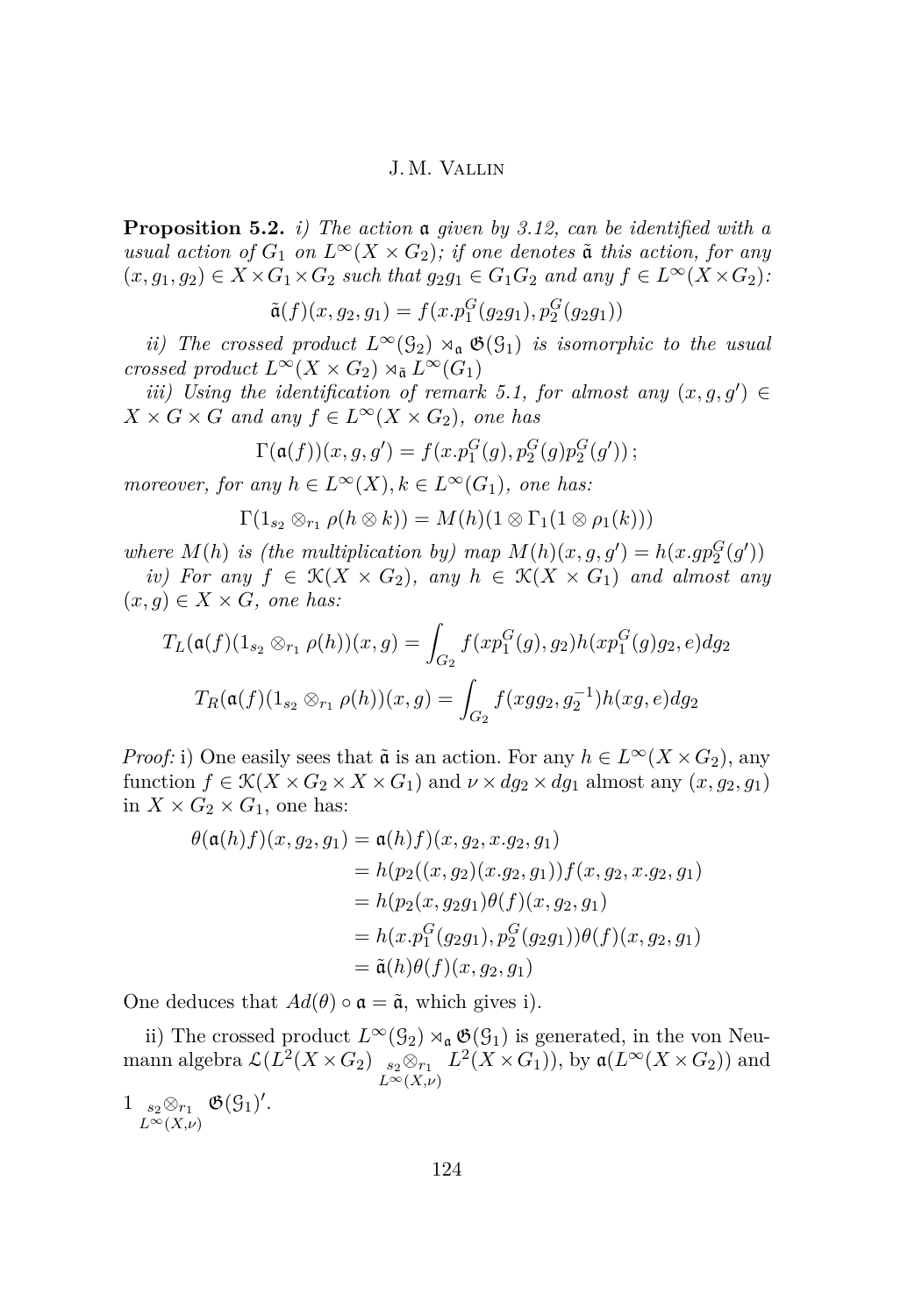$\mathfrak{G}(G_1)'$  is generated in  $\mathcal{L}(L^2(G_1))$  by the image of the right regular representation of  $\mathcal{G}_1$ , as  $\mathcal{G}_1 = X \times G_1$ , it is the usual crossed product of  $L^{\infty}(X)$ by the right action of  $G_1$ . So, if one denotes by  $a_1$  this action and by  $\rho_1$  the right regular representation of the group  $G_1$ , the von Neumann algebra  $\mathfrak{G}(\mathcal{G}_1)'$  is generated in  $\mathcal{L}(L^2(X \times G_1))$  by the products  $a_1(\phi)(1 \otimes \rho_1(\phi_1)),$ for  $\phi \in L^{\infty}(X)$  and  $\phi_1 \in L^{\infty}(G_1)$ . But for  $\nu \times dg_2 \times dg_1$  almost any  $(x, g_2, g_1)$  in  $X \times G_2 \times G_1$  and any  $f \in \mathcal{K}(X \times G_2 \times X \times G_1)$  one has:

$$
\theta((1_{s_2} \otimes_{r_1} [a_1(\phi)(1_{s_2} \otimes_{r_1} \rho_1(\phi_1))])f)(x, g_2, g_1) =
$$
  
\n
$$
= (1_{s_2} \otimes_{r_1} [a_1(\phi)(1_{s_2} \otimes_{r_1} \rho_1(\phi_1))])f(x, g_2, x.g_2, g_1)
$$
  
\n
$$
= \int_{G_1} (\phi \otimes \phi_1)((x.g_2).g_1, g'_1) f(x, g_2, xg_2, g_1g'_1) dg'_1
$$
  
\n
$$
= \phi(x.(g_2g_1)) \int_{G_1} \phi_1(g'_1)\theta(f)(x, g_2, g_1g'_1) dg'_1
$$

Let  $k \in L^{\infty}(X \times G_2)$  be defined for any  $(y, g_2) \in X \times G_2$  by:

$$
k(y, g_2) = \phi(y. g_2)
$$

then one has:

$$
\theta((1_{s_2} \otimes_{r_1} [a_1(\phi)(1_{s_2} \otimes_{r_1} \rho_1(\phi_1))])f)(x, g_2, g_1) =
$$
  
=  $k(xp_1(g_2g_1), p_2(g_2g_1)) \int_{G_1} \phi_1(g'_1)\theta(f)(x, g_2, g_1g'_1)dg'_1$   
=  $\tilde{\mathfrak{a}}(k)(x, g_2, g_1) \int_{G_1} \phi_1(g'_1)\theta(f)(x, g_2, g_1g'_1)dg'_1$ 

Hence  $Ad(\theta) \circ (1_{s_2} \otimes_{r_1} [a_1(\phi)(1_{s_2} \otimes_{r_1} \rho_1(\phi_1))]) = \tilde{a}(k)(1 \otimes \rho_1(\phi_1)),$  as  $Ad(\theta) \circ$  $\mathfrak{a} = \tilde{\mathfrak{a}}$ , this proves that  $Ad(\theta)(L^{\infty}(\mathcal{G}_2) \rtimes_{\mathfrak{a}} \mathfrak{G}(\mathcal{G}_1))$  is included in  $L^{\infty}(X \times$  $G_2$ )  $\rtimes$   $\tilde{a}$  *L*<sup>∞</sup>( $G_1$ ) and contains  $\tilde{a}(L^\infty(X \times G_2))$  and also  $1 \otimes \rho_1(L^\infty(G_1))$ (using  $\phi = 1$ ), so  $Ad(\theta)$  realizes a spatial isomorphism between  $L^{\infty}(\mathcal{G}_2) \rtimes_{\mathfrak{a}}$  $\mathfrak{G}(G_1)$  and  $L^{\infty}(X \times G_2) \rtimes_{\tilde{\mathfrak{a}}} L^{\infty}(G_1)$ .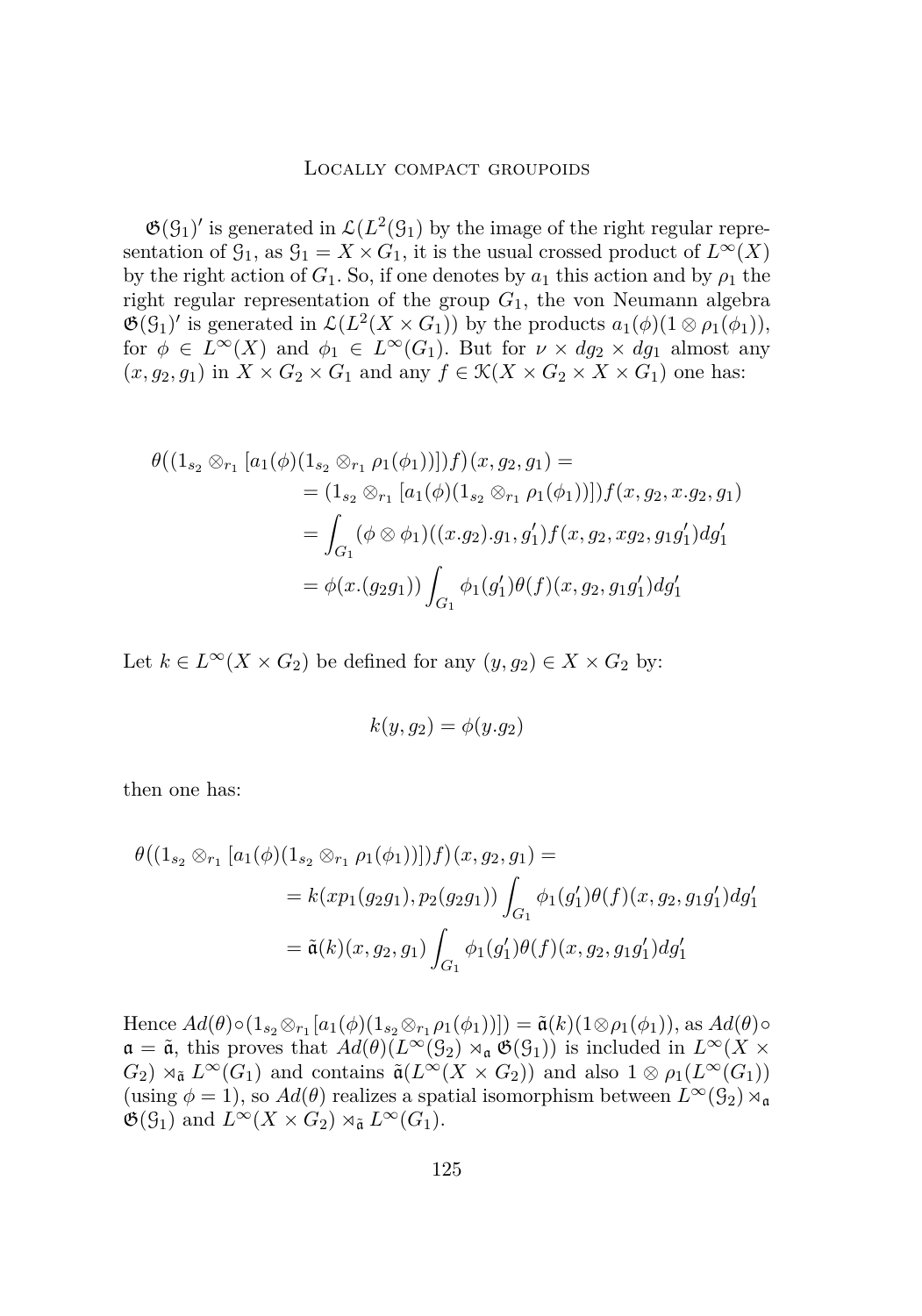iii) Due to Proposition [4.2,](#page-27-0) for almost any  $(x, g, g') \in X \times G \times G$  and any  $f \in L^{\infty}(X \times G_2)$ , one has:

$$
\Gamma(\mathfrak{a}(f))((x,g),(xgp_1^G(g')^{-1},g')) = f(p_2(x,g)p_2(xgp_1^G(g')^{-1},g')))
$$
  
=  $f((x.p_1^G(g),p_2^G(g))((x.gp_1^G(g')^{-1}).p_1^G(g'),p_2^G(g')))$   
=  $f((x.p_1^G(g),p_2^G(g))(x.g,p_2^G(g')))$   
=  $f(x.p_1^G(g),p_2^G(g)p_2^G(g'))$ 

Moreover, for any  $h \in L^{\infty}(X)$ ,  $k \in L^{\infty}(G_1)$ , for almost any  $(x, g, g') \in X \times$  $G \times G$ , as  $s(xg^Gp_1(g')^{-1}, g') = x.gp_2^G(g')$  any  $\xi \in L^\infty(X), \xi' \in L^\infty(G \times G)$ , as one has:

$$
\Sigma \Gamma(1_{s_2} \otimes_{r_1} \rho(h \otimes k)) \Sigma^* \xi(x, g, g') =
$$
  
\n
$$
\Gamma(1_{s_2} \otimes_{r_1} \rho(h \otimes k)) \Sigma^* \xi((x, g), (xgp_1^G(g')^{-1}, g')) =
$$
  
\n
$$
= \int_{G_1} h(z)k(g_1) \times
$$
  
\n
$$
\times \Sigma^* \xi((x, g)p_1(p_2(xgp_1^G(g')^{-1}, g')(z, g_1)), (xgp_1^G(g')^{-1}, g')(z, g_1)) dg_1
$$

in which  $z = x.gp_2^G(g')$ . Hence one has:

$$
\Sigma\Gamma(1_{s_2} \otimes_{r_1} \rho(h \otimes k))\Sigma^*\xi(x, g, g') =
$$
\n
$$
= \int_{G_1} h(z)k(g_1) \times
$$
\n
$$
\times \Sigma^*\xi((x, g)p_1((xg, p_2^G(g'))(z, g_1)), (xgp_1^G(g')^{-1}, g')(z, g_1))dg_1
$$
\n
$$
= \int_{G_1} h(z)k(g_1)\Sigma^*\xi((x, g)p_1(xg, p_2^G(g')g_1), (xgp_1^G(g')^{-1}, g'g_1))dg_1
$$
\n
$$
= \int_{G_1} h(z)k(g_1)\Sigma^*\xi((x, g)(xg, p_1^G(p_2^G(g')g_1)), (xgp_1^G(g')^{-1}, g'g_1))dg_1
$$
\n
$$
= \int_{G_1} h(z)k(g_1)\Sigma^*\xi((x, p_1^G(p_2^G(g')g_1)), (xgp_1^G(g')^{-1}, g'g_1))dg_1
$$
\n
$$
= \int_{G_1} h(z)k(g_1)\xi(x, p_1^G(p_2^G(g')g_1), g'g_1))dg_1
$$
\n
$$
= h(x.gp_2^G(g')) \int_{G_1} k(g_1)\xi(x, p_1^G(p_2^G(g')g_1), g'g_1))dg_1
$$
\n
$$
= h(x.gp_2^G(g'))(1 \otimes \Gamma_1(1 \otimes \rho_1(k)))\xi(x, g, g')
$$
\n
$$
= M(h)(1 \otimes \Gamma_1(1 \otimes \rho_1(k)))\xi(x, g, g')
$$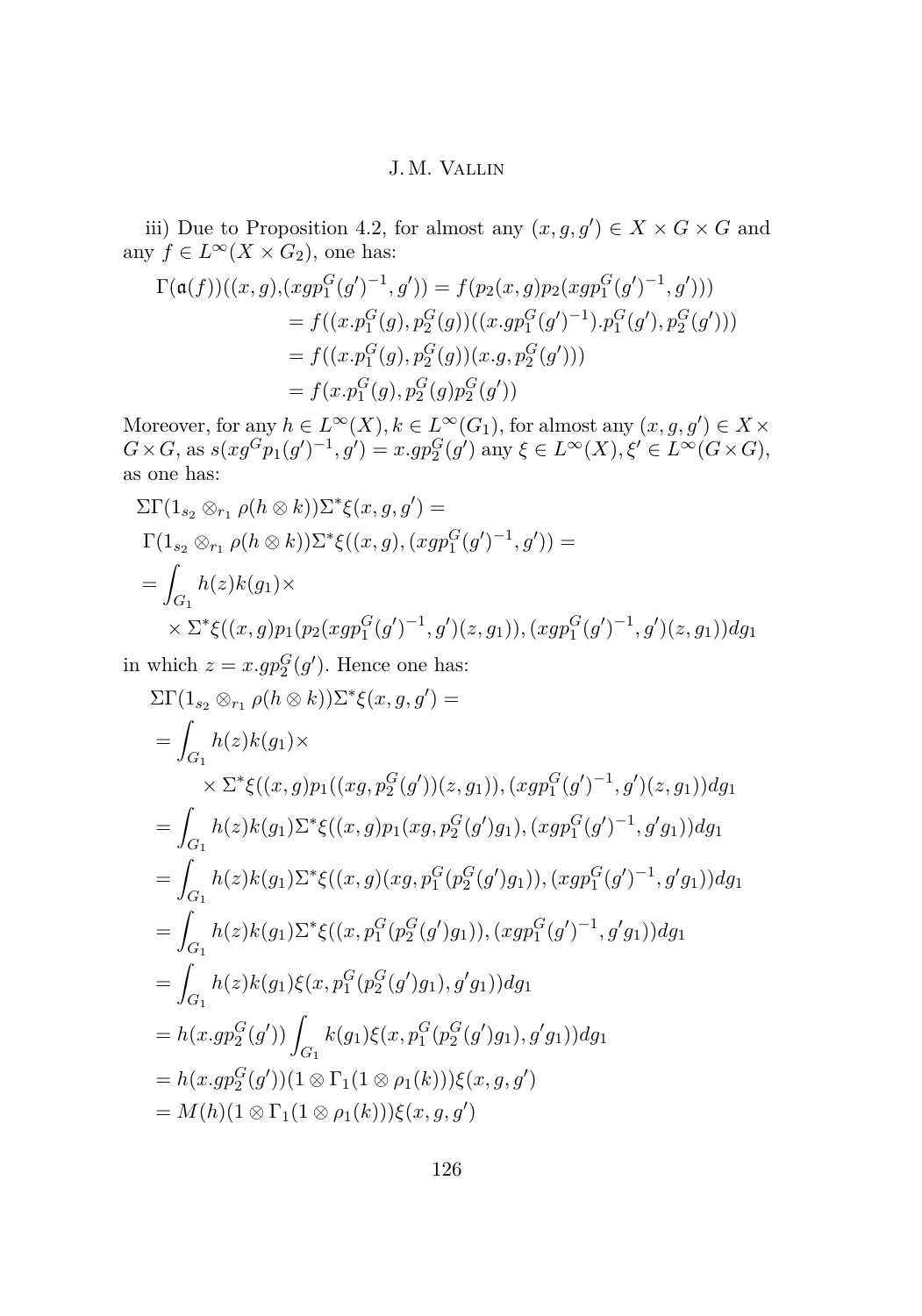<span id="page-47-0"></span>where  $M(h)$  is multiplication operation by the function  $M(h)(x, g, g') =$  $h(x.gp_2^G(g'))$ .

iv) Using proposition [4.10](#page-34-0) for almost any  $(x, g) \in X \times G$ , any  $f \in$  $\mathcal{K}(X \times G_1)$  and any  $h \in \mathcal{K}(X \times G_2)$ , one has:

$$
T_L(\mathfrak{a}(f)(1_{s_2} \otimes_{r_1} \rho(h))(x, g) = \int_{X \times G_2} f(y, g_2) h(s(x, g_2)) d\lambda_2^{m(x, g)}(y, g_2)
$$
  
= 
$$
\int_{G_2} f(x p_1^G(g), g_2) h(s(x p_1^G(g), g_2)) dg_2
$$
  
= 
$$
\int_{G_2} f(x p_1^G(g), g_2) h(x p_1^G(g) g_2, e) dg_2
$$

Similar computations give the second equality.

*Remark 5.3.* As any usual crossed product,  $L^{\infty}(X \times G_2) \rtimes_{\tilde{a}} L^{\infty}(G_1)$  is isomorphic to  $\mathfrak{G}((X \times G_2) \times G_1)$ , but the measured quantum groupoid structure we obtain for this crossed product in [5.2](#page-44-0) is not isomorphic to the natural one of  $\mathfrak{G}((X \times G_2) \times G_1)$ , recalled in [2.3,](#page-8-0) because for one the basis is  $L^{\infty}(X)$  and for the other the basis is  $L^{\infty}(X \times G_2)$ .

## 5.2. **The case of a principal and transitive groupoid**

Let's use notations similar to [3.3,](#page-17-0) so we suppose that  $\mathcal G$  is a transitive and principal groupoid, hence of the form  $X_1 \times X_2 \times X_1 \times X_2$  where the  $X_i$ 's are Hausdorff locally compact,  $\mathcal{G}_1 = \bigcup_{x_2 \in X_2} X_1 \times \{x_2\} \times X_1 \times \{x_2\}$ , and  $G_2 = \bigcup_{x_1 \in X_1} \{x_1\} \times X_2 \times \{x_1\} \times X_2$ . For any  $(x_1, x_2, y_1, y_2)$  in G, one easily sees that:

$$
p_1(x_1, x_2, y_1, y_2) = (x_1, x_2, y_1, x_2) , p_2(x_1, x_2, y_1, y_2) = (y_1, x_2, y_1, y_2) m(x_1, x_2, y_1, y_2) = (y_1, x_2)
$$

One can identify  $\mathcal{G}_1$  (resp.  $\mathcal{G}_2$ ) with  $X_1 \times X_1 \times X_2$  (resp.  $X_2 \times X_2 \times X_1$ *X*<sub>1</sub>), using the map  $(x_1, x_2, y_1, x_2)$   $\mapsto$   $(x_1, y_1, x_2)$  (resp.  $(x_1, x_2, x_1, y_2)$   $\mapsto$  $(x_2, y_2, x_1)$ ; due to lemma [3.7,](#page-18-0) the Haar system of  $\mathcal{G}_1$  is  $(\delta_{x_1} \otimes \nu_1 \otimes \mathcal{G}_2)$  $\delta_{x_2}(x_1,x_2)$ .

So  $L^2(\mathcal{G}_1, \mu_1)$  (resp.  $L^2(\mathcal{G}_2, \mu_2)$ ) can be identified with  $L^2(X_1 \times X_1 \times$  $X_2, \nu_1 \times \nu_1 \times \nu_2$  (resp.  $L^2(X_2 \times X_2 \times X_1, \nu_2 \times \nu_2 \times \nu_1)$ ).

This gives a spatial isomorphism between  $L^{\infty}(\mathcal{G}_1, \mu_1)$  (resp.  $L^{\infty}(\mathcal{G}_2, \mu_2)$ ) and  $L^{\infty}(X_1 \times X_1 \times X_2, \nu_1 \times \nu_1 \times \nu_2)$  (resp.  $L^{\infty}(X_2 \times X_2 \times X_1, \nu_2 \times \nu_2 \times \nu_1)$ ).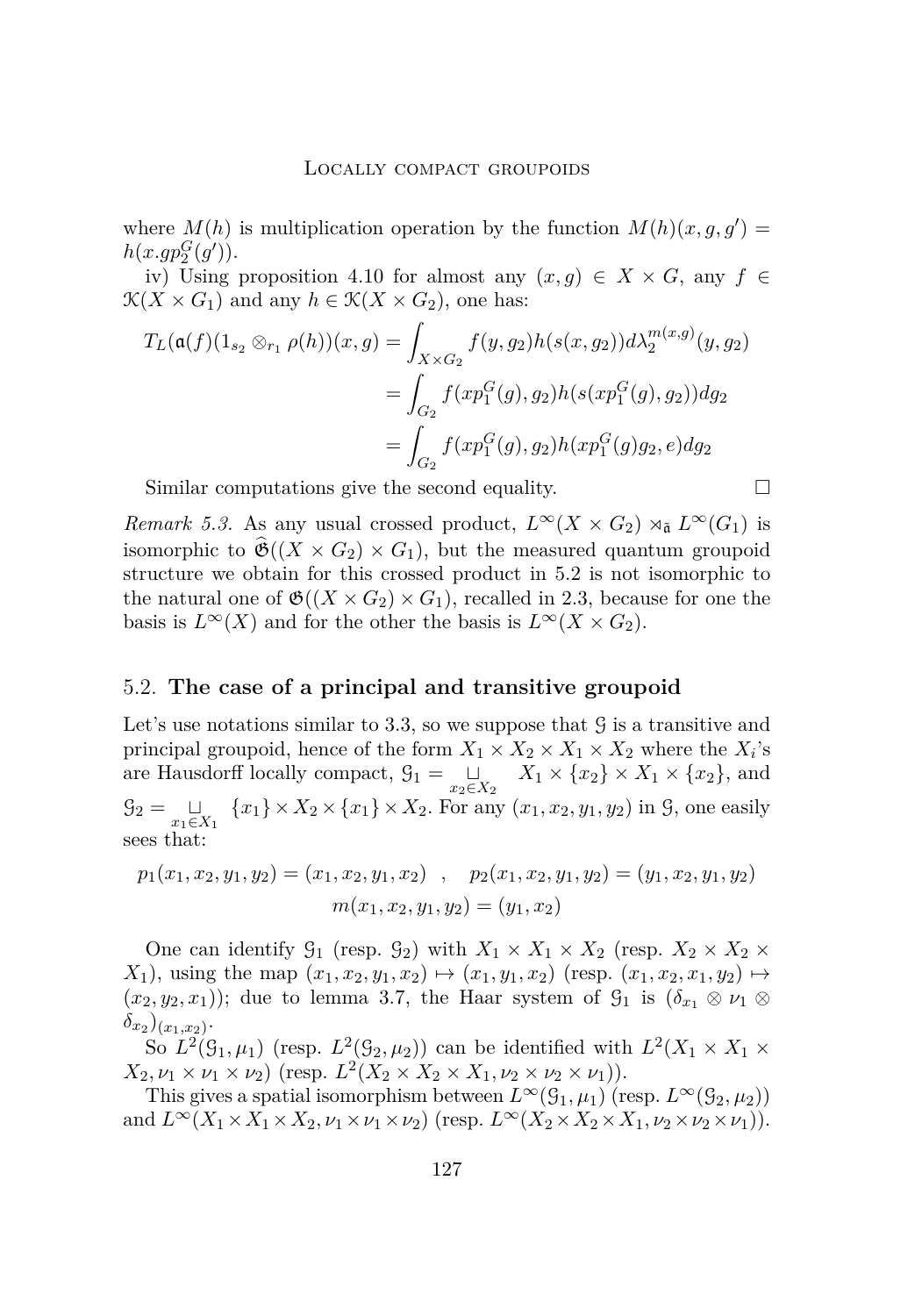Lemma [3.10](#page-20-0) gives an obvious isomorphism between the two von Neumann algebras  $L^{\infty}(\mathcal{G}_2, \mu_2)$  *s*<sub>2</sub>⊗<sub>*r*<sub>2</sub></sub>  $L^{\infty}(X_1 \times X_2, \nu_1 \times \nu_2)$  $L^{\infty}(\mathcal{G}_1, \mu_1)$  and  $L^{\infty}(\mathcal{G}, \nu_1 \times \nu_2 \times$  $\nu_1 \times \nu_2$ , coming from the map:  $((x_2, y_2, x_1), (x_1, y_1, y_2)) \mapsto (x_1, x_2, y_1, y_2)$ .

Using this identification one has:

$$
\mathfrak{a}: L^{\infty}(X_2^2 \times X_1, \nu_2 \times \nu_2 \times \nu_1) \to
$$
  

$$
L^{\infty}(X_2^2 \times X_1, \nu_2 \times \nu_2 \times \nu_1) \underset{L^{\infty}(X_1 \times X_2, \nu_1 \times \nu_2)}{\longrightarrow} L^{\infty}(X_1^2 \otimes X_2, \nu_1 \times \nu_1 \times \nu_2))
$$

and for any  $f \in \mathcal{K}(\mathcal{G}_2)$ , any  $(x_1, x_2, y_1, y_2) \in \mathcal{G}$  one has:

$$
\mathfrak{a}(f)((x_2,y_2,x_1),(x_1,y_1,y_2))=f(p_2(x_1,x_2,y_1,y_2))=f(x_2,y_2,y_1)
$$

This formula can be interpreted just using the natural shift action of the groupoid  $X_1 \times X_1$  on the fibered set  $(X_1, id_{X_1})$  given for any elements  $x_1, y_1$  in  $X_1$  by  $x_1_{\xi_1}(x_1, y_1) = y_1$ . To prove this let's give some definitions:

**Definition 5.4.** i) Let  $\underset{\mathfrak{S}_1}{\cdot}$  be the action of  $X_1 \times X_1$  on the fibered set  $(X_2 \times X_2 \times X_1, pr_3)$ , where  $pr_3$  is the projection on  $X_1$ , defined for any  $(x_2, y_2, x_1) \in X_2 \times X_2 \times X_1$  and any  $y_1 \in X_1$ , by

$$
(x_2, y_2, x_1)
$$
 <sub>$\dot{\mathfrak{S}}_1$</sub>  $(x_1, y_1) = (x_2, y_2, y_1)$ 

Let  $(\tilde{a}, pr_3)$  be the corresponding action of  $\mathcal{G}(X_1 \times X_1)$  on  $L^{\infty}(X_2 \times X_2 \times Y_1)$  $X_1, \nu_2 \times \nu_2 \times \nu_1$ 

ii) Let  $\Sigma: L^2(X_2 \times X_2 \times X_1, \nu_2 \times \nu_2 \times \nu_1)$  *s*<sub>2</sub>⊗<sub>*r*<sub>1</sub></sub>  $L^{\infty}(X_1 \times X_2, \nu_1 \times \nu_2)$  $L^2(X_1 \times X_1 \times X_2, \nu_1 \times \nu_1 \times \nu_2)$  $\rightarrow L^2(X_2 \times X_2 \times X_1, \nu_2 \times \nu_2 \times \nu_1)$   $_{pr_3\otimes r}$  $L^{\infty}(X_1,\nu_1)$  $L^2(X_1 \times X_1, \nu_1 \times \nu_1)$  be the isometric isomorphism given for any  $\phi \in \mathcal{K}((X_2 \times X_2 \times X_1) \times (X_1 \times X_1 \times X_2)$ and almost any  $(x_1, x_2, y_1, y_2) \in \mathcal{G}$  by:

$$
\Sigma(\phi)((x_2, y_2, x_1), (x_1, y_1)) = \phi((x_2, y_2, x_1)), (x_1, y_1, y_2))
$$

iii) Let 
$$
\Sigma': L^2(X_2 \times X_2 \times X_1, \nu_2 \times \nu_2 \times \nu_1) \underset{L^{\infty}(X_1,\nu_1)}{\underset{p r_3 \otimes r}{\text{pr}}} L^2(X_1 \times X_1, \nu_1 \times \nu_1) \to
$$

 $L^2(X_2 \times X_2 \times X_1 \times X_1, \nu_2 \times \nu_2 \times \nu_1 \times \nu_1)$  be the isometric isomorphism given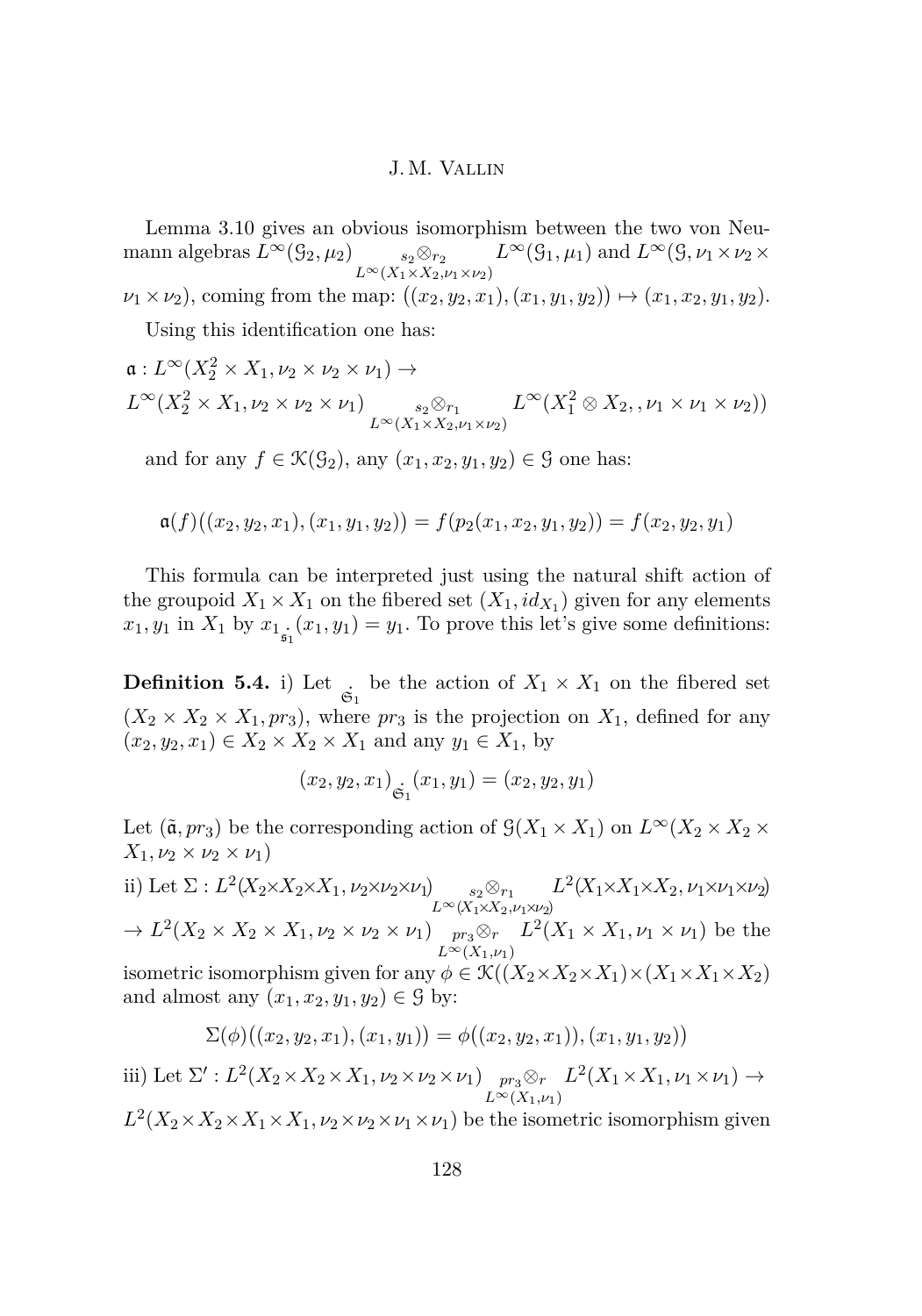for any  $\phi \in \mathcal{K}((X_2 \times X_2 \times X_1) \times (X_1 \times X_1))$  and almost any  $(x_1, x_2, y_1, y_2) \in$ G by:

$$
\Sigma'(\phi)(x_2, y_2, x_1, y_1) = \phi((x_2, y_2, x_1), (x_1, y_1))
$$

**Theorem 5.5.** *Using the previous notations one has:*

 $i) \tilde{a} = Ad\Sigma \circ \mathfrak{a},$ 

*ii*)  $\theta = Ad\Sigma' \Sigma$  *realizes a spatial isomorphism between*  $L^{\infty}(\mathcal{G}_2) \rtimes_{\mathfrak{a}} \mathfrak{G}(\mathcal{G}_1)$  $and L^{\infty}(X_2^2, \nu_2^{\otimes 2}) \otimes \mathbb{C}1_{\mathcal{L}(L^2(X_1,\nu_1))} \otimes \mathcal{L}(L^2(X_1,\nu_1))$ :  $L^{\infty}(\mathcal{G}_2) \rtimes_{\mathfrak{a}} \mathfrak{G}(\mathcal{G}_1)$  *is isomorphic to*  $L^{\infty}(X_2 \times X_2, \nu_2 \times \nu_2) \otimes \mathcal{L}(L^2(X_1, \nu_1))$  *and to*  $\mathfrak{G}(X_2 \times X_2) \otimes$  $\hat{\mathfrak{G}}'(X_1 \times X_1)$ ,

*iii*) *If*  $\tau$ :  $L^2(X_2^3 \times X_1^3, \nu_2^3 \times \nu_1^3) \to L^2(X_2^2 \times X_1 \times X_2 \times X_1^2, \nu_2^2 \times \nu_1 \otimes \nu_2 \times \nu_1^2)$ *is the map which flips the third and fourth factor, one has:*

$$
(\theta_s \star_m \theta) \Gamma \theta^* = A d\tau (\Gamma_{X_2^2} \otimes \widehat{\Gamma}'_{X_1^2})
$$
  
iv) 
$$
\theta T_L \theta^* = (T_{X_2^2} \otimes \widehat{T_{X_1^2}}') \qquad \theta T_R \theta^* = (T_{X_2^2}^{-1} \otimes \widehat{T_{X_1^2}}').
$$

*Proof:*

i) The first assertion is obvious.

ii) For any  $f_1, h_1, k_1 \in \mathcal{K}(X_1)$ , any  $f_2, g_2 \in \mathcal{K}(X_2)$ , any  $\xi \in \mathcal{K}(X_2 \times$  $X_2 \times X_1 \times X_1$ , and almost any  $(x_2, y_2, x_1, y_1) \in X_2 \times X_2 \times X_1 \times X_1$ , due to i) one has:

$$
\theta[\mathfrak{a}(f_2 \otimes g_2 \otimes f_1)]\xi(x_2, y_2, x_1, y_1) ==(f_2 \otimes g_2 \otimes 1 \otimes f_1)(x_2, y_2, x_1, y_1)\xi(x_2, y_2, x_1, y_1)
$$

so

$$
\theta[\mathfrak{a}(f_2 \otimes g_2 \otimes f_1)] = f_2 \otimes g_2 \otimes 1 \otimes f_1
$$

Let's denote  $T_{\psi_1}$ , for any  $\psi_1 \in \mathcal{K}(X_1 \times X_1)$ , the integral (compact) operator defined for any  $\xi_1 \in \mathcal{K}(X_1)$  and almost any  $x_1$  in  $X_1$  by

$$
(T_{\psi_1}\xi_1)(x_1) = \int_{X_1} \psi_1(x_1, z_1)\xi_1(z_1) d\nu_1(z_1)
$$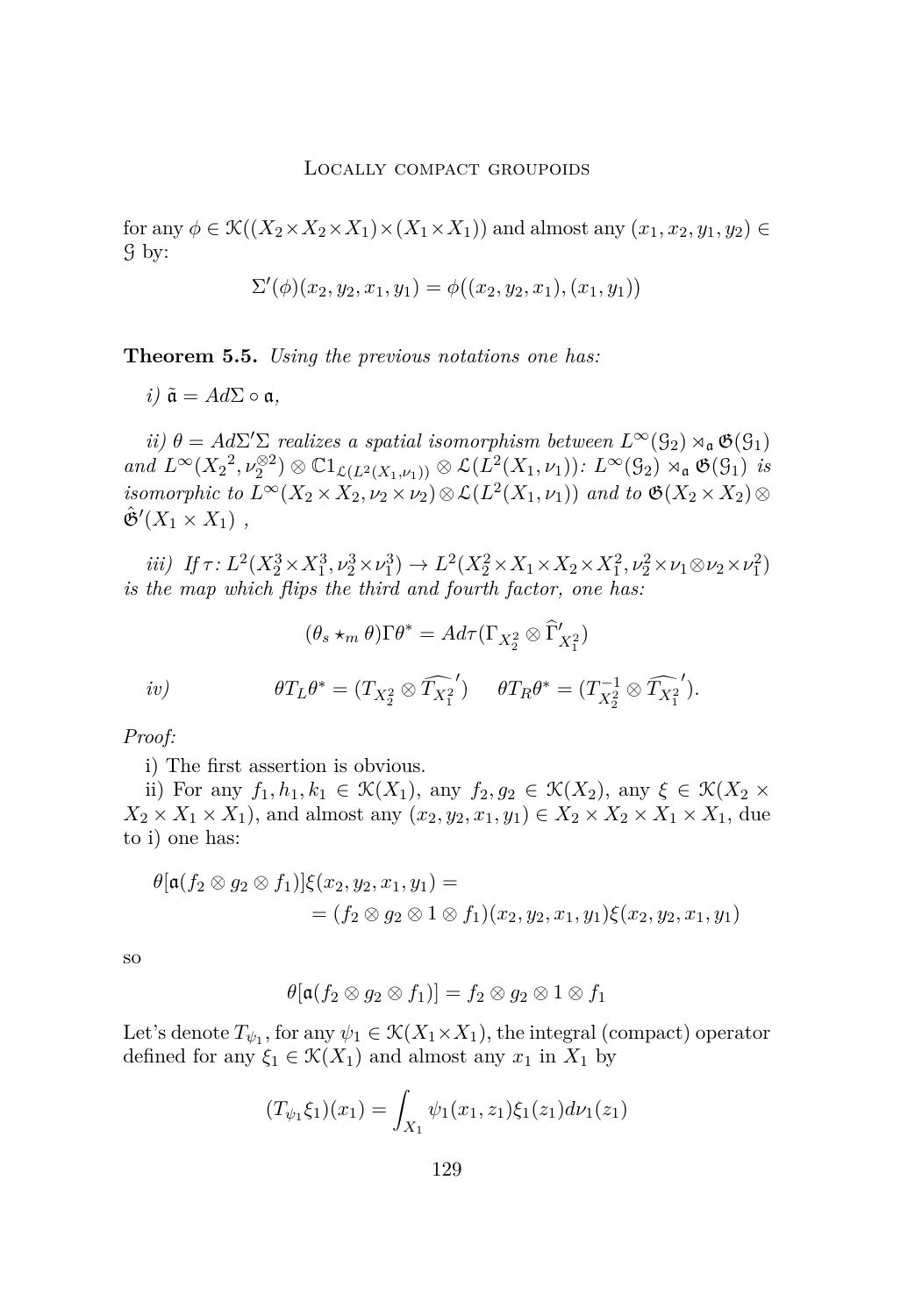A straightforward calculation gives that

$$
\theta[\mathfrak{a}(f_2 \otimes g_2 \otimes f_1)(1_{s_2} \otimes_{r_1} \rho(h_1 \otimes k_1 \otimes h_2)] = f_2 \otimes g_2 h_2 \otimes 1 \otimes T_{f_1 h_1 \otimes k_1}
$$
\n(5.1)

The assertion ii) follows.

iii) One easily sees that the coproduct  $\Gamma_{\mathcal{G}_2}: L^{\infty}(\mathcal{G}_2) \to L^{\infty}(\mathcal{G}_2)$ <sub>*s*  $\star$ *r*</sub>  $L^{\infty}(\mathcal{G}_2)$  is given for any  $f_2, g_2 \in X_2$  and any  $f_1 \in \mathcal{K}(X_1)$  by:

$$
\Gamma_{\mathcal{G}_2}(f_2 \otimes g_2 \otimes f_1) = (f_2 \otimes 1 \otimes f_1)_s \otimes_r (1 \otimes g_2 \otimes 1)
$$

Moreover, using [3.12,](#page-21-0) one has

$$
(\theta \circ m)(f_1 \otimes f_2) = (\theta \circ \mathfrak{a} \circ r_2)(f_1 \otimes f_2)) = \mathbb{E}\theta(\mathfrak{a}(f_2 \otimes 1 \otimes f_1)
$$
  
=  $f_2 \otimes 1 \otimes 1 \otimes f_1$ 

$$
(\theta \circ s)(f_1 \otimes f_2) = (\theta \circ \mathfrak{a} \circ s_2)(f_1 \otimes f_2) = \theta(\mathfrak{a}(1 \otimes f_2 \otimes f_1))
$$
  
= 1 \otimes f\_2 \otimes 1 \otimes f\_1

This gives an isometric isomorphism between the Hilbert space  $L^2(X_2^2 \times$  $X_1^2, \nu_2^{\otimes 2} \otimes \nu_1^{\otimes 2}$ )  $\theta \circ s \otimes \theta \circ m$  $L^{\infty}(X_1 \times X_2, \nu_1 \otimes \nu_2)$  $L^2(X_2^2 \times X_1^2, \nu_2^{\otimes 2} \otimes \nu_1^{\otimes 2})$  onto the Hilbert space  $L^2(X_2^2 \times X_1 \times X_2 \times X_1^2, \nu_2^{\otimes 2} \otimes \nu_1 \otimes \nu_2 \otimes \nu_1^{\otimes 2})$ , if  $\Psi$  is this map, for any  $\xi^1, \xi^2 \in \mathcal{K}(X_2^2 \times X_1^2)$  one has:

$$
\Psi(\xi^1{}_{\theta \circ s} \otimes_{\theta \circ m} \xi^2)(x_2, y_2, x_1, z_2, y_1, z_1) = \xi^1(x_2, y_2, x_1, y_1)\xi^2(y_2, z_2, z_1, y_1)
$$

Hence, using [4.1:](#page-27-0)

 $(\theta_s \star_m \theta) \Gamma \theta^* (f_2 \otimes g_2 \otimes 1 \otimes 1) = (f_2 \otimes 1 \otimes 1 \otimes 1)_{\theta \circ s} \otimes_{\theta \circ m} (1 \otimes g_2 \otimes 1 \otimes 1)$ due to (2) and [2.3.1,](#page-10-0) this gives:

$$
(\theta_s \star_m \theta) \Gamma \theta^*(f_2 \otimes g_2 \otimes 1 \otimes 1) = Ad_{\tau}(\Gamma_{X_2^2} \otimes \widehat{\Gamma}'_{X_1^2})(f_2 \otimes g_2 \otimes 1 \otimes 1)
$$

Quite simple computations also imply that for any  $h_1, k_1 \in \mathcal{K}(X_1)$ ,

$$
(\theta_s \star_m \theta) \Gamma(1_{s_2} \otimes_{r_1} \rho(h_1 \otimes k_1 \otimes 1)) =
$$
  
=  $Ad\tau(\Gamma_{X_2^2} \otimes \widehat{\Gamma}'_{X_1^2}) \theta^*(1_{s_2} \otimes_{r_1} \rho(h_1 \otimes k_1 \otimes 1))$ 

which gives iii).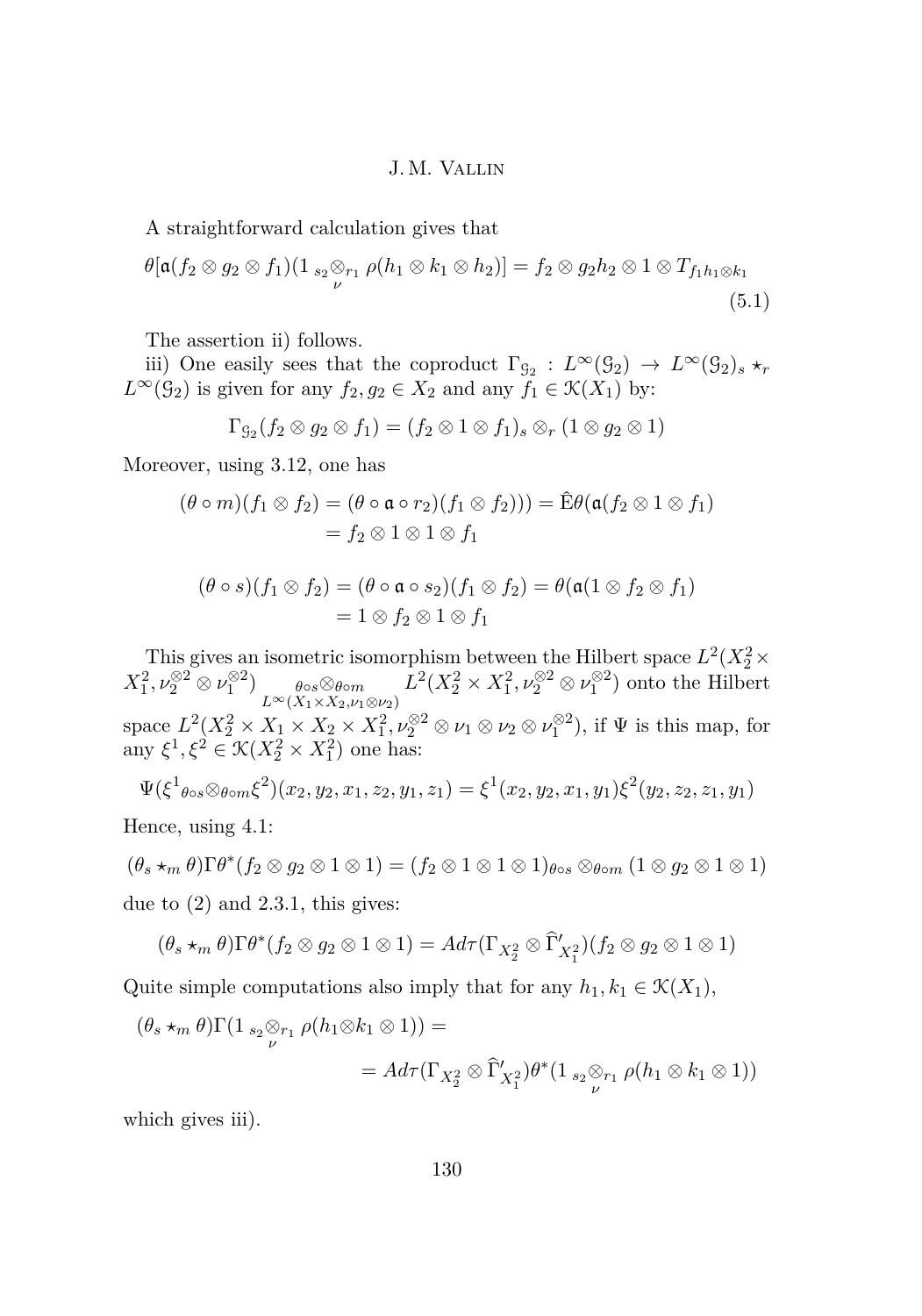<span id="page-51-0"></span>iv) Due to (1), [4.10](#page-34-0) and [2.3.1,](#page-10-0) for any  $f_1, g_1 \in \mathcal{K}(X_1)$  any  $f_2, g_2 \in$  $\mathcal{K}(X_2)$ , one has

$$
\theta T_L \theta^*(f_2 \otimes g_2 \otimes 1 \otimes T_{h_1 \otimes k_1}) = (T_{X_2^2} \otimes \widehat{T}'_{X_1^2})(f_2 \otimes g_2 \otimes 1 \otimes T_{h_1 \otimes k_1}),
$$

which gives  $\theta T_L \theta^* = T_{X_2^2} \otimes \hat{T}'_{X_1^2}$ . And for similar reasons:  $\theta T_R \theta^* = T_{X_2^2}^{-1} \otimes \hat{T}'_{X_1^2}$ .

## **References**

- [1] N. Andruskiewitsch et S. Natale "Tensor categories attached to double groupoids", *Adv. Math.* **200** (2006), no. 2, p. 539–583.
- [2] S. BAAJ et G. SKANDALIS "Unitaires multiplicatifs et dualité pour les produits croisés de *C* ∗ -algèbres", *Ann. Sci. École Norm. Sup. (4)* **26** (1993), no. 4, p. 425–488.
- [3] S. Baaj, G. Skandalis et S. Vaes "Non-semi-regular quantum groups coming from number theory", *Comm. Math. Phys.* **235** (2003), no. 1, p. 139–167.
- [4] , "Measurable Kac cohomology for bicrossed products", *Trans. Amer. Math. Soc.* **357** (2005), no. 4, p. 1497–1524 (electronic).
- [5] A. Connes "On the spatial theory of von Neumann algebras", *J. Funct. Anal.* **35** (1980), no. 2, p. 153–164.
- [6] M. Enock "Measured quantum groupoids in action", *Mém. Soc. Math. Fr. (N.S.)* (2008), no. 114, p. ii+150 pp. (2009).
- [7]  $\frac{1}{\sqrt{2}}$ , "The unitary implementation of a measured quantum groupoid action", *Ann. Math. Blaise Pascal* **17** (2010), no. 2, p. 233– 302.
- [8] \_\_\_\_, "Measured quantum groupoids with a central basis", *J. Operator Theory* **66** (2011), no. 1, p. 3–58.
- [9] M. Enock et J.-M. Schwartz *Kac algebras and duality of locally compact groups*, Springer-Verlag, Berlin, 1992.
- [10] M. ENOCK et J.-M. VALLIN "Inclusions of von Neumann algebras, and quantum groupoids", *J. Funct. Anal.* **172** (2000), no. 2, p. 249– 300.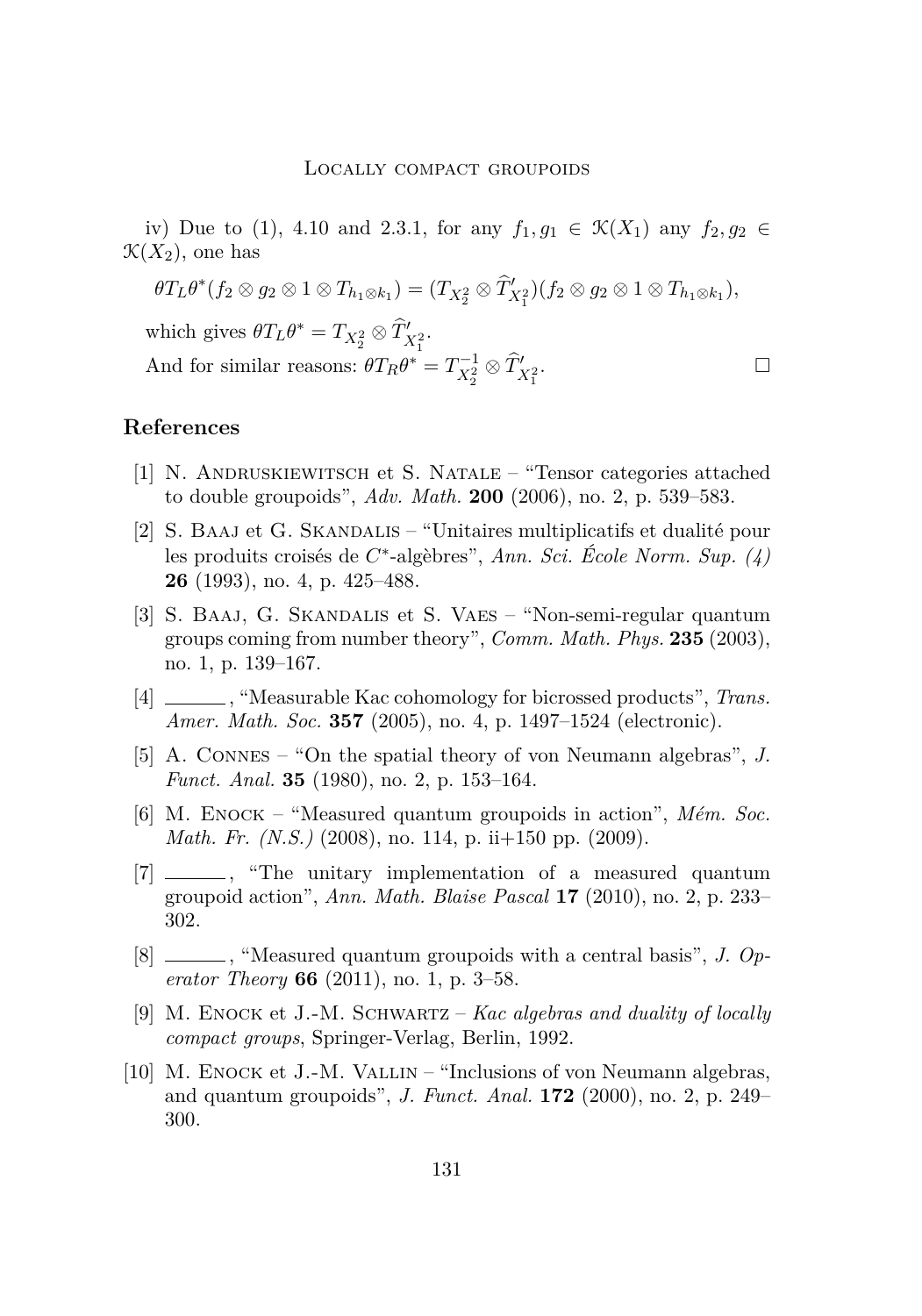- <span id="page-52-0"></span>[11] C. Godbillon – *Éléments de topologie algébrique*, Hermann, Paris, 1971.
- [12] C. A.-D. et J. Renault. *Amenable groupoids*, Monographies de L'Enseignement Mathématique [Monographs of L'Enseignement Mathématique], vol. 36, L'Enseignement Mathématique, Geneva, 2000.
- [13] J. KUSTERMANS et S. VAES "Locally compact quantum groups", *Ann. Sci. École Norm. Sup. (4)* **33** (2000), no. 6, p. 837–934.
- [14] F. LESIEUR "tel.ccsd.cnrs.fr/documents/archives $0/00/00/55/05$ ", thèse, Université d'Orléans.
- [15] F. Lesieur "Measured quantum groupoids", *Mém. Soc. Math. Fr. (N.S.)* (2007), no. 109, p. iv+158 pp. (2008).
- [16] A. Ramsey "Topologies on measured groupoids", *Journal of Functional Analysis* (1982), no. 47, p. 314–343.
- [17] J. RENAULT  $\dot{A}$  groupoid approach to  $C^*$ -algebras, Lecture Notes in Mathematics, vol. 793, Springer, Berlin, 1980.
- [18] J.-L. Sauvageot "Sur le produit tensoriel relatif d'espaces de Hilbert", *J. Operator Theory* **9** (1983), no. 2, p. 237–252.
- [19] Ş. Strătilă *Modular theory in operator algebras*, Editura Academiei-Abacus Press Wells England, 1981.
- [20] S. VAES "The unitary implementation of a locally compact quantum group action", *J. Funct. Anal.* **180** (2001), no. 2, p. 426–480.
- [21] \_\_\_\_\_\_\_, "Groupes quantiques localement compacts, actions et extensions", Habilitation à Diriger des Recherches, Université Paris 7 Denis Diderot, 2004.
- [22] S. VAES et L. VAINERMAN "Extensions of locally compact quantum groups and the bicrossed product construction", *Adv. Math.* **175**  $(2003)$ , no. 1, p. 1–101.
- [23] J.-M. Vallin "Bimodules de Hopf et poids opératoriels de Haar", *J. Operator Theory* **35** (1996), no. 1, p. 39–65.
- [24] \_\_\_\_\_\_, "Unitaire pseudo-multiplicatif associé à un groupoïde. Applications à la moyennabilité", *J. Operator Theory* **44** (2000), no. 2, p. 347–368.